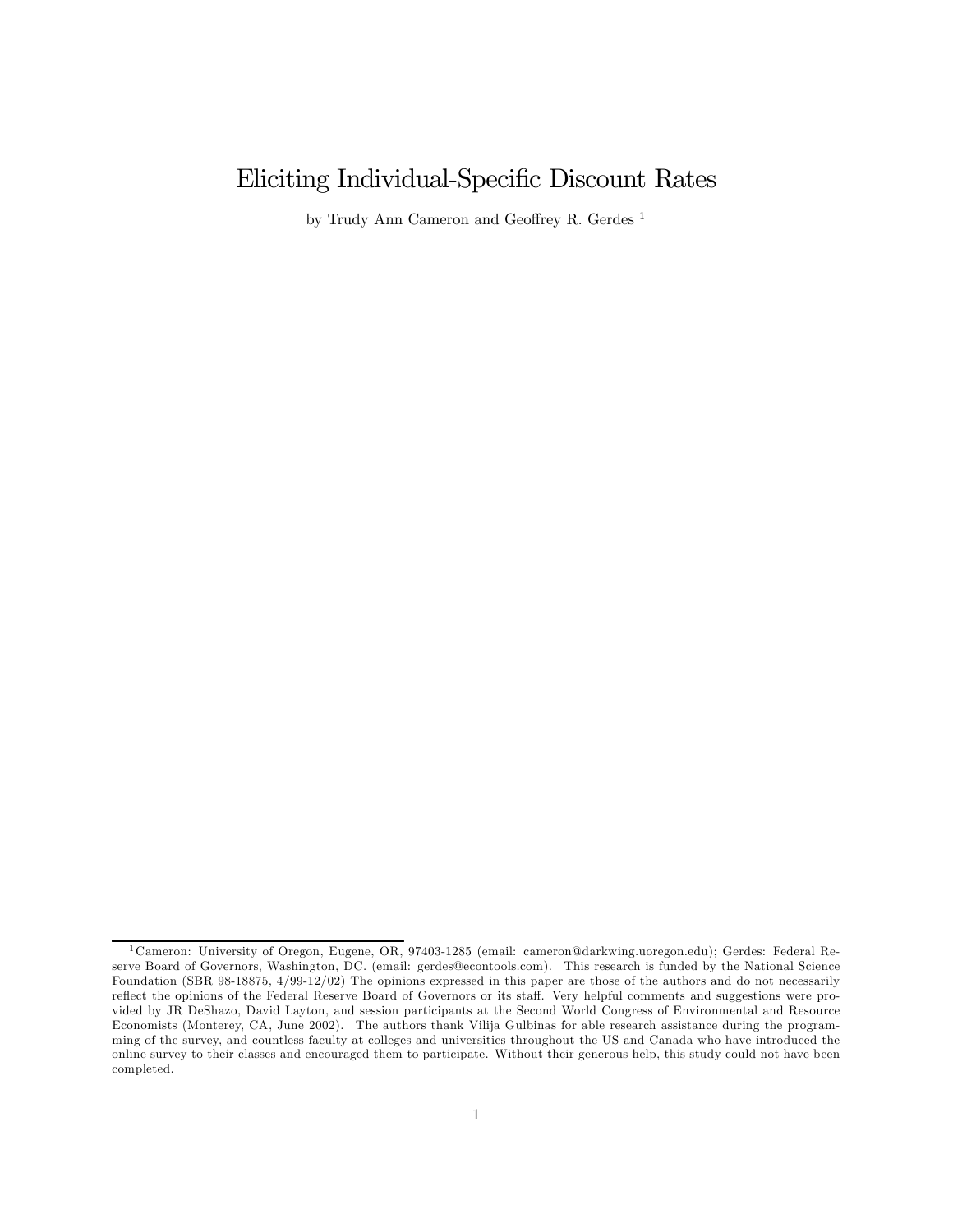# Eliciting Individual-Specific Discount Rates

Longstanding debate over the appropriate social discount rate for public projects stems from our lack of knowledge about how individual discount rates vary across people and across choice contexts. Using a sample of roughly 15,000 choices by over 2000 individuals, we estimate utilitytheoretic models concerning private tradeoffs involving money over time that reveal individualspecific discount rates. We control for experimentally differentiated choice scenarios, sociodemographic heterogeneity, and elicitation formats, and complex forms of heteroscedasticity. Statistically significant heterogeneity in discount rates is quantified for both an exponential discounting model and a competing hyperbolic model, but neither specification clearly dominates. (D91, H4, C25, C35)

Whenever the benefits and costs of a non-tradable durable good or a public good have different time profiles, discounting is a necessary step in any assessment of that good's desirability. A pervasive feature of the existing social choice literature is the notion that we need one common discount rate for social decisionmaking. One single discount rate is a convenient assumption for many models. If capital markets were perfect, of course, then the market interest rate would accurately reflect everyone's intertemporal preferences. However, factors such as transactions costs and people's tendencies to define artificially separate budgets for different activities invalidate the assumption of perfect capital markets. This foils any expectation that individuals will adjust levels of present and future consumption to bring marginal rates of substitution into line with a single market interest rate.

Both Robert C. Lind (1990) and Kenneth J. Arrow et al.(1996) argue that discount rates should be based on how individuals trade off between present and future consumption, and that these rates are indeed likely to differ contextually. At the individual level, at least for non-tradeable goods, the discount rate is an artifact of preferences over current versus future consumption, just as willingness to pay for different commodities is an artifact of preferences over the contemporaneous consumption of different goods. There is no reason why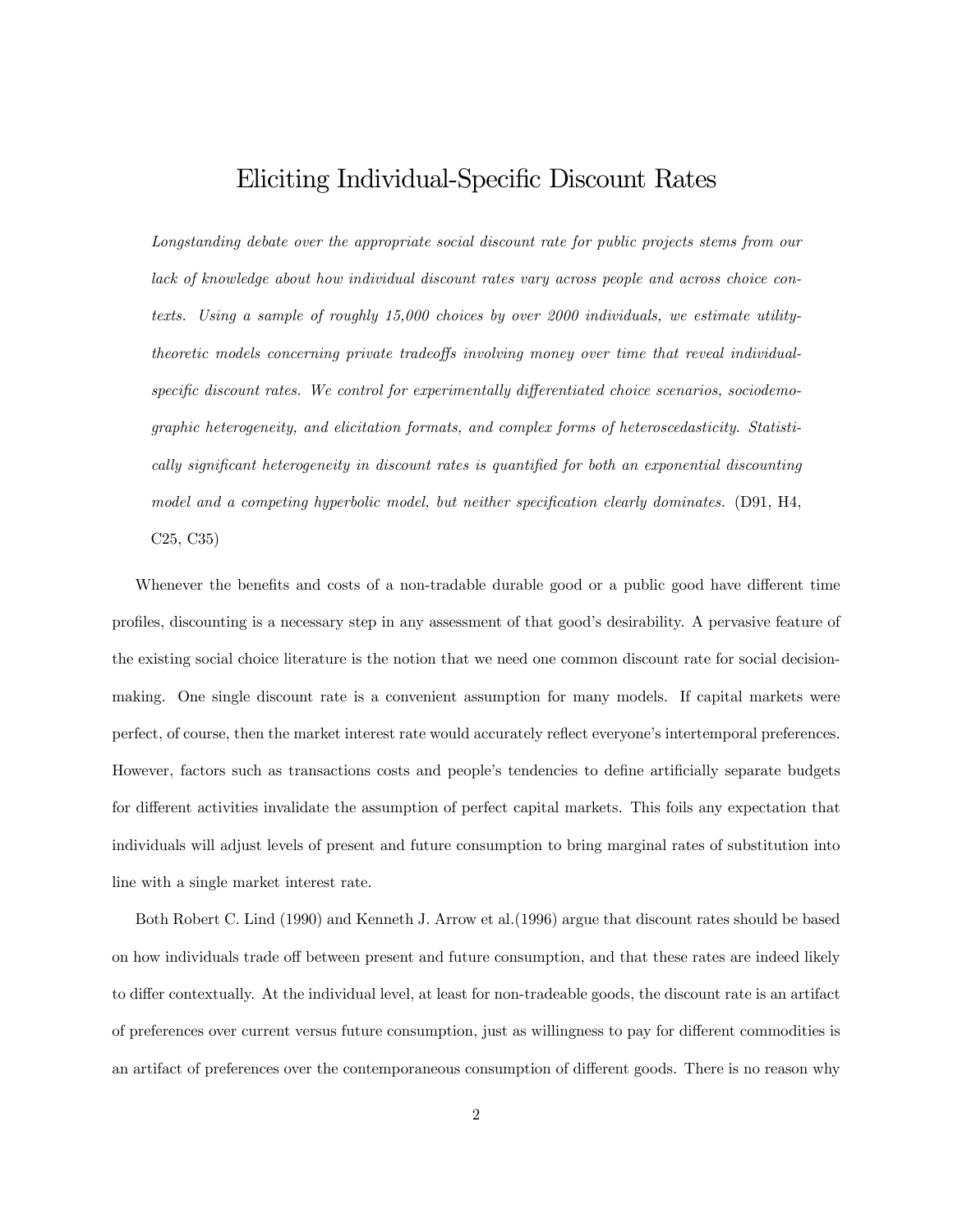marginal rates of time preference should be any less individual, or less context-specific, than marginal rates of substitution between any pair of contemporaneous goods.<sup>2</sup> The quest for a single representative discount rate to use in making social choices stems from the problem that heterogeneity in the relevant individual discount rates is largely unquantified.

For individual i, where  $i = 1, ..., N$ , let  $b_{it}$  represent net benefits in periods  $t = 1, ..., T$  and let  $(b_{i1}, b_{i2}, \ldots b_{iT})$  be the time profile of net benefits.<sup>3</sup> In the absence of information about individual-specific time-preferences, the present discounted value of aggregate net benefits of a particular durable or public good in each future period,  $\sum_{i=1}^{N} b_{it}$ , must be computed using some aggregate discount rate,  $r_a$ :

$$
PDV_a = \sum_{t=1}^{T} (1 + r_a)^{-t} \left(\sum_{i=1}^{N} b_{it}\right)
$$
 (1)

In contrast, a formula that honors individual time preferences would use individual discount rates,  $r_i$ :

$$
PDV_i = \sum_{i=1}^{N} \left( \sum_{t=1}^{T} (1+r_i)^{-t} b_{it} \right)
$$
 (2)

In this case, the first step is to discount individual net benefits back to the present using a discount factor appropriate for that individual,  $(1 + r_i)^{-t}$ . The second step is to aggregate these individual discounted net benefits into a measure of social benefits. The practical problem for implementing this alternative measure is that we typically do not know much about the values of  $r_i$ , for an individual with particular attributes, that might apply in a particular choice context.

In this paper, we propose and demonstrate a strategy for the measurement of individual-specific discount rates via survey methods. We first lay out a formal random utility framework to accommodate the conceptual problem of consumer choice when the individual faces a time profile of costs in order to obtain some time

 $2$ The individual discount rate is equal to the marginal rate of time preference, minus one. The "pure" rate of time preference differs from the individual discount rate in that it is evaluated along the individual's intertemporal budget constraint at a point corresponding to equal amounts of current and future consumption (Emily C. Lawrance, 1991).

<sup>3</sup>We will not discriminate between benefits in terms of consumption and benefits in terms of utility.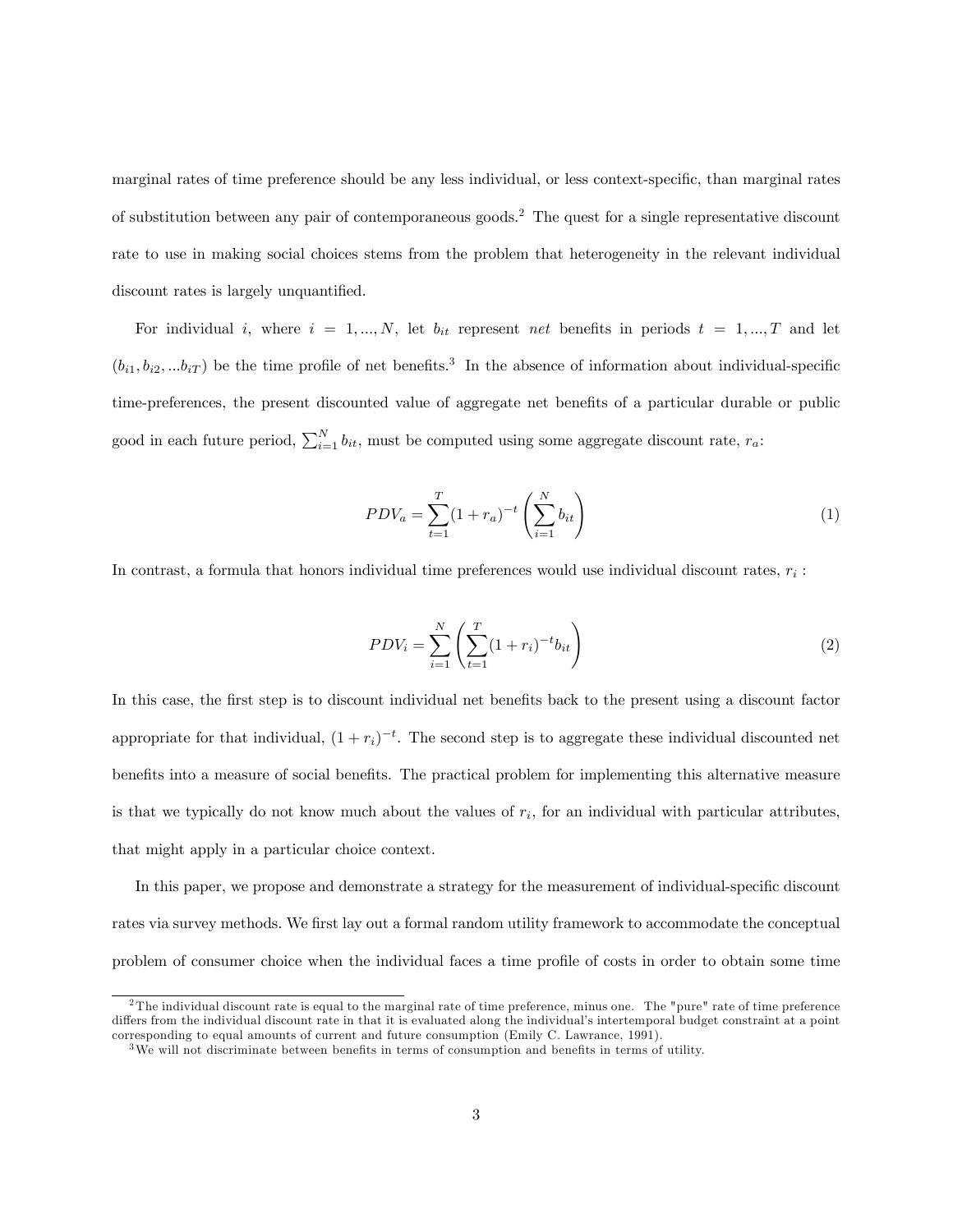profile of services of a durable or public good, as well as a second choice concerning the receipt of money with different time profiles. This general model involves two types of choices because we envision that this approach will have value in producing clean estimates of fitted individual discount rates that can be used simultaneously to explain variation in other individual decisions in a multi-equation system. For identification, as in any simultaneous equations model, it will be important to include exogenous determinants of individual discount rates that do not also explain the durable or public goods choice.

We then focus empirically on just the individual discount rate portion of the model. We query survey respondents concerning their preferred way to receive some lottery winnings–either as a stream of annual payments over some time horizon, or as a smaller lump sum in the current period. With these choice data, we can generate empirical estimates of exponential and simple hyperbolic discount functions and also describe the results of attempting to fit a more general hyperbolic form. Our models accommodate broad heterogeneity in preferences and complex forms of heteroscedasticity in the underlying indirect utility specification. We also assess the sensitivity of estimated discount rates and error variances to a number of alternative choice scenarios and elicitation formats.

The main idea we wish to promulgate, by framing our model in this way, is that human behavior with respect to related choices should be consistent. One utility function should underlie all of the choices made by any single individual. Any random utility model we use to take advantage of choices that highlight subjects' individual discount rates should also be able to accommodate these same individuals' choices with respect to durable goods or public goods. The random utility models used to capture each type of choice will have common preference parameters, so the different types of choices can be pooled and estimated jointly. The specific discount rate choice and the additional durable or public goods choice can be combined in one model to improve our chances of identifying a wider range of preference parameters. A discount rate is an attribute of individual preferences that is not usually separately identifiable within the context of a single durable or public goods choice unless some strong assumptions are made. However, if durable or public goods choice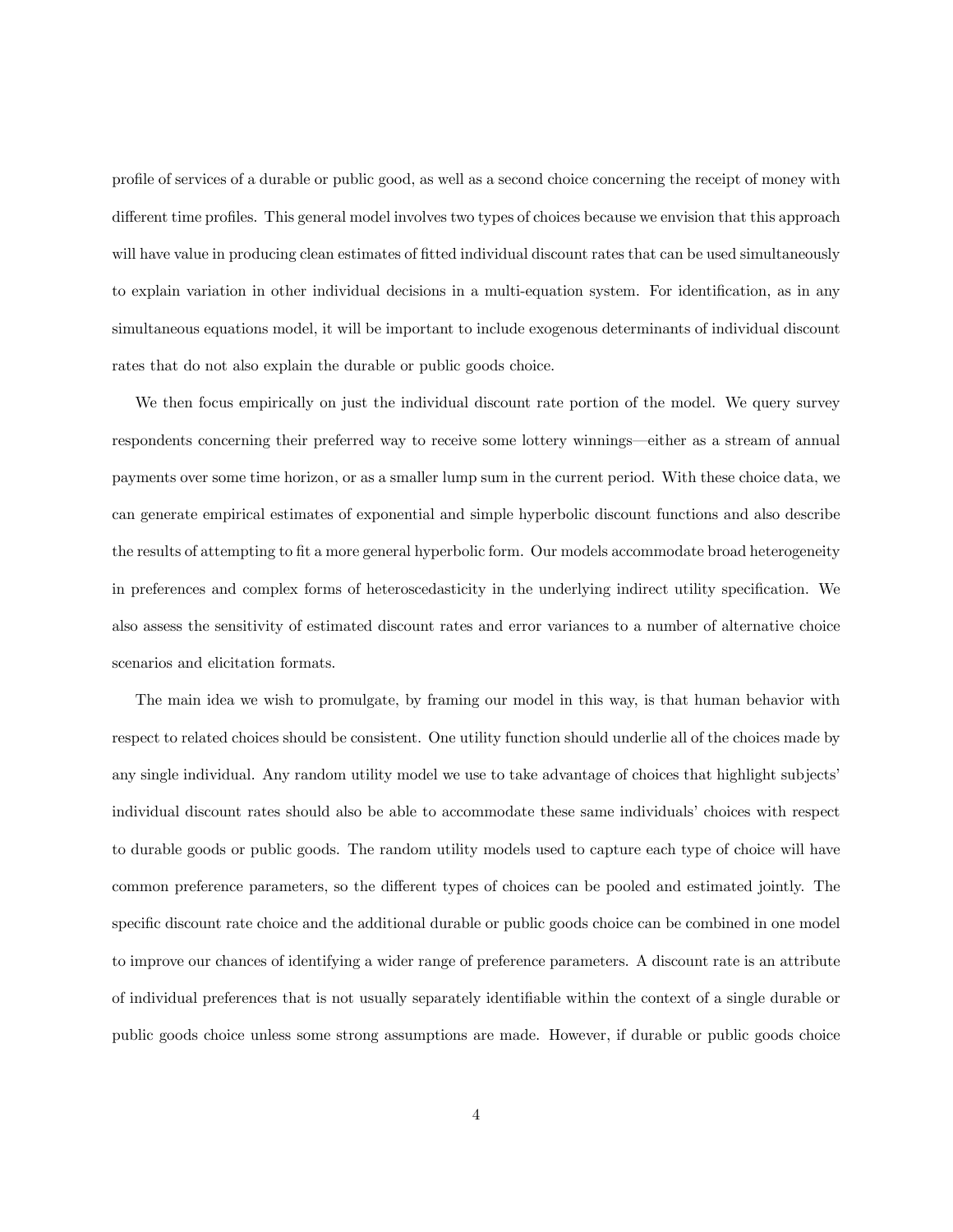data can be combined with other choices by the same individuals that expressly and exclusively involve tradeoffs of money over time, within a fully compatible utility specification, then there is some hope for separately identifying heterogeneity in discount rates and heterogeneity in preferences for durable or public goods.

### I. Background

#### A. Contextual Differences in Empirical Discount Rates

Over the last twenty years or so, both economists and psychologists have explored factors that can affect individual discount rates. Shane Frederick et al. (2002) provide a thorough survey of theoretical and empirical research concerning time discounting and time preference. They tabulate over forty attempts at empirical estimation of discount rates according to type (experimental or field), good(s) (money, life-years, etc.), real or hypothetical, elicitation method (choice, matching, rating, or pricing), time range (from less than one day, to 57 years), and finally according to the range of implied discount rates and the associated discount factors. What is striking about this summary is the extraordinary variance across studies in empirically estimated private discount rates across different choice contexts, even without considering possible systematic differences across sociodemographic groups. This accumulating evidence strengthens the case for departing from the convention of using one representative discount rate in decision-making. Where there are substantial groupwise differences in discount rates, it may be very important to preserve these differences in net benefits estimation. It is also possible that differences in discount rates across contexts (long- or short-term tradeoffs, private or public tradeoffs) will be sufficiently large that just one menu of group-specific discount rates will be insufficient. All of this points to a need for new techniques to elicit reliable group- and context-specific discount rates.

# B. Discounted Utility Anomalies and Hyperbolic Discounting

Frederick et al. (2002) identify economists' reliance on the expedient single-parameter discounted utility (DU) model suggested by Paul A. Samuelson (1937) as one of the impediments to progress in discount rate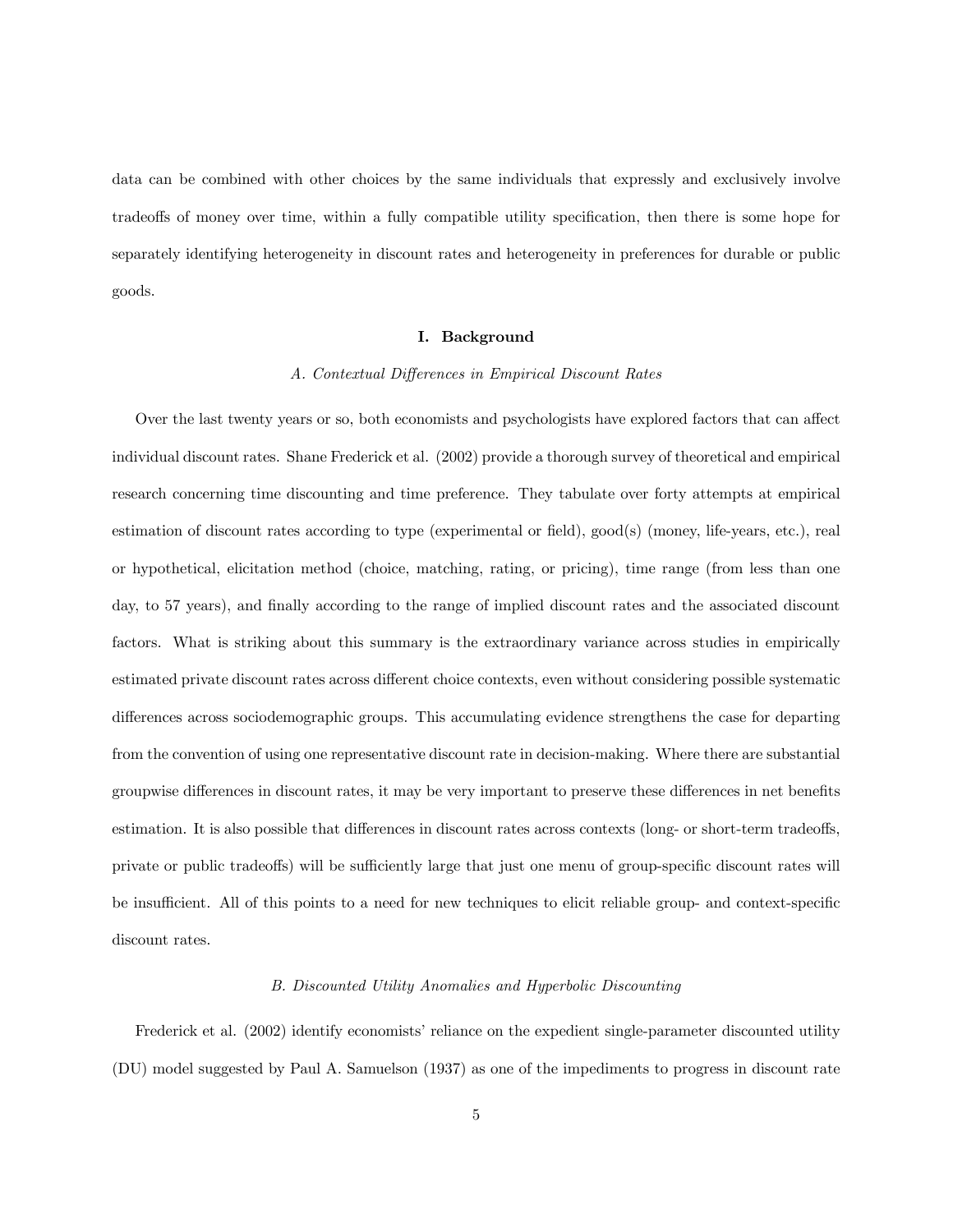research. They inventory the suite of DU-anomalous results that have induced a number of researchers to think about other representations of discounting behavior. Many researchers have now explored these anomalies (e.g. George F. Loewenstein and Richard H. Thaler (1989), Loewenstein and Jon Elster (1992), and Loewenstein and Drazen Prelec (1992)). Frederick et al. (2002) emphasize that individual intertemporal tradeoffs can reflect a whole host of different processes that play out at the individual level, not just "pure time preference." Among possible confounding factors, they enumerate consumption reallocation, intertemporal arbitrage, concave utility, uncertainty, inflation considerations, expectations of changing utility, and the collection of tendencies labeled as habit formation, anticipatory utility, and visceral influences.

Among alternative discounting formulas, a generalized hyperbolic discount function is discussed by Loewenstein and Prelec (1992):

$$
\phi_g(t) = (1 + \gamma t)^{-\beta/\gamma}, \beta, \gamma > 0 \tag{3}
$$

where the  $\gamma$  parameter dictates how far the function departs from constant (exponential) discounting. The  $\phi_g(t)$  form appears to have been defined by Charles M. Harvey (1986), and derived axiomatically by Prelec (1989). In the limit, as  $\gamma$  goes to zero, the generalized hyperbolic function becomes the standard exponential discounting function,

$$
\phi_e(t) = \exp(-\beta t) \tag{4}
$$

Generalized hyperbolic functional forms seem to have had their genesis with a one-parameter special case,  $\phi_m(t) = (1 + \gamma t)^{-1}$ , proposed by Richard J. Herrnstein (1981) and explored further by James Mazur (1987). The  $\phi_m(t)$  form involves the constraint  $\beta = \gamma$ . Harvey (1986) suggested an alternative case,

$$
\phi_h(t) = (1+t)^{-\beta} \tag{5}
$$

embodying the constraint that  $\gamma = 1$ .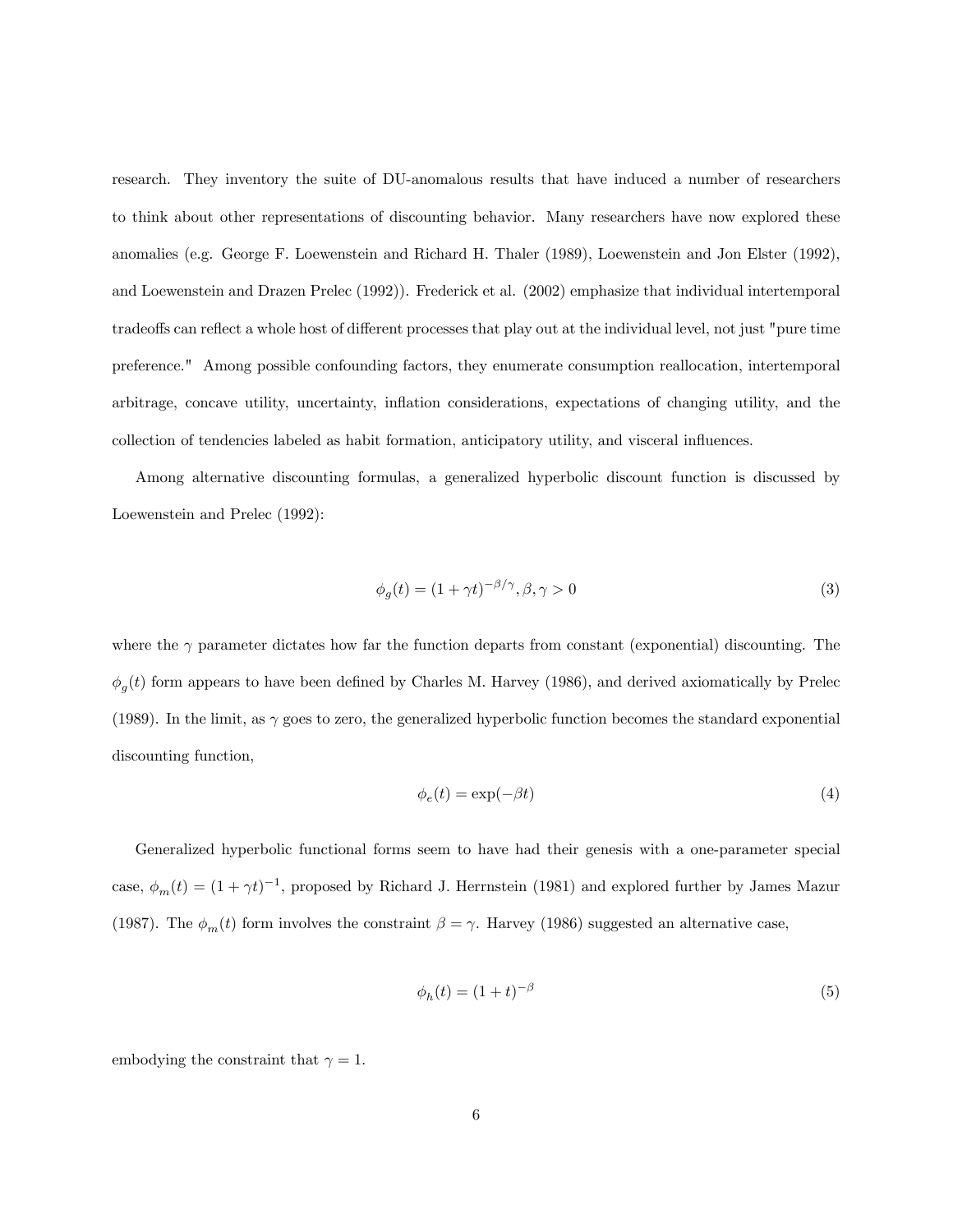#### C. Weitzman's Expert Survey Sample

In a recent paper in this Review, Martin L. Weitzman (2001) arrives at a functional form for discount rates identical to that in equation (3), but via a different route.<sup>4</sup> From a survey of the opinions of over 2,000 professional Ph.D.-level economists, he determines that the social discount rates advocated by these experts range from −3 percent to +27 percent, with a sample mean of about 4 percent and a standard deviation of about 3 percent. He notes that the empirical marginal distribution appears to compares favorably, in terms of its shape, to a gamma probability density function. The key empirical insight is that individual expert opinions about discount rates vary rather substantially. Still, Weitzman's goal is to develop a model to produce a single social discount rate for policy evaluation that nevertheless accommodates heterogeneous opinions of experts concerning the intertemporal tradeoffs we should be willing to make.5

Weitzman acknowledges that "...the average panel member knows about, and typically does not feel acutely uncomfortable with, the approximation of constant exponential discounting. The primary disagreement among panel members is over the appropriate value of the as-if-constant discount rate." (p. 264). Weitzman notes that the amount of "uncertainty" about discount rates in the sample generates a slidingscale effective discount-rate schedule, whose decline over time is significant enough to recommend that it be incorporated into discounting of long-term projects.<sup>6</sup> We believe that this "uncertainty" might be better described as "heterogeneity." Had Weitzman collected the characteristics of each of these economists, he might have fit a regression-type model to explain the differences in their subjective social discount rates. However, he only differentiates between 50 "leading" economists and the rest of us who answered his survey. His point estimate for the mean preferred social discount rate in the "leading" sample differs from that for the other group, being slightly larger, but he undertakes no formal hypothesis testing, nor does he seek to

<sup>4</sup>Weitzman does not, himself, identify the similarity between his specification and that of Loewenstein and Prelec (1992).

<sup>&</sup>lt;sup>5</sup>For details concerning the relationship between Weitzman's approach and the Loewenstein and Prelec (1992) model, see Appendix I.

 $^{\overline{6}}$ Richard G. Newell and William A.Pizer (2000) delve further into the consequences of uncertain discount rates. When the expectation is taken with respect to a density function for "the" discount rate, the expected discounted value of future benefits will be greater than the discounted value computed using the expected discount rate, since discounted values are a convex function of the discount rate.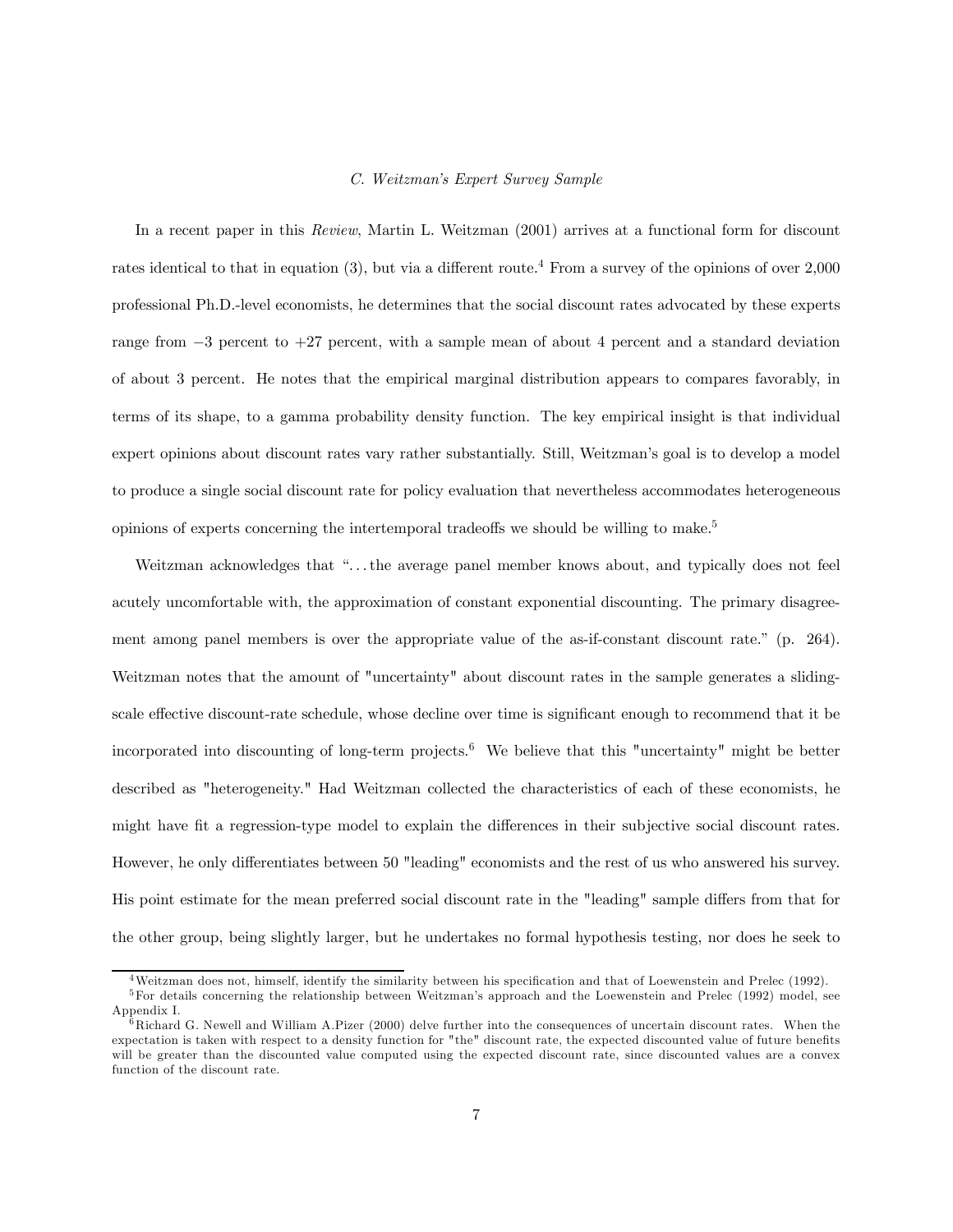use any more than just this implicit dummy variable to look for systematic differences in discount rates.

#### D. Empirical Estimation of Individual Discount Rates

A seminal paper by Jerry Hausman (1979) uses observed household choices among consumer durables (air conditioners) with higher and lower capital and operating costs to infer discount rates. In one model, these rates are allowed to vary with income levels.7

An experimental setting with numerous "matching"-type questions per subject is used by Kris N. Kirby and Nino N. Maraković (1995). This strategy allows estimation of individual-specific  $\phi_e(t)$  and  $\phi_h(t)$  discount functions, but does not extend to explaining heterogeneity in terms of any observable individual characteristics. John A. Cairns and Marjon M. van der Pol (1997) also ask matching questions (of roughly 500 survey subjects) concerning both "short run" and "long run" choices. They find evidence favoring the non-constant discounting models over the conventional constant discounting model.<sup>8</sup> The possibility of casting discount rates as systematic varying parameters is noted, but they indicate that their data were not collected to make these distinctions.

Survey "choice"-type questions (the family of methods employed in the present study) appear to have been first used to infer marginal rates of time preference by Magnus Johannesson and Per-Olov Johansson (1997), albeit in a health context, and they do not explore how this rate itself varies with sociodemographics. Intertemporal preferences for health are also elicited via survey in van der Pol and Cairns (2001). Implied discount rates for two samples of about 400 respondents vary according to whether own health or others' health is being considered, but these discount rates are not systematically differentiated by sociodemographics.

In another vein, Harrell W. Chesson and W. Kip Viscusi (2000) address discounting jointly with uncertainty, estimating implicit rates of time preference with respect to deferred gambles. They find that estimated discount rates decrease with the time horizon of the gamble, a result that is consistent with the

<sup>7</sup>Dermot Gately (1980) uses a similar approach with refrigerators and finds even higher implied discount rates (although he does not report any systematic heterogeneity in discount rates).

<sup>8</sup>They base their assessments on the sums of squared deviations between the actual empirical discount factors conveyed by respondents, and the fitted discount factors implied by each model, where these factors are determined by line-searches.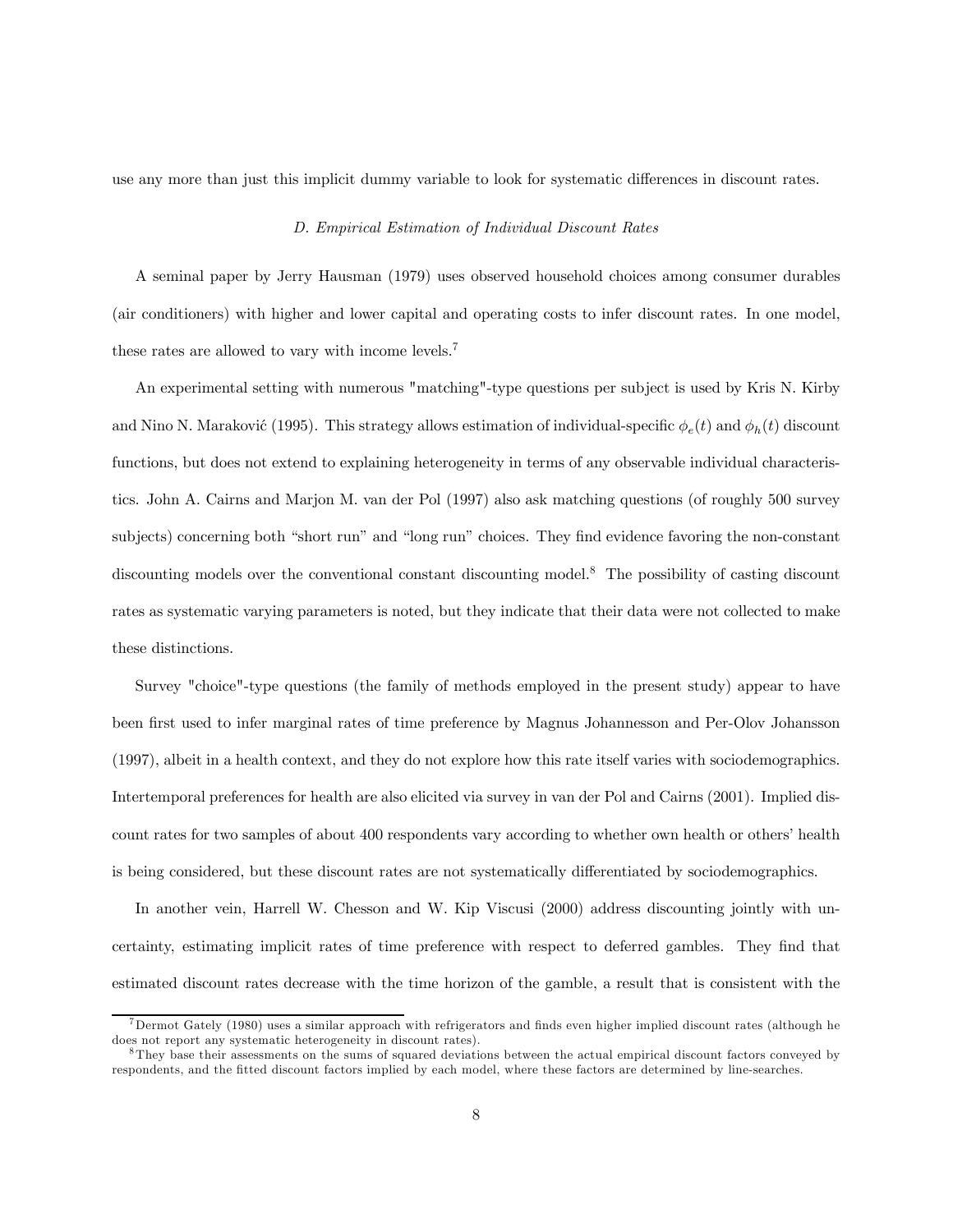predictions of Loewenstein and Elster (1992) concerning time horizon effects. However, they acknowledge that "the combined tasks of discounting and probability assessment exceed the cognitive capabilities of many survey subjects."

The only extant large-sample empirical estimates of discount rates in a revealed preference context are offered by John T. Warner and Saul Pleeter (2001, in this Review). In an ambitious study, they analyze the decisions of many thousands of US military personnel concerning a choice between a lump-sum separation benefit or an annuity, relying on a reduced-form model for the latent individual discount rate based on the discrete choices of individual subjects between their two payment alternatives.<sup>9</sup> Statistically significant heterogeneity in the implicit exponential discount rates is confirmed, but there is little formal attention paid in the paper to the distinction between exponential and hyperbolic discounting models. The huge crosssectional samples also raise the usual questions about heteroscedasticity, but its presence in the model is not assessed.<sup>10</sup> In the present paper, we consider alternative discounting models and we explicitly model the variances of the errors, which are related to choice consistency across subgroups. (See Joffre Swait and Jordan Louviere, 1993; J.R. DeShazo and German Fermo, 2002).

Two very recent examples should also be mentioned: L. Robin Keller and Elisabetta Strazzera (2002) estimate both  $\phi_e(t)$  and  $\phi_h(t)$ , but use an existing data set from Thaler (1981) to generate simulated data for their analyses. They mention the possibility of, but do not pursue, systematically varying individual discount rates. Survey data concerning choices among alternative climate change mitigation programs in the context of forest loss prevention are used by David F. Layton and Richard A. Levine (2002). In conjunction with Weitzman's social discount rate distribution for professional economists, they calculate posterior and

<sup>9</sup> Such models have actually be in wide use for many years in the environmental non-market valuation literature, since they are suitable for the analysis of referendum contingent valuation data. These models admit for structural choice modeling, but these authors do not pursue a formal random utility framework for their analysis.

 $10$ Warner and Pleeter are careful to control for self-selection into their observed sample from the overall population of military personnel (not all of whom were eligible for the payment choice). But they still cannot compensate for non-random selection into the military in the first place, which may render these samples very different from the general population in terms of unobservables. We still have no real idea whether the estimated discount rates for their two samples are any more representative of rates in the general population (of similar ages and education levels) than are discount rates estimated from other special samples of respondents.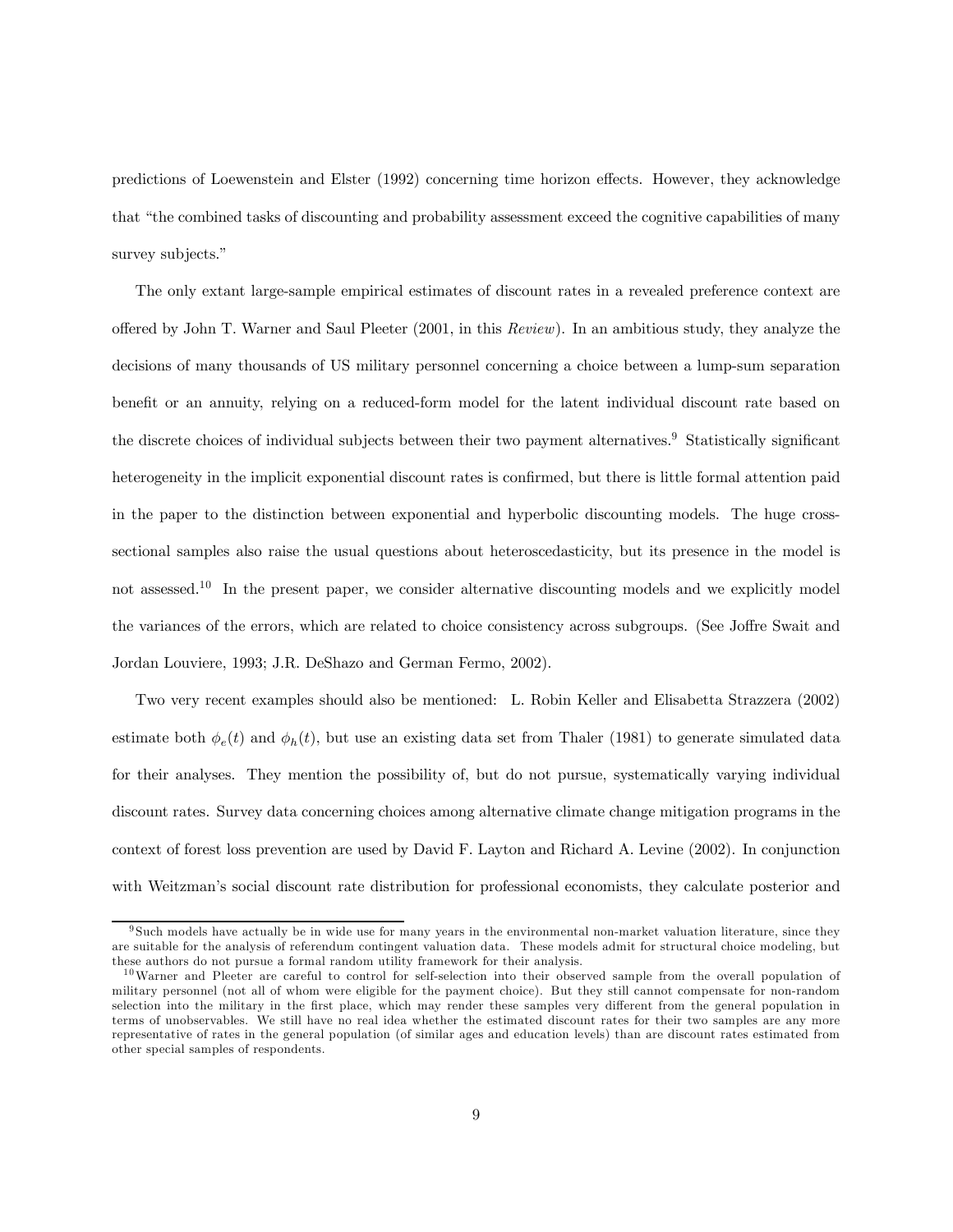prior odds in favor of several discount rate intervals. This approach accommodates heterogeneity in discount rates but does not parameterize the relationship between the sizes of discount rates and other individual characteristics.

#### II. Formal Random Utility Choice Framework

Our formal model is intended to accommodate two choices by individuals. One is a choice concerning a non-tradable durable good or a long-lived public good. The second choice (upon which we will focus in this paper) is a stylized choice concerning whether the individual would prefer to take lottery winnings as (a.) a series of annual payments, or (b.) a smaller lump sum now. In the most general specifications of the random utility model presumed to underlie both types of choices, we will assume that current utility  $v_i$ depends linearly upon current net income,  $y_i$  (as a proxy for the consumption of all other goods), and the current flow of services from the durable or public good,  $g_i$ . In the case of homogeneous preferences, current utility can be expressed as:

$$
v_i = \mu y_i + \delta g_i + u_i \tag{6}
$$

where  $u_i$  is an error term. Of course, a linear specification for utility allows one to ignore the usual problem of departures between the discounting of utility and the discounting of consumption.

Current utility, however, is not the sole determinant of choices in cases where the individual faces different time profiles for future costs and future benefits. Taking advantage of the linearity in our specification, assume that the stream of future benefits from the flow of services of the durable or public good can be converted into a present discounted value  $G_i$ . For the money-denominated argument of utility, the durable good choice also implies a change in the present discounted value of future net income,  $Y_i$ , through both the one-time initial capital cost,  $C_i$ , and a time profile of operating costs over future periods, which in the simplest case could be assumed to be a constant per-period cost of  $c_i$ .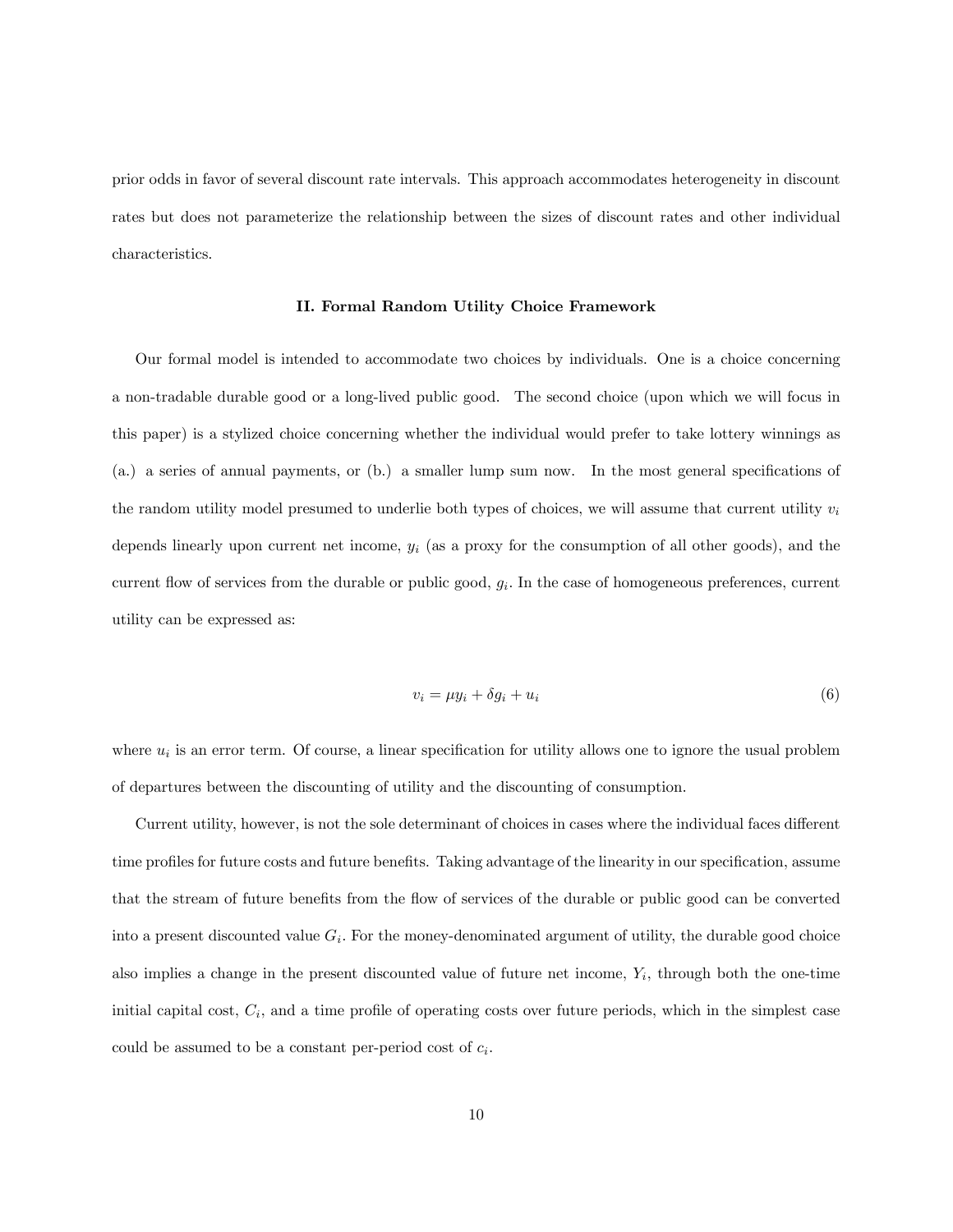In this exposition, we will use just a binary choice concerning whether to purchase one specific model of a durable good, or, analogously, to vote in favor of the provision of a particular long-lived public good.<sup>11</sup> In binary choice models, the difference in utility levels across the two alternatives in the stated choice scenario,  $\Delta V_i$ , is presumed to drive the individual's choice. In our linear model, this difference in discounted utilities will depend upon the difference in discounted net income levels,  $\Delta Y_i$ , and the difference in discounted net durable- or public-good benefits,  $\Delta G_i$ . For completeness, the discounted error term would also need to be distinguished:  $u_i^*$ .

For conventional exponential discounting with individual discount rate  $r_i$ , in discrete time, the exponential discount factor is  $\phi_e(t) = (1 + r_i)^{-t}$ . If earned income in all relevant future periods up to  $T_i$  would be the same across the two choices, its level would net out of the linear utility difference in the following formula for  $\Delta V_i$ :

$$
\Delta V_i = \mu_i \left\{ \left[ y_i - C_i - c_i \sum_{t=0}^{T_i - 1} (1 + r_i)^{-t} \right] - [y_i] \right\} + \delta_i \Delta G_i + \varepsilon_i \tag{7}
$$

where  $\varepsilon_i$  is the difference in the  $u_i^*$  error terms associated with discounted utility levels under the two alternatives.12 As usual, the scale of the error term and the parameters cannot be separately identified and must be normalized to unity for some subgroup.

When such a durable- or public-goods choice is used alone, it is often difficult to separately identify all three of the parameters  $\mu_i, \delta_i$  and  $r_i$ . However, we can use the same basic utility difference function to capture a second choice, concerning how to take lottery winnings, which involves no difference in the net present value of the services of a durable goods. Here,  $L_i$  is the optional current-period lump sum lottery disbursement, to be compared against a sequence of  $T_i$  annual payments in the amount  $p_i$ , starting today.

 $11$ It would be straightforward to generalize our model to accommodate not just the choice of whether to buy a durable good. but also a choice between several durable goods. This could lead to a multinomial logit choice model for the durable good decision.

<sup>&</sup>lt;sup>12</sup>The properties of the underlying current-period errors,  $u_i$ , may be assumed to be such that the transformed and differenced  $\varepsilon_i$  errors in any equation for  $\Delta V_i$  conform to the logistic distribution underlying an ordered logit model.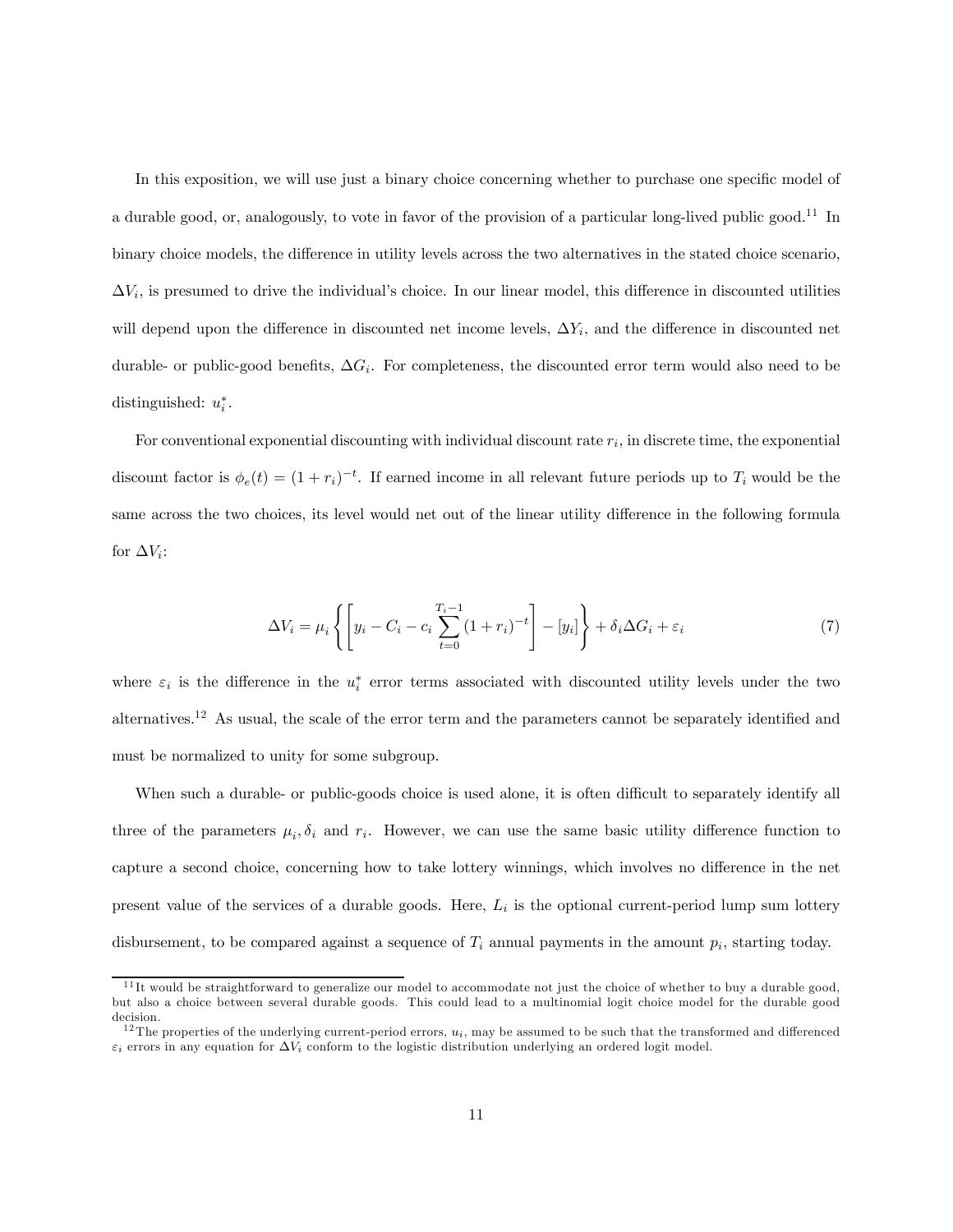$$
\Delta V_i = \mu_i \left\{ [y_i + L_i] - \left[ y_i + p_i \sum_{t=0}^{T_i - 1} (1 + r_i)^{-t} \right] \right\} + \delta_i [0] + \varepsilon_i
$$
\n(8)

From this type of choice used alone, it is not possible to identify both  $\mu_i$  and  $\delta_i$ , but greater resolution can be obtained for  $r_i$ . The key insight is that pooling the types of choices in equations (7) and (8) may allow all parameters to be readily identified. If the same discount rate applies to both increases and decreases in future net income, the durable/public goods choice can serve to identify the marginal rates of substitution between money and the services of the durable/public good, whereas the lottery winnings choice can more specifically identify the individual discount rate.

Concentrating on just the lottery winnings portion of the joint choice model, simple hyperbolic discounting (in the sense of Harvey (1986), using  $\phi_h(t)$ ) would lead to a utility difference function,  $\Delta V_i$ , that looks a little different:

$$
\Delta V_i = \mu_i \left\{ [y_i + L_i] - \left[ y_i + p_i \sum_{t=0}^{T_i - 1} (1+t)^{-\beta_i} \right] \right\} + \delta_i [0] + \varepsilon_i \tag{9}
$$

where  $\beta_i$  is the hyperbolic discounting parameter. For generalized hyperbolic discounting,  $\Delta V_i$  for the lottery winnings choice will involve a additional parameter,  $\gamma$ , as part of the  $\phi_h(t)$  discount factor:

$$
\Delta V_i = \mu_i \left\{ [y_i + L_i] - \left[ y_i + p_i \sum_{t=0}^{T_i - 1} (1 + \gamma t)^{-(\beta_i/\gamma)} \right] \right\} + \delta_i[0] + \varepsilon_i
$$
\n(10)

The full specifications described above are appropriate models to handle the *joint* estimation of (a) a policy choice when the individual faces different costs at different times in order to obtain a change in the present value of a flow of services from public goods  $\Delta G_i$ , and (b) an auxiliary financial time-wise tradeoff such as our lottery winnings choice. Our empirical illustration, however, focuses on just the subsidiary problem of identifying individual-specific discount rates (either  $r_i$  or  $\beta_i$ , and possibly  $\gamma$ ), so some of the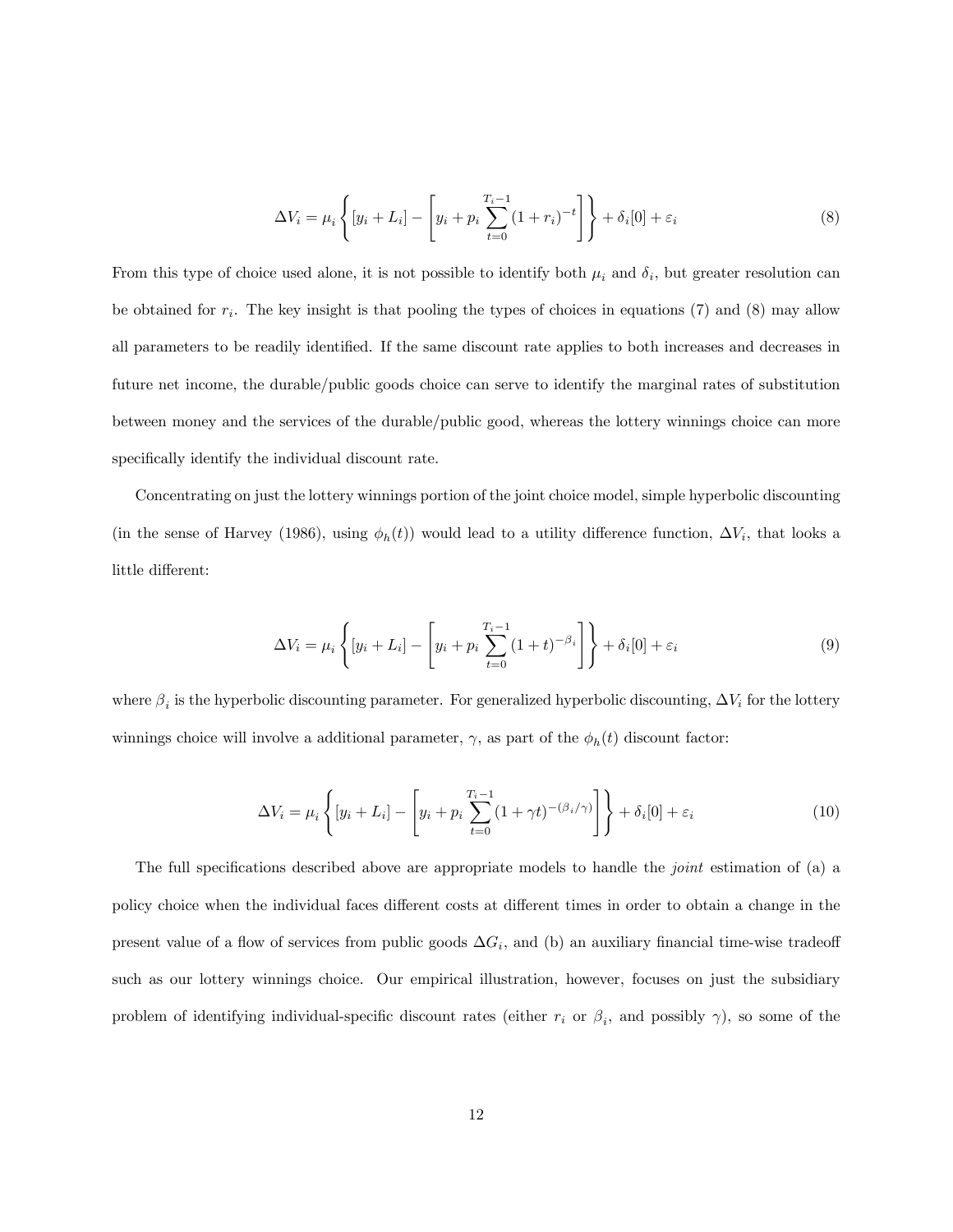generality of the theoretical specification is foreclosed.13

In our estimating data, the only thing that differs across the alternatives posed in the stated preference choice scenario about lottery winnings is the present discounted value of net income, so  $\Delta G_i = 0$  for all choices. There is no information upon which to estimate  $\delta_i$ , the marginal indirect utility from the public good. As a result,  $\mu_i$ , the marginal indirect utility of net discounted income cannot be identified either, since it merely affects the scale of net utility, which is irrelevant to choices. The "difference" upon which the choice is based can be conceived as merely a difference in net discounted income, rather than a difference in utilities. Our estimating specifications therefore constrain  $\mu_i = 1$ , and the simplified versions of our random utility models for the lottery winnings choice become:

Exponential: 
$$
\Delta V_i \propto L_i - p_i \sum_{t=0}^{T_i - 1} (1 + r_i)^{-t} + \varepsilon'_i
$$
 (11)

Simple hyperbolic: 
$$
\Delta V_i \propto L_i - p_i \sum_{t=0}^{T_i - 1} (1 + t)^{-\beta_i} + \varepsilon_i'
$$
 (12)

Generalized hyperbolic: 
$$
\Delta V_i \propto L_i - p_i \sum_{t=0}^{T_i - 1} (1 + \gamma t)^{-(\beta_i/\gamma)} + \varepsilon_i' \tag{13}
$$

These measures of the indirect utility differences,  $\Delta V_i$ , are the building blocks for our random utility econometric models. Appendix II describes in detail the construction of an appropriate log-likelihood function for our data. The function is a sum of component ordered-logit log-likelihoods for choices with two,

<sup>&</sup>lt;sup>13</sup>In principle, it is possible to allow the underlying indirect utility function to be non-linear with respect to net income. If the magnitudes of these costs are sufficiently large to represent a substantial portion of the individual's income, it should be possible to separately identify individual-specific degrees of risk aversion (nonlinearity in income in the indirect utility function) as distinct from individual-specific discount rates. For our data, there appears to be insufficient variability in net incomes to permit a distinction between discounting and risk aversion if risk aversion in preferences is permitted. Also, since the stream of future payments and the current period lump sum that define our specific choice scenario are represented as being certain, it is not too surprising that there is insufficient information in the answers to the lottery choice question to accurately identify the individual's degree of risk aversion. Chesson and Viscusi (2000) also have difficulty introducing risk aversion as a property of preferences that is distinct from discounting. Their hypothetical choice scenarios compound uncertainty and discounting, however, and they end up estimating implicit discount rates with the acknowledgement that failing to allow for risk aversion will bias these estimates downward.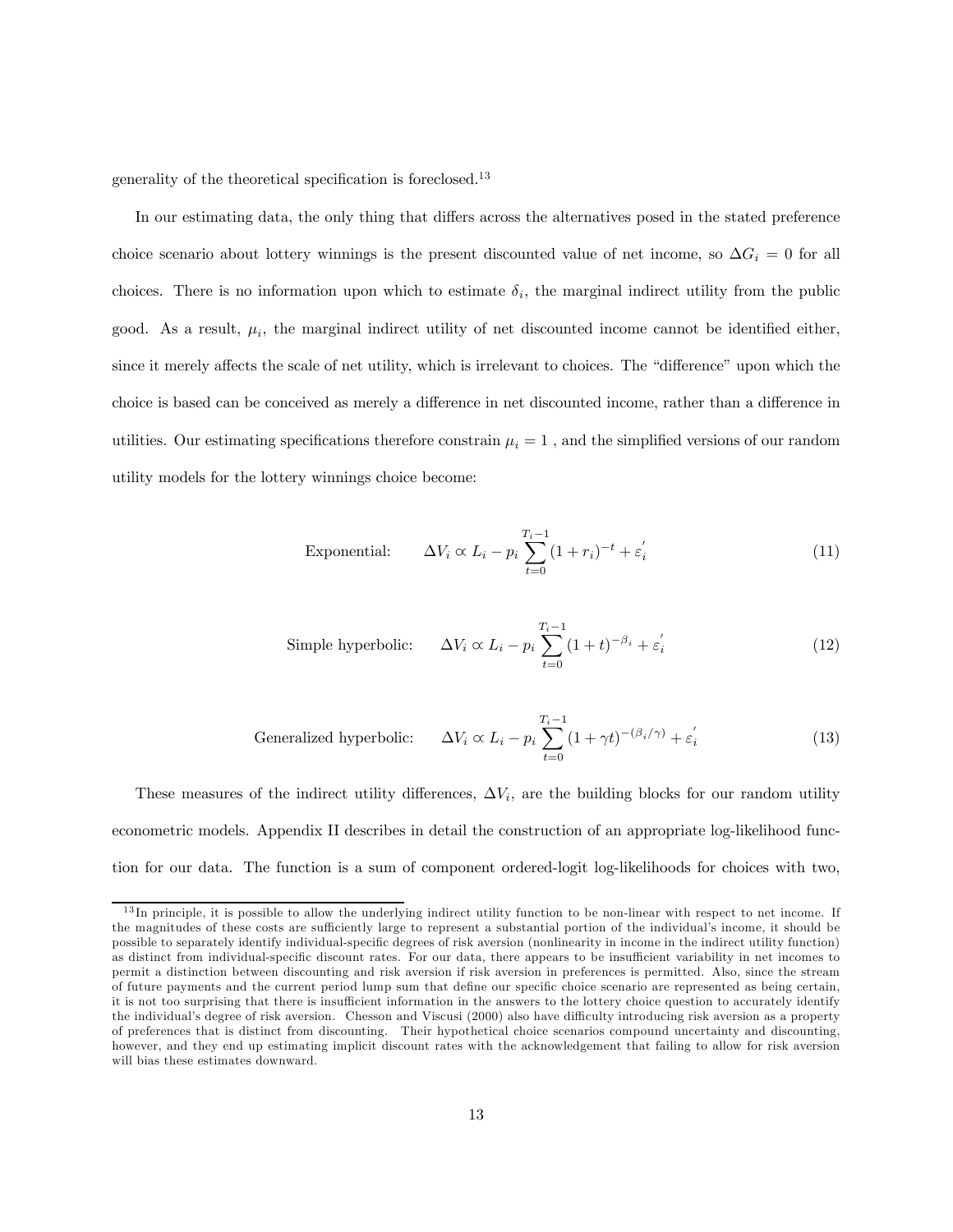three, four, and five possible responses pooled over independent samples. We impose non-negativity for the estimated discount rates by specifying them as  $r_i = \exp(r'Z_i^r)$  and  $\beta_i = \exp(\beta'Z_i^{\beta})$ . The vectors of explanatory variables,  $Z_i^r$  and  $Z_i^{\beta}$ , need not be identical, but we will drop their superscripts.

There is also the matter of heteroscedasticity. In any stated preference context, there is always a concern that the quality of the choice information elicited in a hypothetical choice scenario is dependent upon how seriously the respondent takes the choice exercise, upon their prior experience in similar choice situations, and on any constraints that prevent them from considering their choices sufficiently carefully. These factors can be labeled as "inclination," "ability," and "opportunity." It is typically important to acknowledge the existence of different subgroups of respondents who may exhibit systematically greater or lesser dispersion in the error term in the underlying random utility choice model. Utility-difference error variances have been argued to affect "choice consistency" (DeShazo and Fermo, 2002).

# III. Survey Sample

Our data are derived from an Web-based (internet) survey with over 2000 participants from a wide variety of classes at universities throughout the US and Canada. It can be viewed as a national and international extension of the typical "classroom survey," but there is no pretense that the sample for this study represents the US and Canadian populations, or even the population of college students in these countries. There are significant disparities across institutions in access to web-based resources, across classes in the salience of the larger survey topic (global climate policy), and in the opportunity costs of students' time spent in completing the survey.14 The module of the survey that was designed specifically to elicit individual discount rates asks the respondent to imagine they have just won a lottery. They are asked to choose between taking their winnings as a series of T annual installments, starting "today," or as a smaller overall lump sum payable

<sup>&</sup>lt;sup>14</sup>For social choice problems involving very long time horizons, it can be argued that the preferences of today's young people deserve particular attention, since they will be the surviving (net) beneficiaries of whatever policies are adopted in the near term. And while survey research is inevitably vulnerable to criticism based upon its hypotheticality, we at least pursue the issue of "construct validity" very aggressively in this paper. It is crucial, for example, to assess whether there is systematic variation in the error terms in one's model and to determine whether the nature of this variation (which cannot be avoided) is plausible.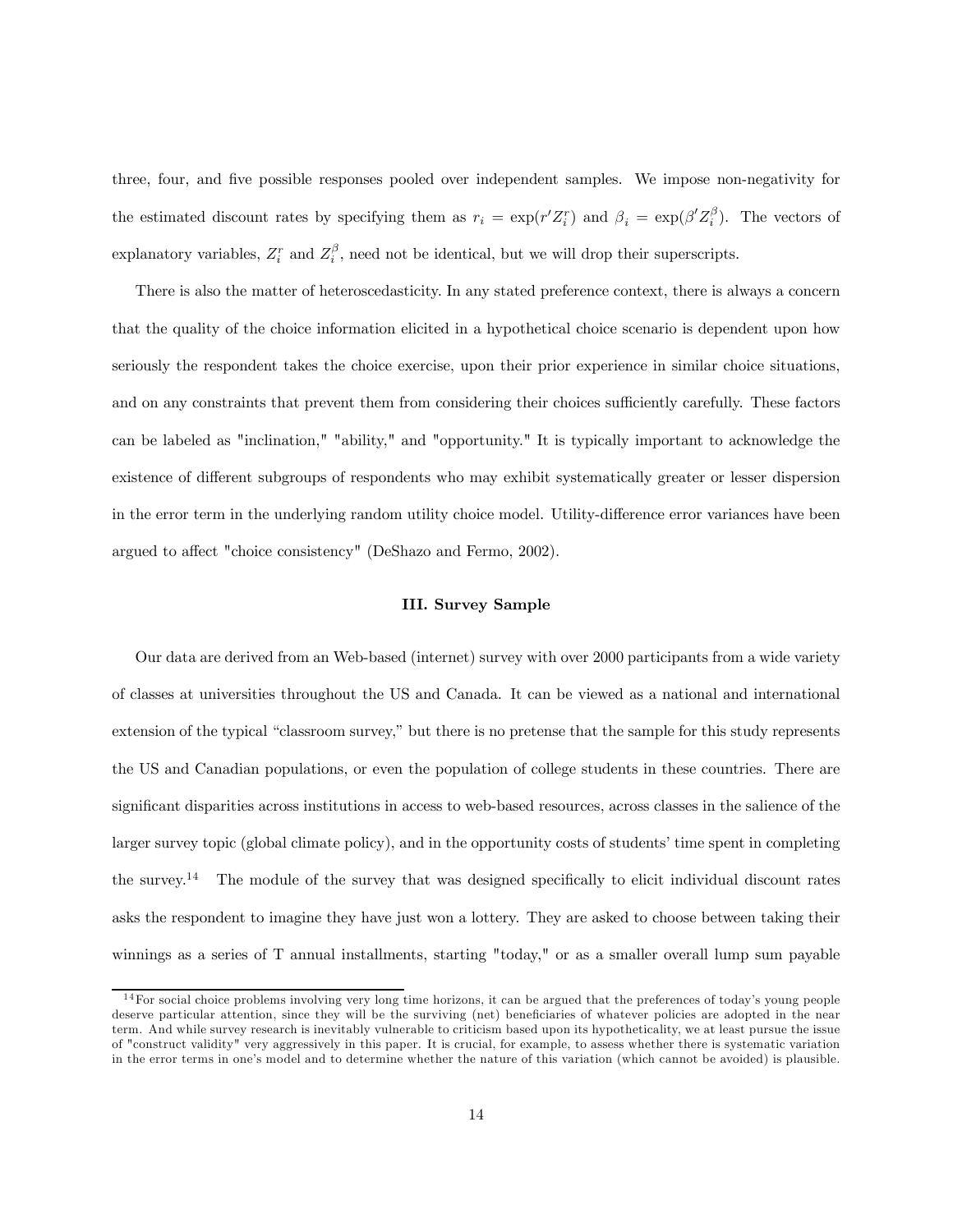immediately. Table 1 outlines our available variables and provides descriptive statistics for our sample.

Across respondents, the dynamically loaded survey page randomly varies the size of the annual installments among \$300, \$600, \$1200, \$2400, \$3600, and \$4800, and the number of these installments (the time horizon) among 20, 30, and 40 years. The sizes of the annual installments were intended to reflect increased monthly costs of \$25, \$50, \$100, \$300, and \$400 for a public good, and the time horizon captures some of the more-expensive and longer-term environmental programs, such as climate change mitigation. Each respondent is presented with an ordered list of lump sums and asked to indicate whether (and sometimes, to what extent) they would prefer each lump sum to the single pattern of annual installments.

A selection of sociodemographic characteristics was elicited after the various choices in the survey had been recorded, including age brackets, gender, educational attainment, field of study, whether courses have been taken in economics, work status, subjective conservatism, and family income bracket. Some less conventional variables were also collected. To proxy for individual capital market constraints, we ask for an estimate of the largest sum of money the individual believes they could qualify to borrow, without collateral. The survey software also keeps track of timing as respondents progress through the survey.<sup>15</sup>

Finally, preference elicitation formats were randomized across respondents. Some saw a long list of thirteen lump sums, some saw seven, five, or only three, although the range in lump sums was identical across these four different designs. The objective exponential discount rates implicit in the list of lump sums presented to respondents who saw all thirteen lump sums were integer values between 1 percent and 10 percent, as well as 12 percent, 15 percent and 20 percent.<sup>16</sup> Across respondents, lump sums were either increasing or decreasing in size from the top to the bottom in the list. Finally, the format of the actual choice with respect to each lump sum involved different numbers of response options (just two, for "Yes/No", up to five levels including "Definitely Yes", "Probably Yes", "Not Sure", "Probably No", and "Definitely No").

 $15$ The online survey was programmed by the authors.

 $16$ Early versions of the survey included 30 percent and 50 percent implicit rates, but the very small corresponding lump sums were overwhelmingly rejected. Since their presence in the menu of possibilities added little information, these lump sums were dropped in later editions of the survey.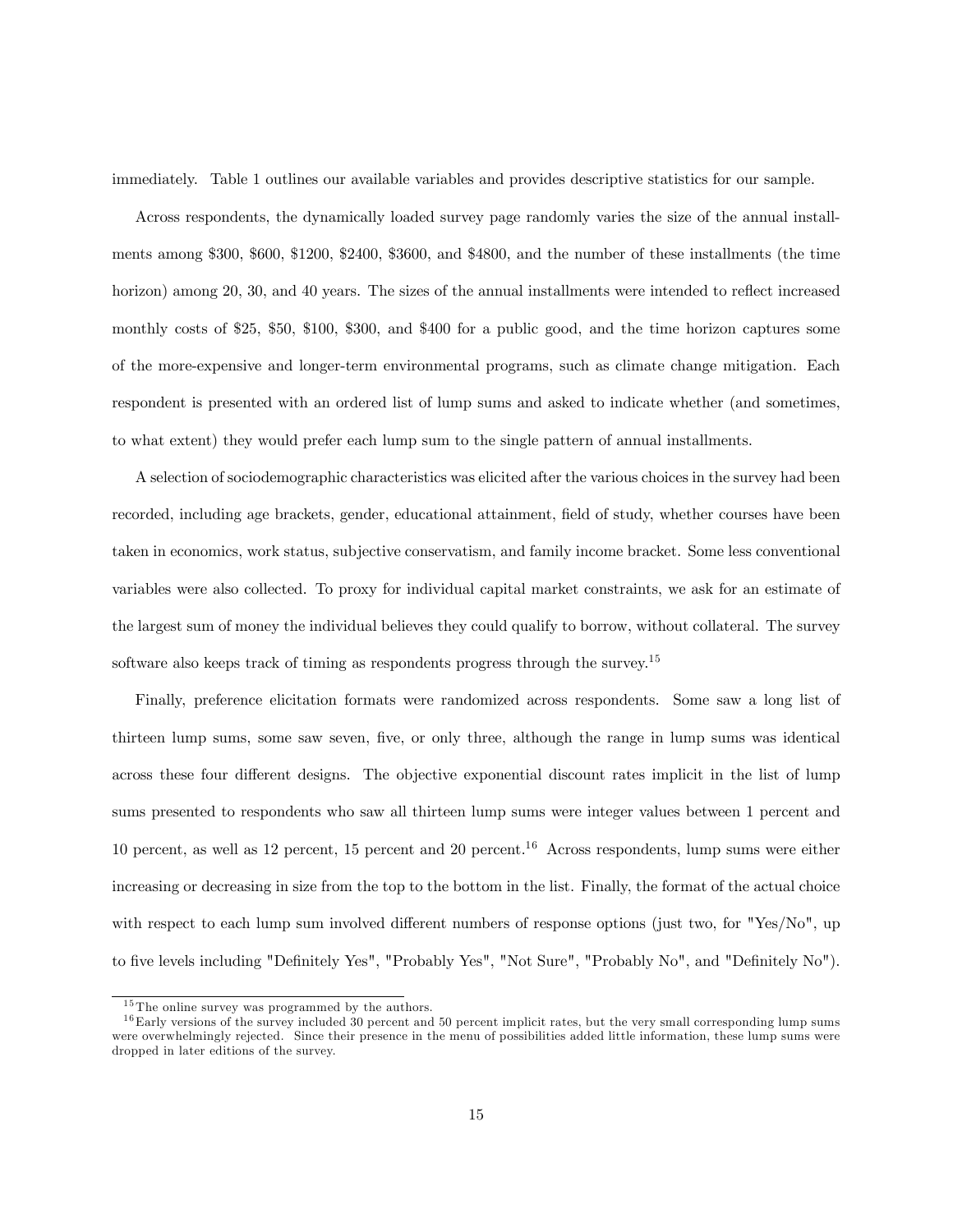The horizontal ordering (Yes to No, No to Yes) of these answer options was also randomized. By using an assortment of elicitation formats, we can assess the impact of any one format selection on the discount rates that we infer from respondents' choices. In this paper, empirical results concerning elicitation formats will be treated as tangential to the main question and will be described in the appendices.

#### IV. Empirical Results

There are three types of variables in play: those that describe the randomly assigned context of the choice from which individual discount rates are inferred, those that measure individual-specific characteristics, and those that describe the particular variant of the randomized design of the elicitation format.

#### A. Heteroscedastic Exponential and Hyperbolic Parameter Estimates

Table 2 details the parameter point estimates and asymptotic t-test statistics<sup>17</sup> for heteroscedastic variants of the two special cases of the generalized hyperbolic discounting model: conventional exponential discounting,  $\phi_e(t)$ , and simple hyperbolic discounting,  $\phi_h(t)$ , in the sense of Harvey (1986).<sup>18</sup>

The maximized values of the log-likelihood functions for these two models are negligibly different. With only one real exception, the variables that account for contextual and individual heterogeneity bear coefficients of the same sign that are statistically significant at approximately the same levels across the two specifications. Thus it is possible to review most of these results generically.

The choice scenarios presented to individuals were randomized in terms of the size of the annual payments that were being proposed, and the number of future years over which these payments were being offered, so

<sup>&</sup>lt;sup>17</sup>The final column of Table 2 displays the  $R^2$  values for auxiliary regressions where each regressor in the group is employed successively as the dependent variable in a model that uses the others in that particular index as explanatory variables (a good indicator for multicollinearity). These statistics are provided only for those variables that were not randomized

 $18$ Estimation was accomplished using Matlab 6.1.0.450, Release 12.1. Since respondents were asked to react to multiple different lump sums, there are 3595 choices corresponding to 2-level answers, 3749 corresponding to 3-level answers, 3499 corresponding to 4-level answers, and 4065 corresponding to 5-level answers. We will not, in this paper, pursue the panel aspects of the data set. The sets of lump sum payment alternatives presented to each individual are assigned randomly across individuals and the offered amounts are entirely exogenous. Any unobserved heterogeneity bias has been minimized by the degree of randomization that is present in the model. Given the nonlinearity of the model, however, there may be some gains from panel methods stemming from the monotonic ordering of the lump sums, despite the randomized assignment of their sizes and the direction of this ordering.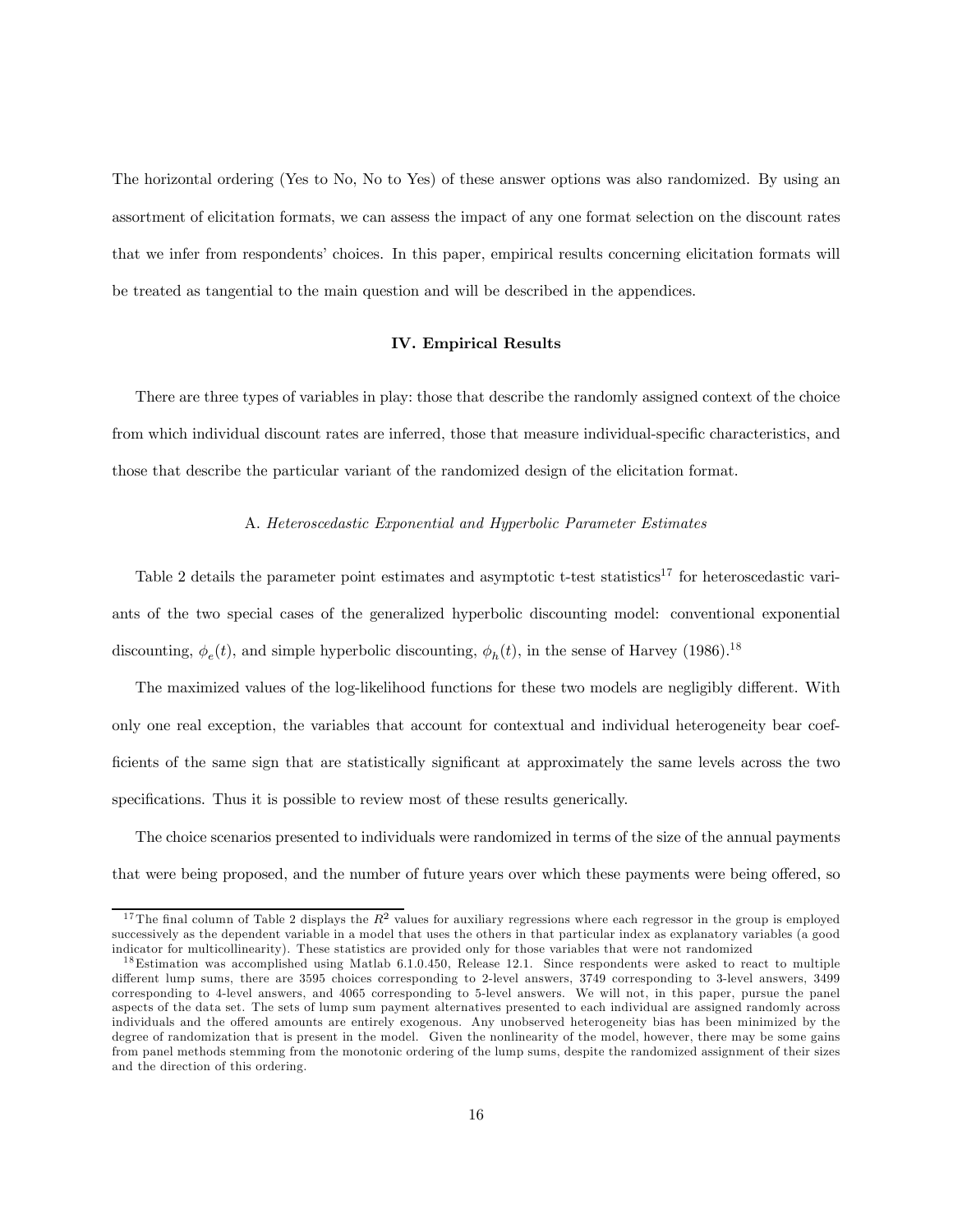there can be no correlations among them or with other variables. In our sample, the larger the amount of money that is at stake, the higher is the apparent discount rate for the individual. These results contrast with the experimental results discussed by Thaler (1981), Uri Benzion et al. (1989) and Loewenstein and Thaler (1989). The existing literature suggests that people may be more willing to wait a year for "\$150 then versus \$100 now" than they are to wait a year for "\$15 then versus \$10 now." Hersh Shefrin and Thaler (1988) suggest that large future amounts may be viewed merely as foregone savings interest, whereas smaller amounts may be viewed as foregone consumption, which may be more highly valued.

Our results concerning the time horizon constitute the only appreciable difference between the exponential discounting model and the simple hyperbolic discounting specification. In the exponential discounting specification, the longer the time horizon over which the lottery winnings are to be paid, the lower is the apparent discount rate (controlling for age). This result is consistent with the anomalies observed elsewhere in the discounting literature. In the hyperbolic discounting specification, however, a longer time horizon leads to a statistically significantly larger implied discount rate. Neither model, therefore, produces discount rates which are independent of the time horizon in question.

Warner and Pleeter (2001) find that individual discount rates decline with age and education and they report similar findings by Harry J. Gilman (1976) and Matthew Black (1984) in earlier military studies. In our sample, discount rates appear to be *larger* for individuals in this sample who are older (controlling for educational attainment). Older students tend to be present in the sample because they did not pursue college education at the same time as their peers. A higher discount rate may have led them to forego college when they were younger because the greater future earnings were more heavily discounted.<sup>19</sup> Age is also negatively correlated, although not perfectly, with remaining life expectancy, which is not a factor included in our tabulated results. The rate at which the logarithm of fitted individual discount rates increases with age (or, becomes lower with greater with life expectancy) is greater for males than for females. At 18.9 years

 $19$  Of course, it is not possible in a cross-sectional sample to determine whether this is an age effect or a cohort effect or some combination of the two.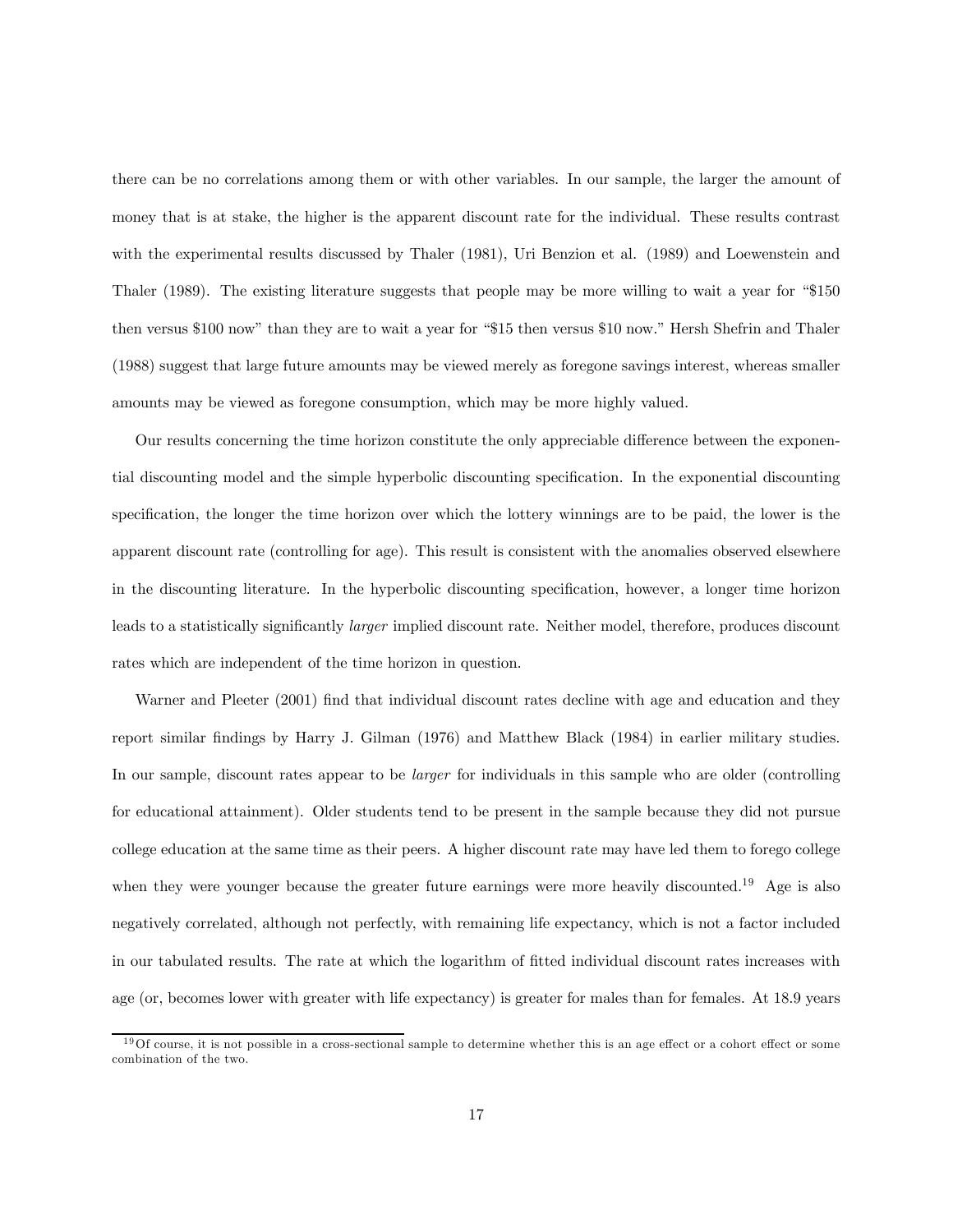of age, females tend to have discount rates that are roughly equal to those of similar males, but beyond that age, discount rates for females rise more slowly with age than those of males. (Warner and Pleeter identify statistically significant gender effects only in their sample of enlisted personnel, where males display higher discount rates.) Our estimated age effects also conflict with the speculation of Chesson and Viscusi (2000) that the young may be inclined to discount the future more heavily, leading to "temporal myopia" with respect to longer-term prospects.<sup>20</sup> However, we do find that the greater the individual's educational attainment, the lower their discount rate, which suggests that more highly educated individuals are more willing to postpone income, which is intuitively plausible. Students with greater educational attainment will have self-selected to be in college longer, foregoing current earnings, which may imply that they have lower discount rates.

Curiously, discount rates in our study are larger for individuals with higher family incomes, suggesting that "impatience" is greater when the subject stems from a higher-income background. This contrasts with the reported findings of Gilman and Black, and the findings of Hausman (1979), where the discount rate decreases with increased income. Hausman posits that discount rates should vary with income class "owing to the progression of the income tax which causes intertemporal marginal rates of substitution to differ." He argues that the discount rate should decrease as income rises, even with perfect capital markets, since the marginal tax rate rises with income while the services of many consumer durables are untaxed. Higher discount rates for the poor are attributed to "uncertainty of their income streams and their lack of savings." In our data, however, higher family income may be correlated with many other omitted variables.Wealth, for example, is not measured in our study.

Similarly perplexing results emerge for our capital access variable. The "capital access" question in our survey was worded as follows: "The largest amount of money that I believe I could currently qualify to

 $20$ We did make some effort to distinguish life expectancy from age. Our survey elicits life expectancy as a separate implicit variable by questioning respondents about whether they expected to be alive at each of each of a number of decadal intervals in the future. Crude proxies to control for life expectancy did not make any significant improvement to our models, nor did they lead to any appreciable change in the apparent effects of age on discount rates. In such a predominantly young sample, mortality risks of any kind may not yet be registering.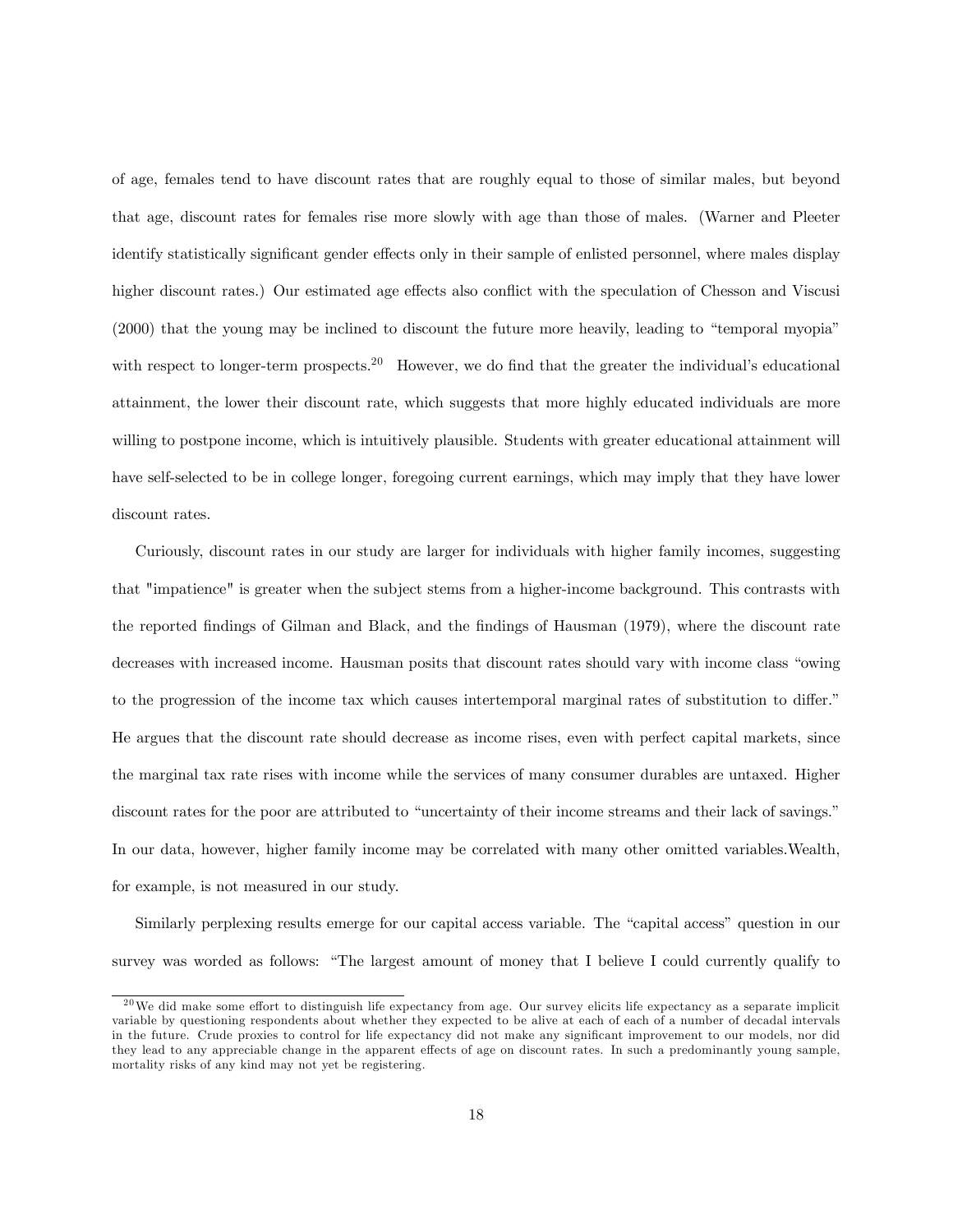borrow from a bank, credit union, trust company or family member (without collateral) is:" The options, and percents of the sample selecting each option, were \$0 (5 percent), \$100 (4 percent), \$100 (31 percent), \$10,000 (44 percent), \$50,000 (10 percent), \$100,000 (2 percent), more than \$100,000 (4 percent).<sup>21</sup> From a population of mostly college students, where 40 percent of the sample reports a level of family income lower than \$50,000, there is some question as to whether every respondent fully understood the idea of "without collateral." It is conceivable that family sources for particularly affluent students could provide capital access at the level indicated by some of them. Although the simple correlation between the family income brackets and the capital access variable was only 0.18, more than half of the respondents who indicated the highest category for capital access also indicate the highest category for family income.

In Hausman's revealed preference context, individual discount rates are derived from consumer's choices about spending money, whereas here, they are derived from individuals' choices about how to receive money. In the present case, capital market constraints that might be binding on purchase decisions may have much less of an effect on choices about the time pattern of receipt of money. If, compared to other people, a respondent was aware that they could borrow money at a lower effective interest rate, they should be less inclined to take the immediate lump sum and more inclined to favor the program of deferred payments, implying a smaller discount rate. Such logic does not seem to apply here. A larger discount rate might be associated with a greater perceived "need" for money in the present, or greater "impatience" about receiving money. One is left to speculate upon the distribution of desires for immediate gratification, or variations in the sense of entitlement, across college students from different socioeconomic backgrounds.

The nature of the individual's education also has some systematic effects on discount rates. In Warner and Pleeter's military sample, personnel in the Engineering and Scientist or Professional categories display lower discount rates than others, as did enlisted personnel in the top two "mental groups" with the highest test scores. Higher test scores are argued to reflect better capacity to understand the implications of intertemporal

<sup>&</sup>lt;sup>21</sup>The open-ended category was arbitrarily coded as  $$150,000$  to produce a continuous variable to proxy for the individual's sub jective access to capital markets.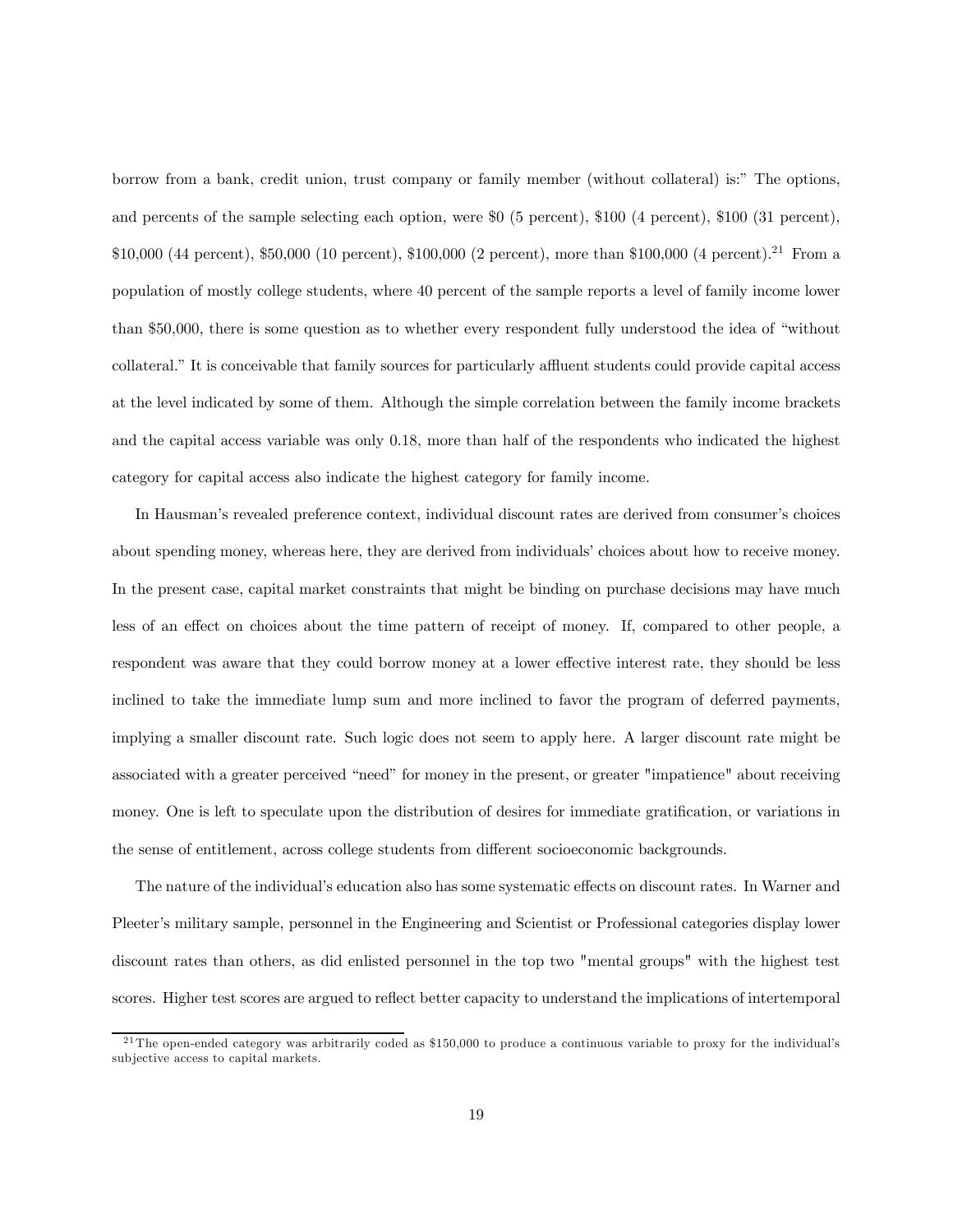choices. In our study, we distinguish those individuals who major in social science disciplines (which will include economics) and those who major in business. A separate dummy variable is included for those who have taken at least one course in economics (since one would hope that this status would convey a greater degree of financial savvy). This last variable distinguishes between non-economics social science majors and those with some exposure to economic thinking, as well as capturing economics courses taken as an elective by students from other disciplines. Business majors and those with economics training have statistically significantly lower discount rates, and non-economist social science majors have higher discount rates.

Being further to the right on a simple liberal-conservative spectrum may have a positive effect on discount rates in the exponential model, but the evidence is relatively weak. No significant effect is evident in the hyperbolic model. Whether the individual is part-time or full-time employed has no statistically significant bearing on discount rates.

See Appendix III for discussion of the various incidental parameters associated with these models (i.e. those concerning the characteristics of the elicitation format, heteroscedasticity, and the incidental ordered logit threshold parameters).

#### B. More-General Models

The maximized log-likelihood values for the simple exponential and hyperbolic discount rate models are extremely close.<sup>22</sup> Thus, it may not be surprising that a generalized specification proves difficult to estimate. In principle, it is possible to generalize the  $\gamma$  parameter to a systematically varying parameter. However, such a generalization proves difficult in this application.<sup>23</sup>

It is often problematic to estimate parameters that appear in ratio to each other, so we report upon a reparameterization of the generalized hyperbolic model adapted from the usual strategy used in estimation

 $^{22}$ For the entire set of 40 analogous estimated parameters in these two models, the correlation between the point estimates is 0.9963. A simple regressions of the 40 hyperbolic model point estimates on the corresponding exponential estimates implies proportionality. This regression has an intercept no different from zero and a slope of 0.74 (with t-ratio in excess of 71). Limiting the regression to just the 22 discount rate slope coefficients, the hyperbolic coefficients average 0.84 times the exponential coefficients (t-ratio =  $206$ ).

<sup>&</sup>lt;sup>23</sup>A Lagrange multiplier (LM) test, evaluated at the restricted specification that is the simple hyperbolic model, might prove useful in other cases where there appear to be greater distinctions between the exponential and the simple hyperbolic models.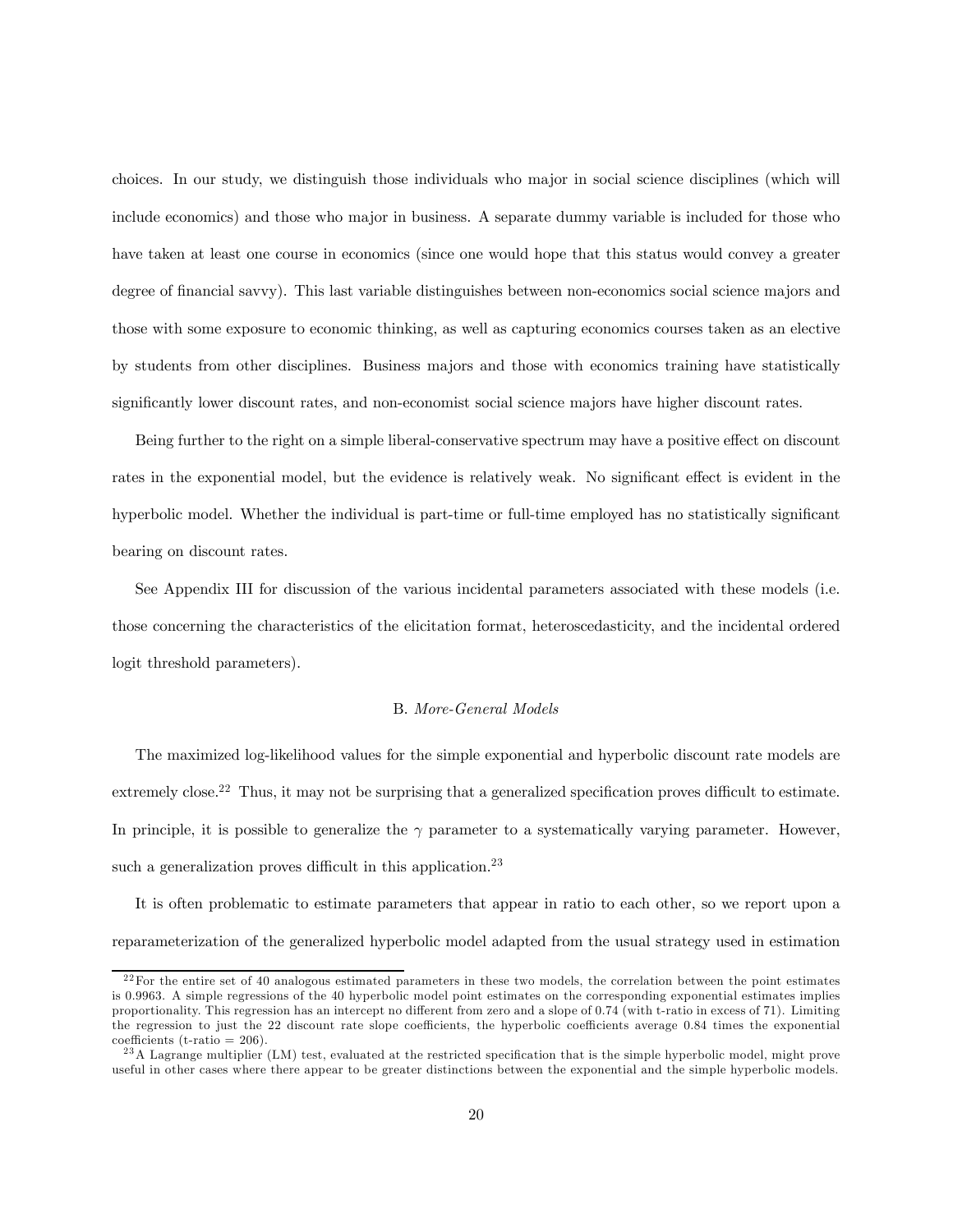of Tobit models. Instead of estimating  $\gamma$  and a systematically varying version of  $\beta_i$ , we can instead define  $\beta_i^* Z_i = \beta_i Z_i/\gamma$  and  $\gamma^* = 1/\gamma$ . The alternative version of the generalized hyperbolic discounting model, in our simplified form, then becomes:

$$
\Delta V_i \propto L_i - p_i \sum_{t=0}^{T_i - 1} [1 + \gamma^* t]^{-\beta_i^* Z_i} + \varepsilon_i
$$
\n(14)

It is most convenient to approach the generalization by starting from the hyperbolic specification, since the generalization amounts to freeing up the restriction that  $\gamma = 1$ . But even with reparameterization, it is not possible to attain convergence for the general specification with regressors with these data.<sup>24</sup>

Thus, as do Cairns and Van der Pol (1997), we find it very difficult to discriminate between the simple exponential and simple hyperbolic discounting functions by using the generalized hyperbolic model that has each of these as special cases.

#### C. Heterogeneity in Fitted Individual Discount Rates

Frederick et al. (2002) review estimates of individual discount rates in the literature that range from zero to infinity. What do our models imply about the distributions of fitted empirical discount rates, both exponential and hyperbolic, for this sample? We estimate  $r_i = \exp(r'Z_i)$  and  $\beta_i = \exp(\beta'Z_i)$  by maximum likelihood methods, so each of the discount rate "indexes,"  $r'Z_i$  and  $\beta'Z_i$ , can be assumed to be asymptotically normally distributed. The process of exponentiation takes the symmetric normal distribution and converts it into a skewed lognormal distribution. To produce expected values for each individual fitted discount rate, therefore, it is first necessary to calculate the estimated variances of these linear combinations, and then to use these variances in calculating the expected values of each estimated discount rate:  $E[r_i] =$  $\exp(r'Z_i)\exp(\sigma_{ri}^2/2)$  and  $E[\beta_i] = \exp(\beta'Z_i)\exp(\sigma_{\beta_i}^2/2)$ . For any particular vector of explanatory variables,

 $^{24}$ In recourse, we can drop back to a specification with constant discount rates, to determine whether the task of estimating a single common discount rate could be achieved for a generalized hyperbolic specification, in addition to a simple exponential or simple hyperbolic model. While the single  $\beta$  parameter of the simple exponential, or the single  $\gamma$  parameter of the simple hyperbolic model are readily estimated and strongly statistically significant in each model, neither is individually significant in the generalized hyperbolic specification and there is a negligible change in the log-likelihood.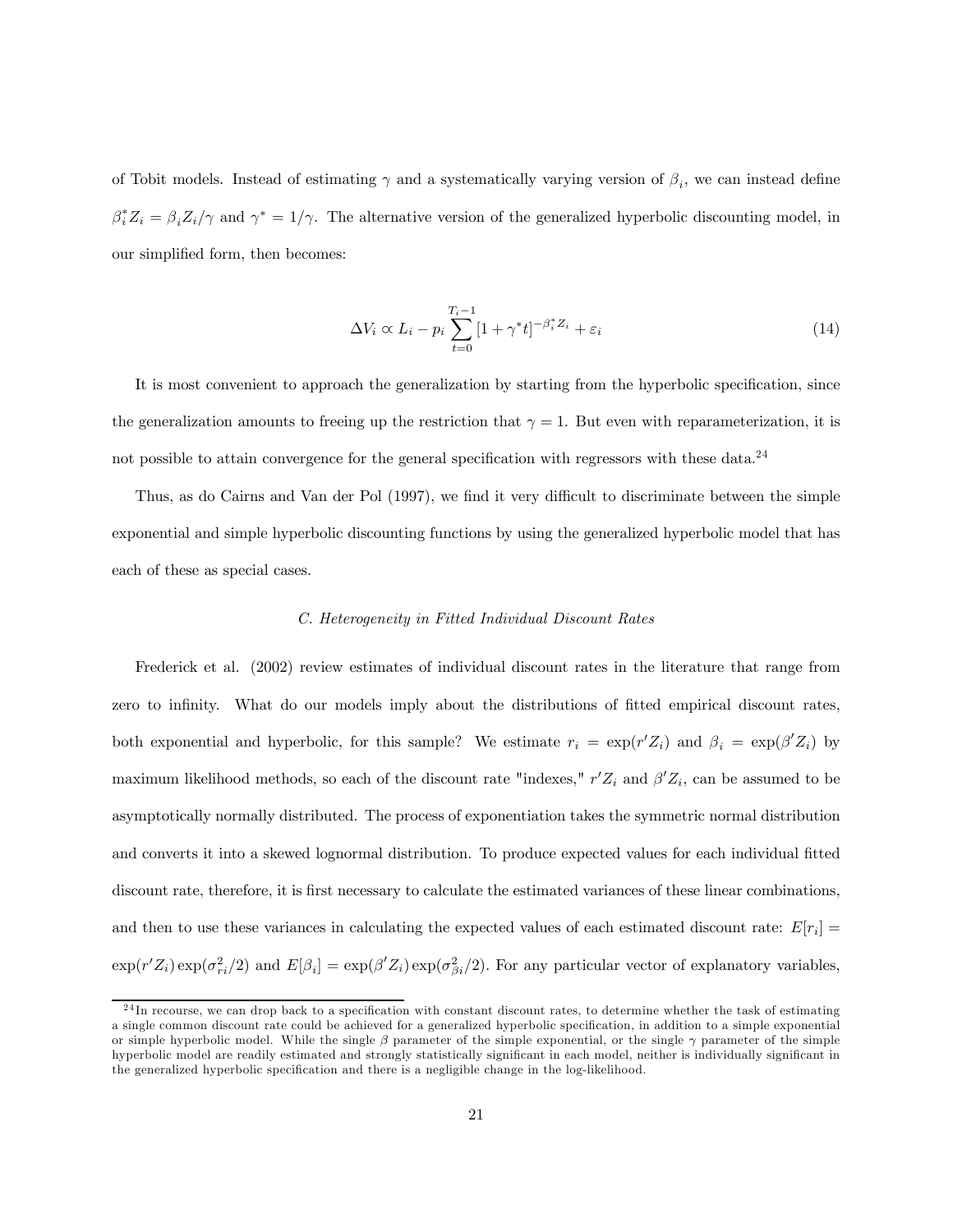an approximate 95 percent asymptotic confidence interval can be calculated by exponentiating the calculated values of  $r'Z_i \pm 1.96\sqrt{\sigma_{ri}^2}$ .

The last line of Table 2 displays the marginal mean across the sample of the fitted point estimates for each type of discount rate. Table 3 itemizes some key percentiles of the marginal distributions of the fitted values of  $E[r_i]$  and  $E[\beta_i]$ . Keep in mind that all of the variability in these point estimates across the sample is created by differences in the choice scenarios posed, differences in respondent attributes, or differences in the mode of elicitation of the choice. Our fitted individual exponential discount rates range between about 2 percent and 22 percent, while the hyperbolic discount rates vary between about 0.15 and 1.00. Considerable heterogeneity in fitted discount rates therefore exists, and to an extent that is likely to be economically significant, as well as statistically significant. $^{25}$ 

# V. Conclusions

It has been well-documented that empirically estimated discount rates vary dramatically across samples and across the choice contexts and techniques used to elicit them (Frederick et al., 2002).<sup>26</sup> Now, within this one study, we have varied a wide array of the factors that have elsewhere differed across studies, allowing us to make systematic assessments of the effects on implied individual discount rates of the choice context, individual characteristics, and (tangentially) the format of the elicitation method.

The distribution of discount rates in our multi-university and international student sample are not likely to be representative of the distribution of discount rates in the general population because of self-selection of individuals into the college population. Nevertheless, insights about how discount rates vary, within this college population, are new. This information may be useful in helping policymakers concerned with tertiary education to understand the different choices made by different types of students.

 $^{25}$  Figures 1 and 2 in Appendix IV.C. depict the precision with which individual fitted discount rates are estimated. The 2062 fitted rates are first sorted according to size, then the 95% confidence bounds for each fitted value are displayed along with that fitted value, all three as a function of the fitted rate. Points are connected to aid visualization.

 $26$  With at least forty empirical measures of discount rates, it is somewhat surprising that no researcher has yet attempted a regression meta-analysis that can shed light on how the characteristics of a particular study contribute to higher or lower estimated values of the discount rate.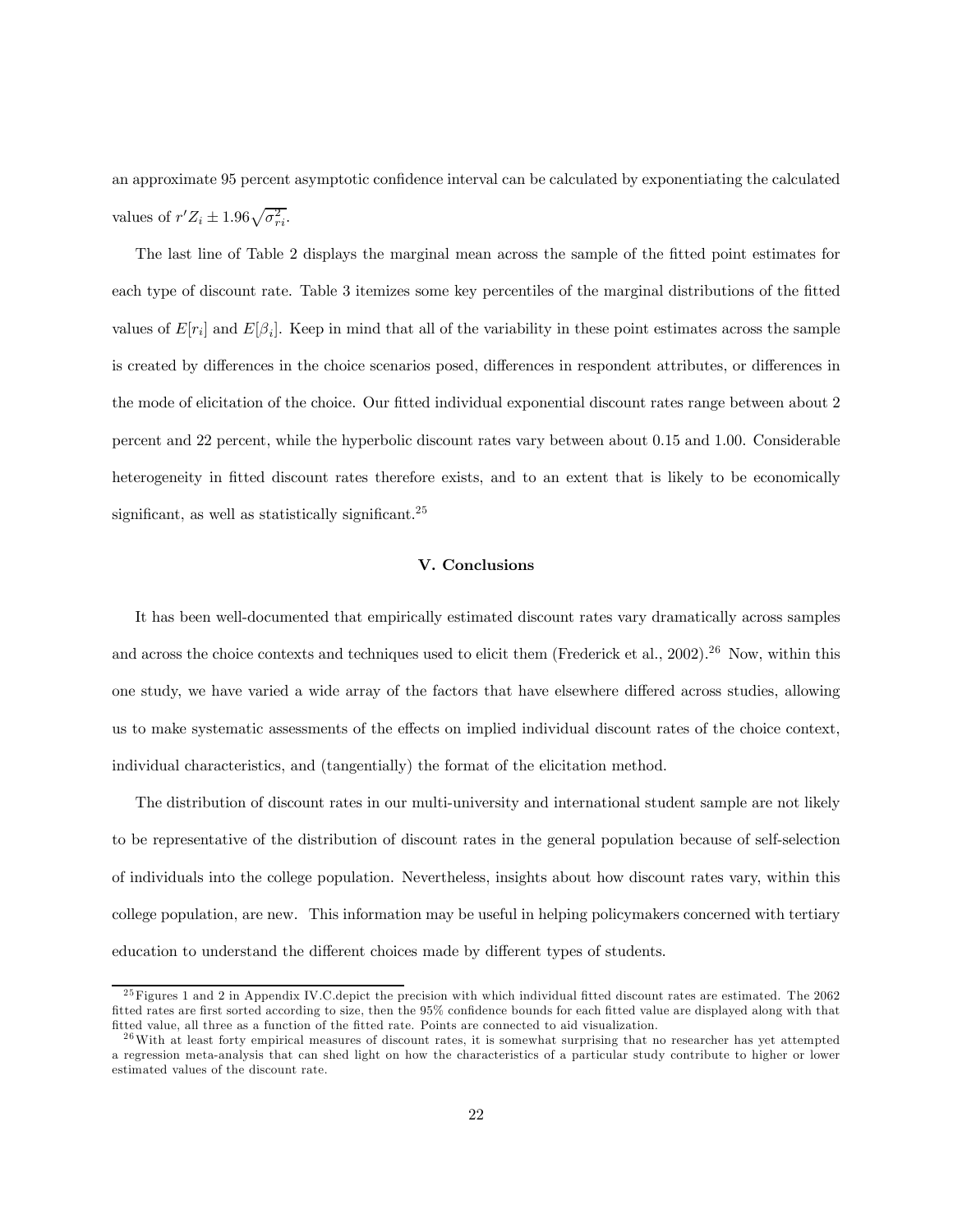The empirical results presented in this paper also constitute a specific illustration of a method that holds promise for helping us understand the determinants of heterogeneity in individual discount rates in a wide variety of other choice contexts. We have demonstrated how to quantify individual-specific (latent) discount rates for use as an additional heterogeneous individual characteristic that can help explain other choices. Considerably more general-population empirical work will be needed before we are able to quantify individualspecific discount rates with sufficient accuracy to warrant the calculation of the present discounted value of a stream of future net benefits by first discounting individually or for distinct groups, then aggregating. (We have argued that this is the conceptually correct approach, rather than first aggregating net benefits in each future period, then discounting using a single representative discount factor.) We do, however, advocate a shift in the direction of "discount first, aggregate second" as a research goal.

The direct elicitation of individual-specific discount rates will always be problematic because ordinary citizens cannot be expected to know what a discount rate is, nor can they be expected to have introspected very carefully about the magnitude of their own individual rate. As has been the case since some of the first empirical efforts of Hausman (1979), researchers will typically be forced to infer implicit discount rates from either real or stated choices. Only a sample like that of Weitzman (2001)–professional economists–could reasonably be expected to articulate a discount rate directly with any degree of reliability.<sup>27</sup>

We find that private discount rates differ with age and/or life expectancy, gender, income, access to capital, and with exposure to economics training, among other things. Perhaps Weitzman's "leading economists" subsample displays slightly higher discount rates than the broader population of economists simply because the individuals on Weitzman's list are older and exclusively male. They are also likely to have higher family incomes and greater access to capital. But we must also consider whether Weitzman's sample of economists should have the perogative of dictating the social discount rate to be used in policy-making, especially when it seems that those who have taken a course in economics exhibit statistically significantly lower discount

<sup>&</sup>lt;sup>27</sup>Weitzman was persistent in pressing his respondents to provide a point estimate of the relevant social discount rate for climate change policy.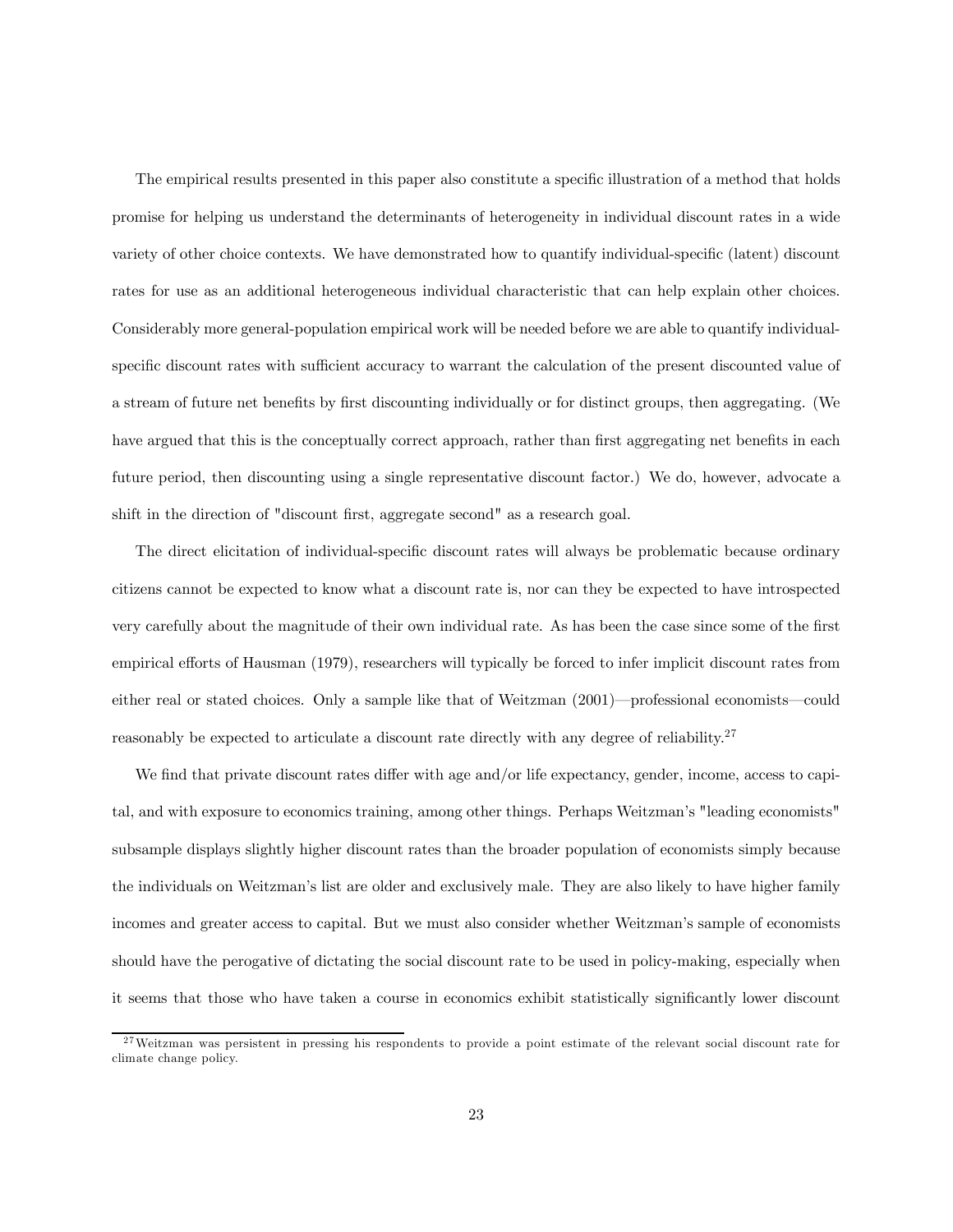rates. As in other studies of how economists are different, though, there remains the question of whether economic training leads to lower discount rates, or whether individuals with innately lower discount rates self-select to become economists.

Individual discount rate uncertainty, in addition to cross-sectional heterogeneity, remains an issue for further investigation. We have made some progress in this direction by controlling for heteroscedasticity in the error terms in the indirect utility functions used to infer individual discount rates. In our model, however, this heteroscedasticity is not a factor in the calculation of expected individual discount rates. Our expected discount rates are sensitive to the statistical precision with which the parameters of the discount rate index are estimated, but not to the amount of systematic noise in the choice process for that type of individual in that context.

What about the choice between exponential and hyperbolic discounting? It has proven impossible, in this application, to differentiate conclusively between a conventional (constant) exponential discount model with heterogeneity across individuals and a simple hyperbolic discount model with analogous heterogeneity. For this particular data set, the exponential model is narrowly better in terms of its ability to explain individual's stated choices. However, the difference in the log-likelihood function is less than one (for 14,908 total choices), and attempts to generalize the simple hyperbolic specification (with heterogeneity and heteroscedasticity) by freeing up a single additional shape parameter completely fail to converge. This outcome suggests that the standard exponential model and the alternative hyperbolic discounting model explain these observed choices about equally well. Even this large sample of choices does not provide sufficient information to discriminate much further.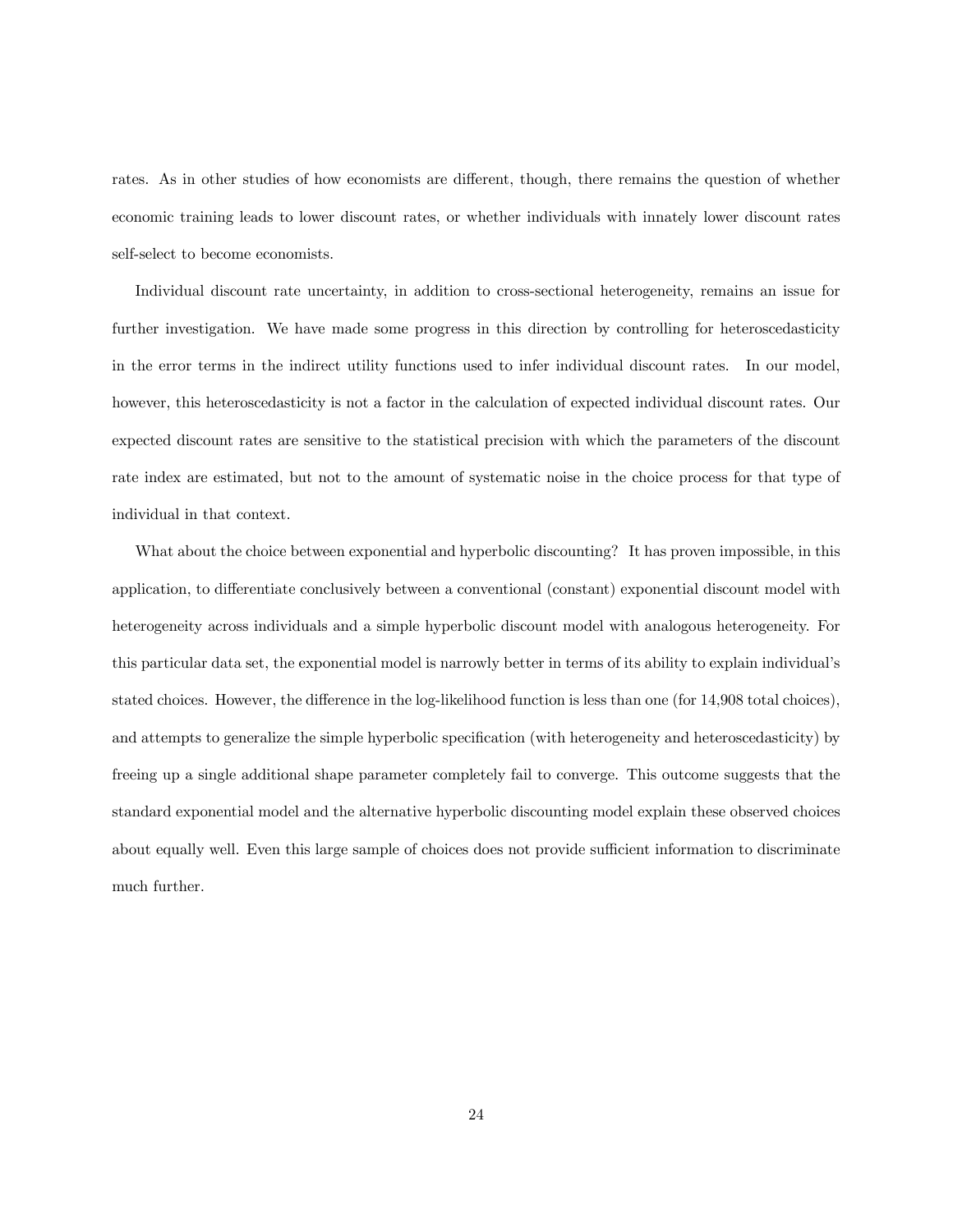#### REFERENCES

Arrow, Kenneth J.; Cropper, Maureen L.; Eads, George C.; Hahn, Robert W.; Lave, Lester B.; Noll, Roger G.; Portney, Paul R.; Russell, Milton; Schmalensee, Richard; Smith, V. Kerry and Stavins, Robert N. "Is There a Role for Benefit-Cost Analysis in Environmental, Health, and Safety Regulation?" Science, April 12, 1996, 272(5259), pp. 221-222.

Cairns, John A. and van der Pol, Marjon M. "Saving future lives. A comparison of three discounting models." Health Economics 1997, 6, pp. 341-350.

Benzion, Uri; Rapoport, Amnon and Yagil, Joseph. "Discount Rates Inferred from Decisions: An Experimental Study." Management Science, March 1989, 35(3), pp. 270-84.

Black, Matthew. "Personal Discount Rates: Estimates for the Military Population." Final Report of the Fifth Quadrennial Review of Military Compensation, Vol. 1B, Appendix I, U.S. Department of Defense, Washington, DC, January 1984.

Chesson, Harrell W. and Viscusi, W. Kip. "The Heterogeneity of Time-Risk Tradeoffs." Journal of Behavioral Decision Making, 2000, 13, pp. 251-258.

DeShazo, J.R. and Fermo, German. "Designing choice sets for stated preference methods: the effects of complexity on choice consistency." Journal of Environmental Economics and Management, July 2002, 44(1), pp. 123-143.

Frederick, Shane; Loewenstein, George F. and O'Donoghue, Ted. "Time Discounting and Time Preference: A Critical Review," Journal of Economic Literature, June 2002, 90, pp. 351-401.

Gately, Dermot. "Individual Discount Rates and the Purchase and Utilization of Energy-Using Durables: Comment." Bell Journal of Economics, Spring 1980, 11(1), pp. 373-74.

Gilman, Harry J. "Determinants of Implicit Discount Rates: An Empirical Examination of the Pattern of Voluntary Pension Contributions of Employees in Four Firms." Center for Naval Analyses, Arlington, VA, September 1976.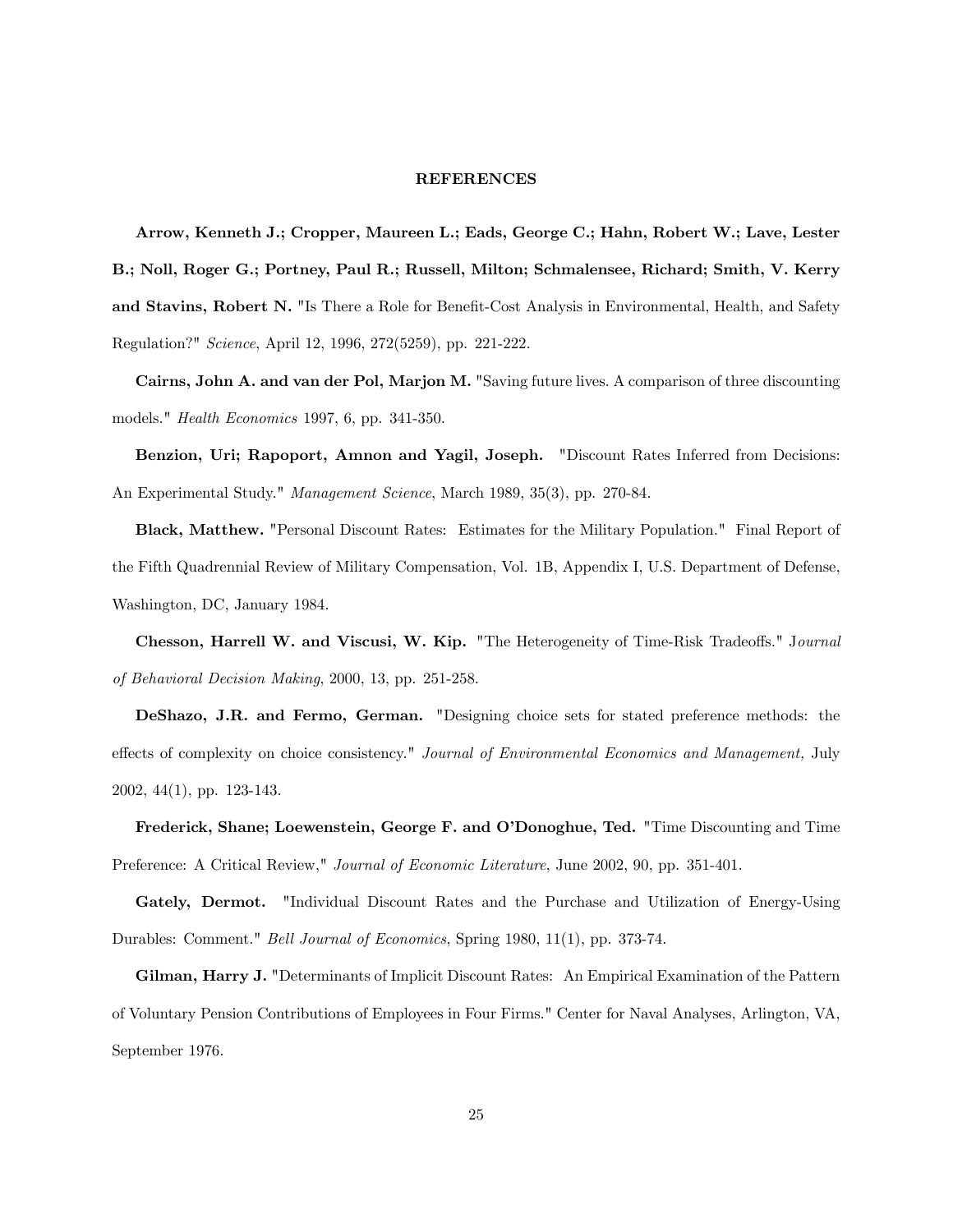Harvey, Charles M. "Value Functions for Infinite-Period Planning." Management Science, 1986, 32, pp. 1123-39.

Hausman, Jerry A. "Individual Discount Rates and the Purchase and Utilization of Energy-Using Durables," Bell Journal of Economics, Spring 1979, 10(1), pp. 33-54.

Herrnstein, Richard J. "Self-Control as Response Strength", in Quantification of Steady-State Operant Behavior ed. Bradshaw, Chris M., Szabadi, Elemer, and Lowe, C. Fergus. Amsterdam, Elsevier/North Holland, 1981.

Johannesson, Magnus and Johansson, Per-Olov. "The value of life extension and the marginal rate of time preference: A pilot study." Applied Economics Letters, 1997, 4, pp. 53-55.

Keller, L. Robin, and Strazzera, Elisabetta. "Examining predictive accuracy among discounting models." Journal of Risk and Uncertainty, 2002, 24, pp. 143-160.

Kirby, Kris N. and Maraković, Nino N. "Modeling Myopic Decisions: Evidence for Hyperbolic Delay-Discounting within Subjects and Amounts." Organizational Behavior and Human Decision Processes 1995, 64, pp. 22-30.

Lawrance, Emily C. "Poverty and the Rate of Time Preference: Evidence from Panel Data." Journal of Political Economy, February 1991, 99(1), pp. 54-77.

Layton, David F. and Levine, Richard A. (2002) How much does the far future matter? A hierarchical Bayesian analysis of the public's willingness to mitigate ecological impacts of climate change. Manuscript, Daniel J. Evans School of Public Affairs, University of Washington, Seattle, WA.

Lind, Robert C. "Reassessing the Government's Discount Rate Policy in Light of New Theory and Data in a World Economy with a High Degree of Capital Mobility." Journal of Environmental Economics and Management 1990, 18, pp. S8-S28.

Loewenstein, George F. and Elster, Jon. Choice Over Time. New York, Russell Sage Foundation, 1992.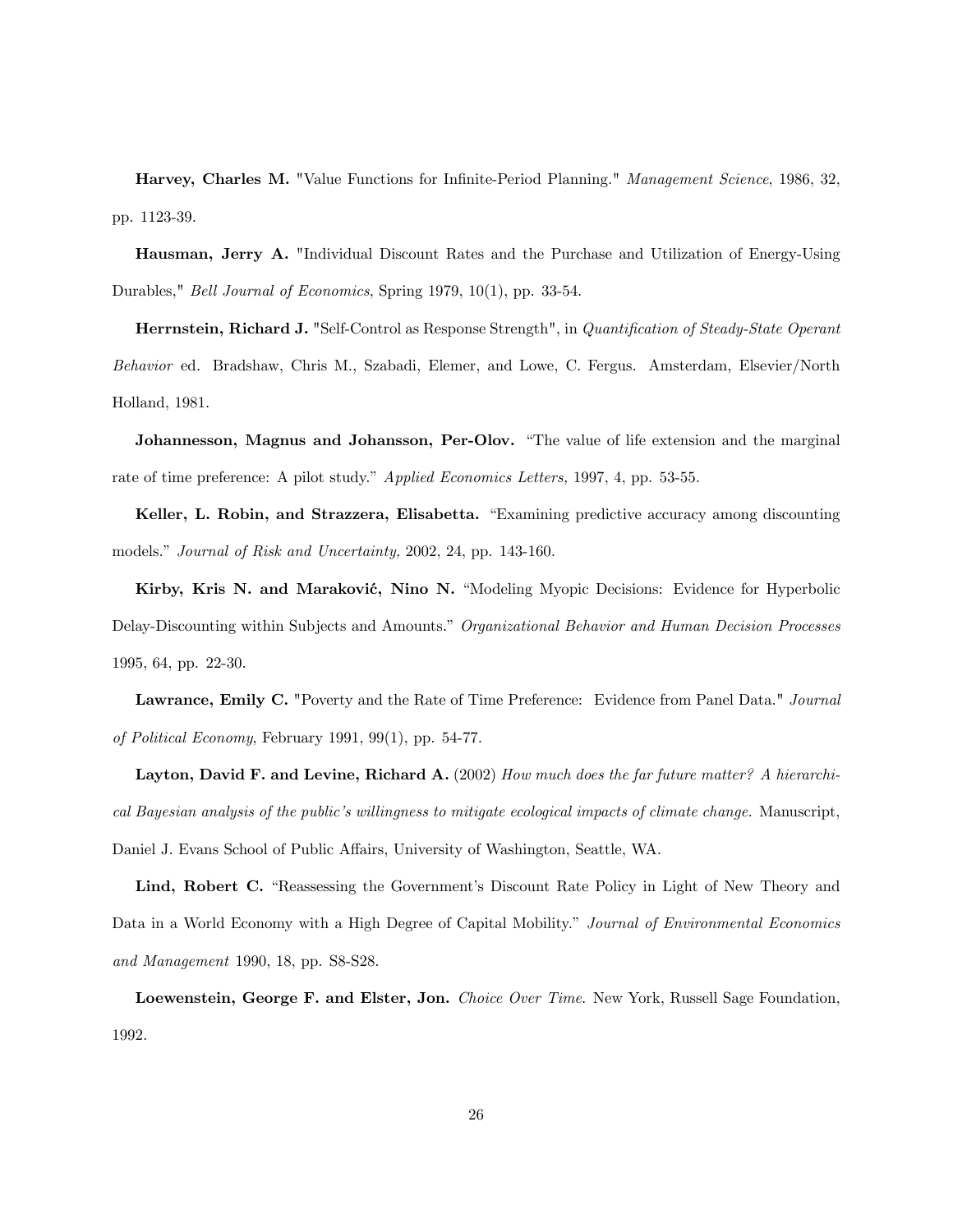Loewenstein, George F. and Prelec, Drazen. "Anomalies in Intertemporal Choice - Evidence and an Interpretation." Quarterly Journal of Economics 1992, 107, pp. 573-597.

Loewenstein, George F. and Thaler, Richard H. "Anomalies - Intertemporal Choice." Journal of Economic Perspectives 1989, 3, pp. 181-193.

Mazur, James. "An Adjustment Procedure for Studying Delayed Reinforcement", in Commons, Michael L., Mazur, James, Nevin, J.A., Rachlin, Howard (eds.) Quantitative Analysis of Behavior: Vol. 5, The Effect of Delay and of Intervening Events on Reinforcement Value. Hillsdale, NJ, Lawrence Erlbaum, 1987.

Newell, Richard G. and Pizer, William A. (2000) Discounting the distant future: how much do uncertain rates increase valuations? Discussion Paper 00-45, Resources for the Future, 1616 P Street, NW, Washington, DC 20036.

Prelec, Drazen. (1989) Decreasing Impatience: Definition and Consequences. Cambridge, MA.

Samuelson, Paul A. "A Note on Measurement of Utility." Review of Economics Studies, 1937, 4, pp. 155-161.

Shefrin, Hersh and Thaler, Richard H. "The Behavioral Life-Cycle Hypothesis." Economic Inquiry 1988, 26, pp. 609-643.

Swait, Joffre and Louviere, Jordan. "The role of the scale parameter in the estimation and comparison of multinomial logit models." Journal of Marketing Research, August 1993, 30(3) pp. 305-314.

Thaler, Rchard H. "Some Empirical Evidence on Dynamic Inconsistency." Economics Letters 1981, 8(3), pp. 201-207.

van der Pol, Marjon and Cairns, John A. "Estimating time preferences for health using discrete choice experiments." Social Science & Medicine 2001, 52, pp. 1459-1470.

Warner, John T. and Pleeter, Saul. "The personal discount rate: Evidence from Military Downsizing Programs." American Economic Review 2001, 91(1) pp. 33-53.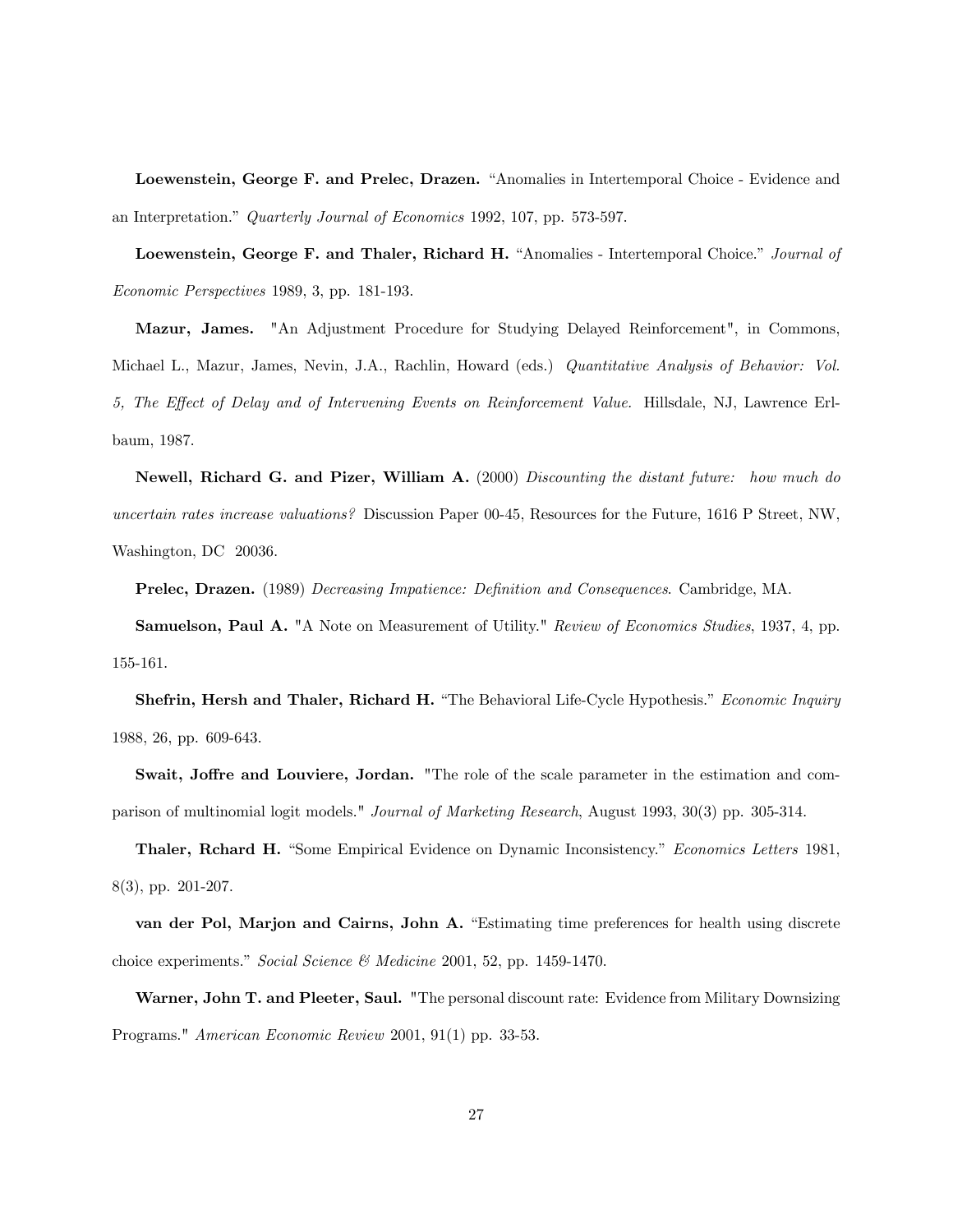Weitzman, Martin L. "Gamma discounting." American Economic Review 2001, 91, pp. 260-271.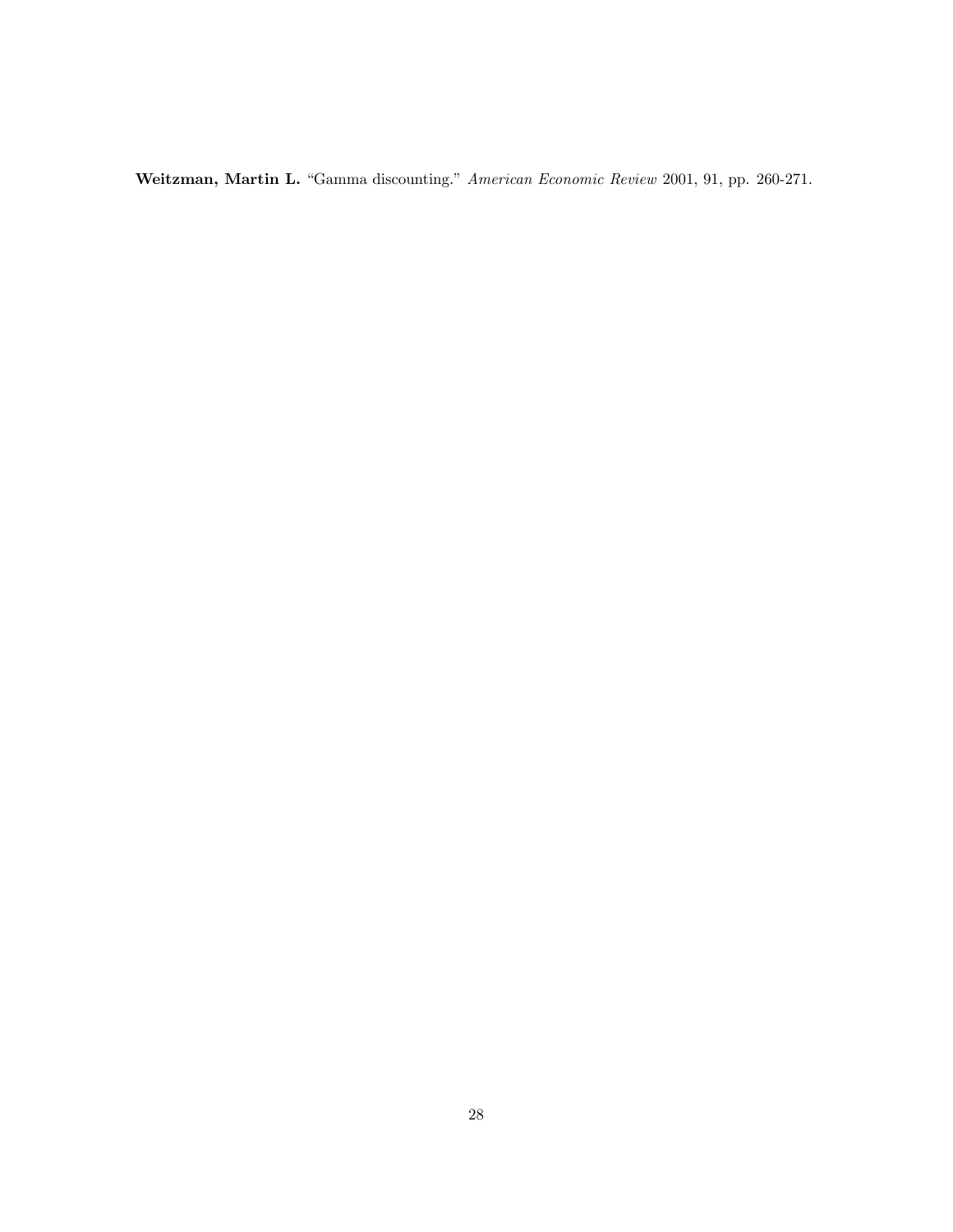# APPENDIX I

#### Gamma vs. Generalized Hyperbolic Discounting

Using the same notation as in Loewenstein and Prelec (1992), but adapting it to Weitzman's model, the formula for the individual (continuous-time) discount factor is:

$$
\phi_i(t) = \exp(-x_i t) \tag{15}
$$

Weitzman considers  $x_i$  to be a random variable. For each individual,  $x_i$  is a random draw from a gamma distribution with scale parameter  $d$  and shape parameter  $c$ , both strictly positive and assumed to be constant across the population:

$$
f(x) = \frac{b^c}{\Gamma(c)} x^{c-1} \exp(-bx), \ \ b, c > 0
$$
 (16)

The mean of this gamma distribution is  $\mu = c/b$  and the variance is  $\sigma^2 = c/b^2$ . In aggregating the diverse individual opinions about appropriate discount rates spanned by his sample, Weitzman proposes an aggregate  $\phi(t)$ , the "expected present discounted value of a dollar at time  $t$ ", namely

$$
\phi(t) \equiv \int_0^\infty \exp(-xt)f(x)dx.
$$
\n(17)

Note that the expectation is the expected value of the continuous-time discounting function  $\exp(-xt)$ , rather than the expectation of discount rates x themselves. Weitzman further notes that the marginal or instantaneous effective discount rate at time  $t$  is defined to be

$$
r(t) \equiv -\frac{\dot{\phi}(t)}{\phi(t)}
$$
\n(18)

For the gamma probability density function, Weitzman shows that the expectation in (17) can be expressed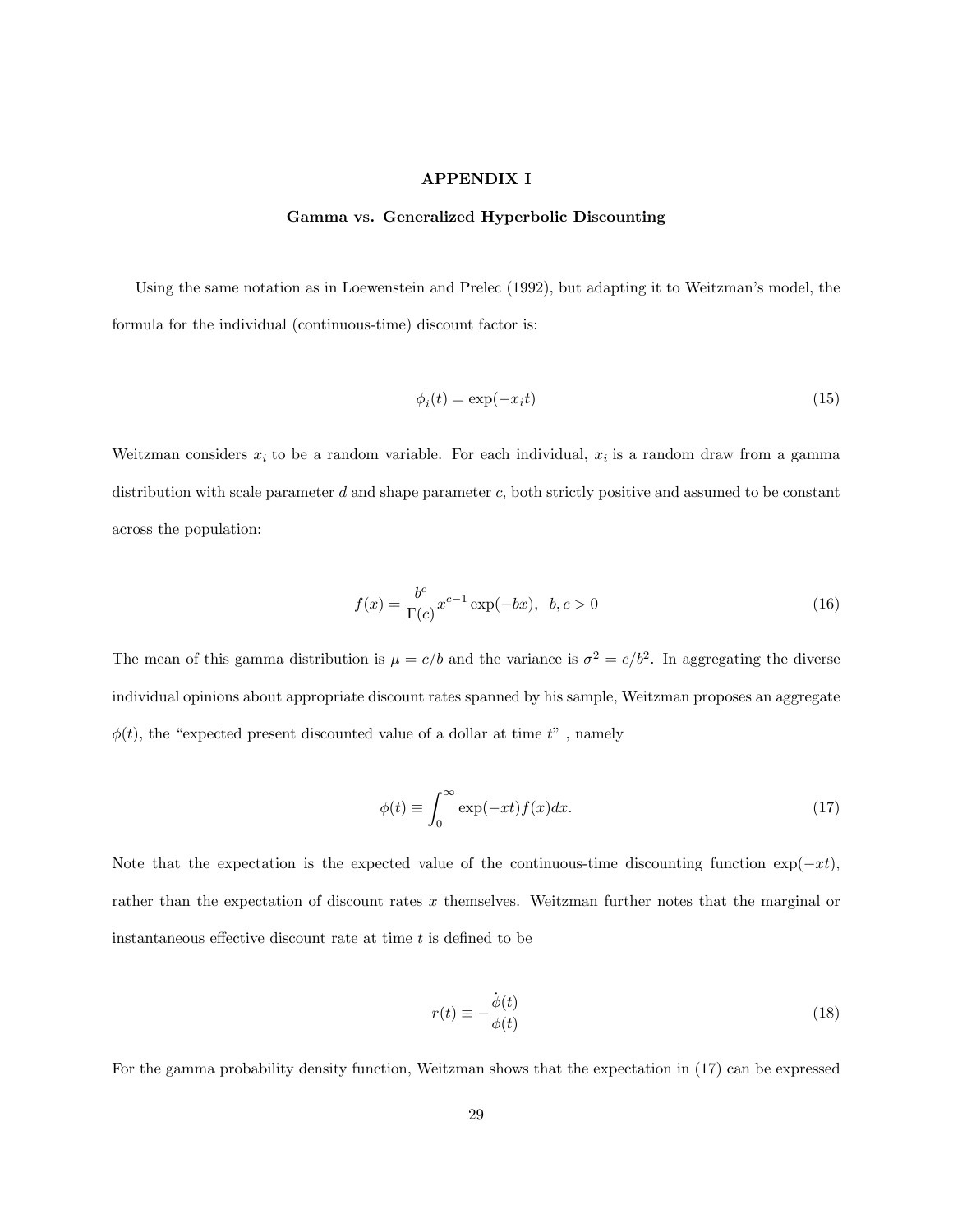$$
\qquad \text{as} \qquad
$$

$$
\phi(t) = \left(\frac{b}{b+t}\right)^c = \left(1 + \frac{1}{b}t\right)^{-c} \tag{19}
$$

Alternatively, if the expectation is expressed in terms of the mean  $\mu = c/b$  and the variance  $\sigma^2 = c/b^2$ of the gamma distribution, it begins to resemble the Loewenstein and Prelec (1992) generalized hyperbolic discounting formula. In terms of  $\mu$  and  $\sigma^2$ , the formula is:

$$
\phi(t) = \left(1 + \frac{\sigma^2}{\mu}t\right)^{-(\mu^2/\sigma^2)}
$$
\n(20)

whereas, in terms of  $\beta$  and  $\gamma$ , it is:

$$
\phi_g(t) = (1 + \gamma t)^{-\beta/\gamma} \tag{21}
$$

If we let  $\beta = \mu = c/b$  and  $\gamma = \sigma^2/\mu = 1/b$ , it is clear that the two formulations are identical. Weitzman's formula for the expected present discounted value of a dollar at time  $t$  equals the generalized hyperbolic discounting formula.

In the one-parameter hyperbolic discounting function of Harvey (1986), explored recently by Keller and Strazzera (2002), the restriction  $\gamma = 1$  is imposed to yield a simplified discounting function:

$$
\phi_a(t) = (1+t)^{-\beta} \tag{22}
$$

The  $\gamma$  parameter in the Loewenstein and Prelec (1992) formulation of the discounting formula corresponds to  $(1/b)$  in Weitzman's parameterization of the gamma distribution. The gamma distribution collapses to an exponential distribution when  $c = 1$ .

The conventional continuous-time discounting function,  $\phi(t) = \exp(-\beta t)$ , is a limiting case of the gener-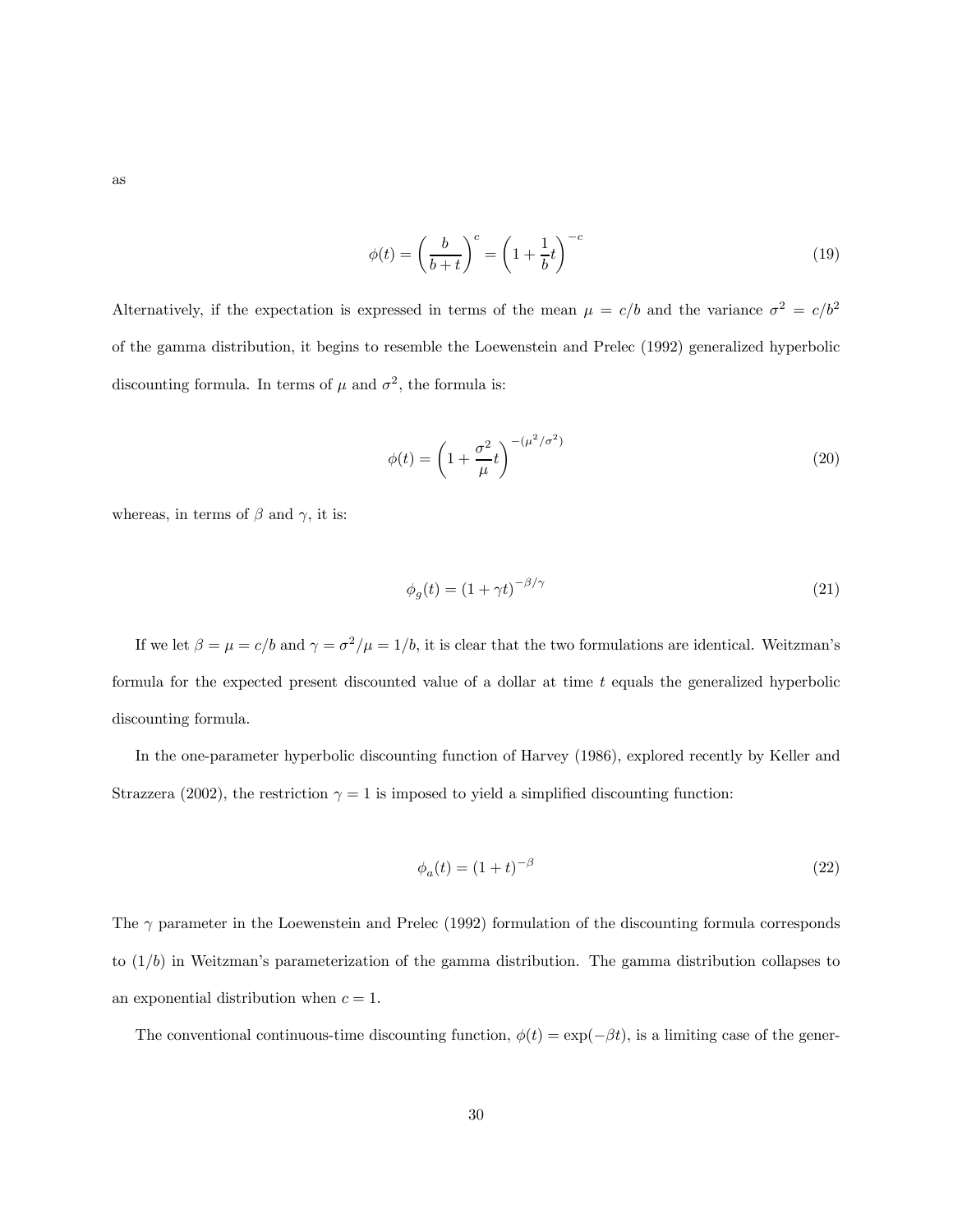alized hyperbolic discounting function when  $\gamma \to 0$ . This is easiest to see if one considers the instantaneous effective discount rate at time t for the generalized hyperbolic discount function  $\phi(t)$ :

$$
r(t) = -\frac{\dot{\phi}(t)}{\phi(t)} = \frac{\beta}{1 + \gamma t}
$$
\n(23)

Recall that the parameter  $\gamma$  corresponds to the variance of the underlying gamma distribution, divided by its mean. As  $\gamma$  approaches zero for any mean,  $\beta$ , of the distribution (note that  $\beta > 0$  is required), this variance must approach zero and the probability density function  $f(x)$  approaches a discrete mass with probability one at the mean  $\beta$ , whereupon the expectation in equation (17) converges to  $\phi(t) = \exp(-\beta t)$ , the familiar continuous-time exponential discounting formula. This is consistent with  $r(t)$  in equation (23) approaching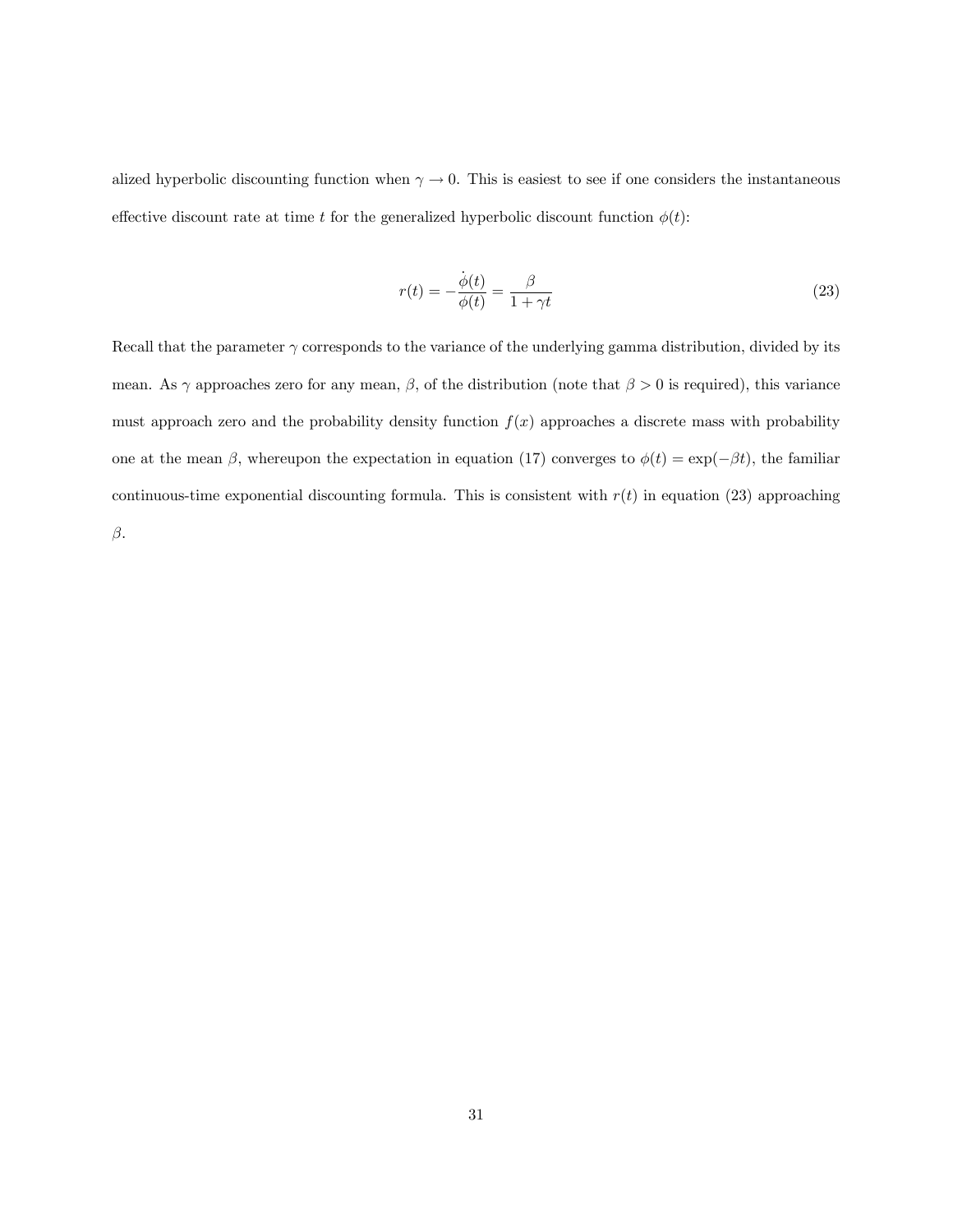#### APPENDIX II

#### Log-Likelihood Function

We assume  $\varepsilon \sim$ logistic $(0, \kappa_i)$  where the dispersion parameter  $\kappa$  may be distinct (proportional) across contexts or for different types of respondents. Implicitly in all logit-based random utility models, the linear "slope" coefficients (here, the  $\mu$  and  $\beta$  vectors) can only be estimated up to a scale factor (i.e. relative to the implicit dispersion parameter of the error term), so researchers often proceed in terms of a normalized scale factor that is equal to one. If error variances differ across subsets of the data, then a factor of proportionality, relative to the error dispersion for the numeraire subset, may be estimated for other subsets. To ensure positive proportionality for the non-numeraire dispersion factors, they can be estimated as  $\kappa_i = \exp(\kappa_i^*)$ 

The probability formulas that are relevant, for each different number of levels in the answer options presented to respondents in each of our split samples, can now be defined for the ordered logit models used in estimation. If each subsample were to be used independently, there would be  $m-1$  unknown threshold parameters to be estimated for each format. (We label our thresholds as  $\alpha_{jk}$ , where j denotes the number of answer categories and k denotes the threshold number, counting from the bottom, starting with zero.) However, with the pooled data from all four variants, the boundary between "YES" and "NO" will be normalized to zero, which means that  $\alpha_{20} = 0$  and  $\alpha_{41} = 0$  in the 2-level and 4-level cases, respectively. The locations of the remaining thresholds are freely estimated (without symmetry restrictions) but it should be the case that  $\alpha_{30} < 0$  and  $\alpha_{31} > 0$  for the 3-level cases, and  $\alpha_{40} < 0$  and  $\alpha_{42} > 0$  for the 4-level cases, and  $\alpha_{50}$  < 0,  $\alpha_{51}$  < 0, and  $\alpha_{52}$  > 0,  $\alpha_{53}$  > 0 for the 5-level cases. In each of these cases, we will assess whether outcomes with the expected sign are captured within the interval estimate for each threshold parameter.

Note that we cannot allow different thresholds according to the number of response categories, while simultaneously allowing error variances to differ only by the number of response categories. This leaves either the thresholds, or the error variances, underidentified. We do allow our error terms to differ systematically with an array of other variables which are not strictly redundant with a set of dummy variables for the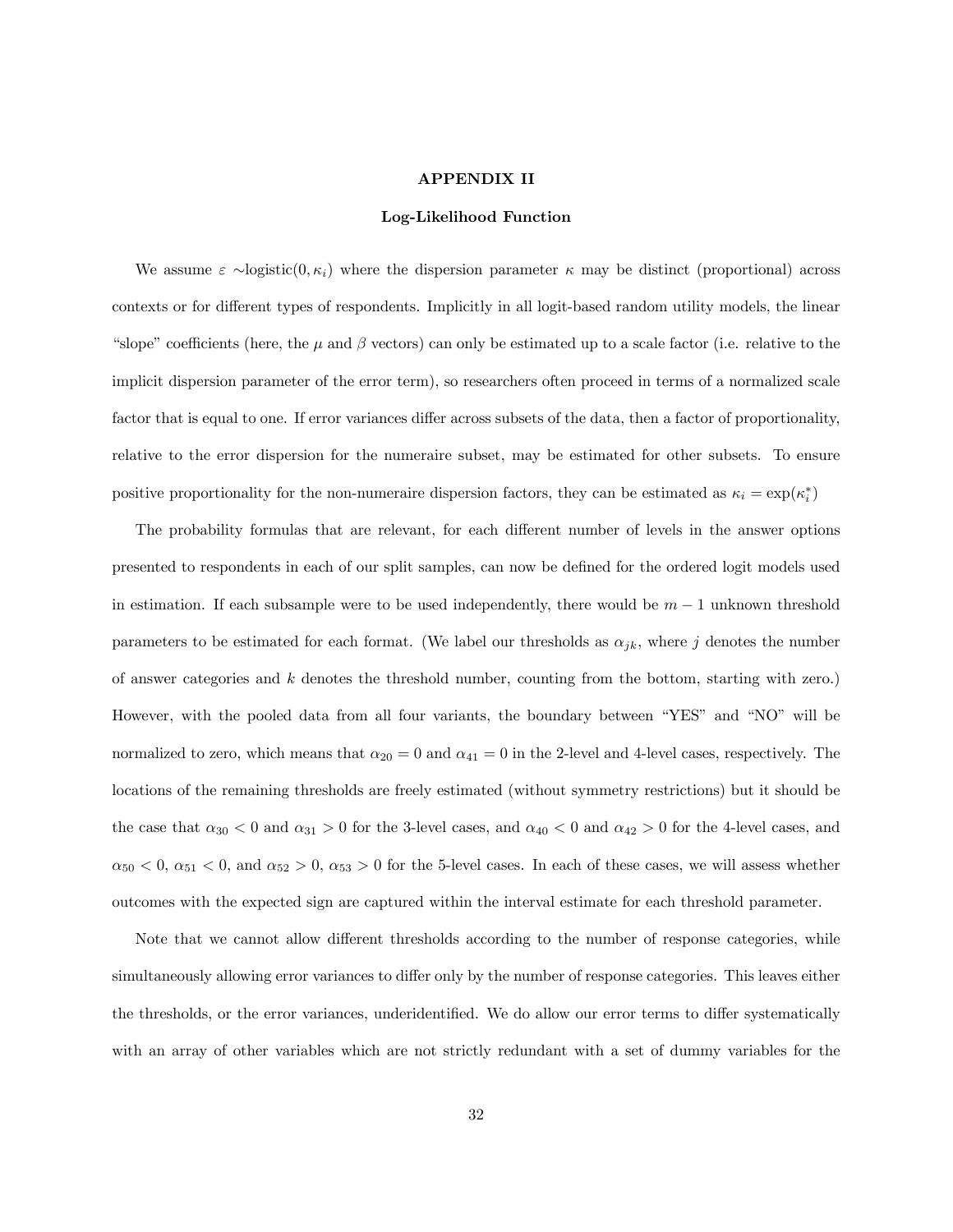number of response categories.

The different options for the functional form of  $\Delta V_i$  are itemized in the discussion of specifications in the body of this paper. The probability formulas for each type of response format are as follows:

For the 2-level (Yes / No) format:

$$
P2Y_i = \frac{1}{1 + \exp\left(\alpha_{20}/\kappa_i - \Delta V_i\right)}
$$
  
\n
$$
P2N_i = \frac{\exp\left(\alpha_{20}/\kappa_i - \Delta V_i\right)}{1 + \exp\left(\alpha_{20}/\kappa_i - \Delta V_i\right)}
$$
\n(24)

For the 3-level (Yes / Not Sure / No) format:

$$
P3Y_i = \frac{1}{1 + \exp(\alpha_{31}/\kappa_i - \Delta V_i)}
$$
  
\n
$$
P3NS_i = \left(\frac{\exp(\alpha_{31}/\kappa_i - \Delta V_i)}{1 + \exp(\alpha_{31}/\kappa_i - \Delta V_i)}\right) - \left(\frac{\exp(\alpha_{30}/\kappa_i - \Delta V_i)}{1 + \exp(\alpha_{30}/\kappa_i - \Delta V_i)}\right)
$$
  
\n
$$
P3N_i = \frac{\exp(\alpha_{30}/\kappa_i - \Delta V_i)}{1 + \exp(\alpha_{30}/\kappa_i - \Delta V_i)}
$$
\n(25)

For the 4-level (Definitely Yes / Probably Yes / Probably No / Definitely No) format:

$$
P4DY_i = \frac{1}{1 + \exp(\alpha_{42}/\kappa_i - \Delta V_i)}
$$
\n
$$
P4PY_i = \left(\frac{\exp(\alpha_{42}/\kappa_i - \Delta V_i)}{1 + \exp(\alpha_{42}/\kappa_i - \Delta V_i)}\right) - \left(\frac{\exp(\alpha_{41}/\kappa_i - \Delta V_i)}{1 + \exp(\alpha_{41}/\kappa_i - \Delta V_i)}\right)
$$
\n
$$
P4PN_i = \left(\frac{\exp(\alpha_{41}/\kappa_i - \Delta V_i)}{1 + \exp(\alpha_{41}/\kappa_i - \Delta V_i)}\right) - \left(\frac{\exp(\alpha_{40}/\kappa_i - \Delta V_i)}{1 + \exp(\alpha_{40}/\kappa_i - \Delta V_i)}\right)
$$
\n
$$
P4DN_i = \frac{\exp(\alpha_{40}/\kappa_i - \Delta V_i)}{1 + \exp(\alpha_{40}/\kappa_i - \Delta V_i)}
$$
\n(26)

For the 5-level (Definitely Yes / Probably Yes / Not Sure / Probably No / Definitely No) format: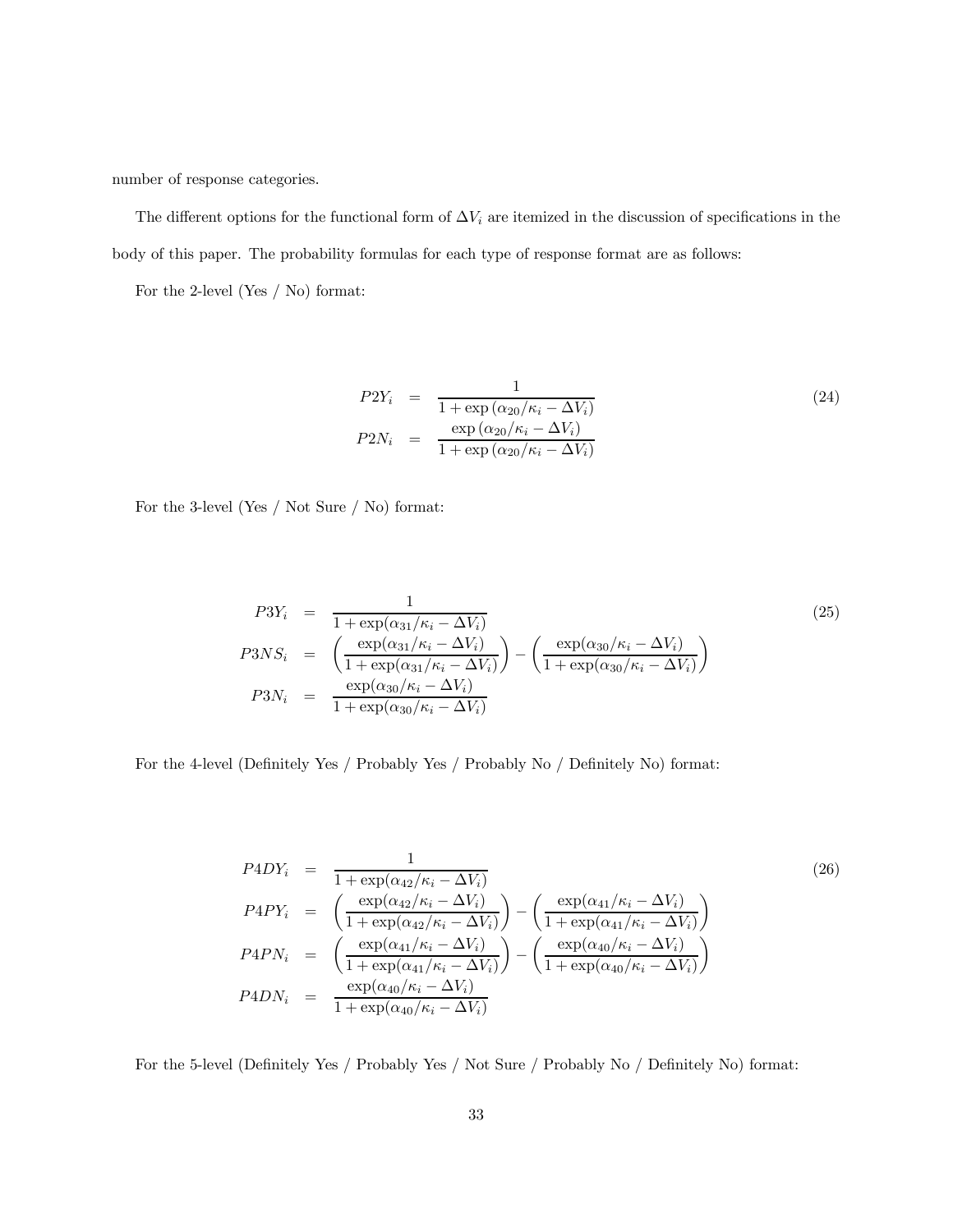$$
P5DY_i = \frac{1}{1 + \exp(\alpha_{53}/\kappa_i - \Delta V_i)}
$$
\n
$$
P5PY_i = \left(\frac{\exp(\alpha_{53}/\kappa_i - \Delta V_i)}{1 + \exp(\alpha_{53}/\kappa_i - \Delta V_i)}\right) - \left(\frac{\exp(\alpha_{52}/\kappa_i - \Delta V_i)}{1 + \exp(\alpha_{52}/\kappa_i - \Delta V_i)}\right)
$$
\n
$$
P5NS_i = \left(\frac{\exp(\alpha_{52}/\kappa_i - \Delta V_i)}{1 + \exp(\alpha_{52}/\kappa_i - \Delta V_i)}\right) - \left(\frac{\exp(\alpha_{51}/\kappa_i - \Delta V_i)}{1 + \exp(\alpha_{51}/\kappa_i - \Delta V_i)}\right)
$$
\n
$$
P5PN_i = \left(\frac{\exp(\alpha_{51}/\kappa_i - \Delta V_i)}{1 + \exp(\alpha_{51}/\kappa_i - \Delta V_i)}\right) - \left(\frac{\exp(\alpha_{50}/\kappa_i - \Delta V_i)}{1 + \exp(\alpha_{50}/\kappa_i - \Delta V_i)}\right)
$$
\n
$$
P5DN_i = \frac{\exp(\alpha_{50}/\kappa_i - \Delta V_i)}{1 + \exp(\alpha_{50}/\kappa_i - \Delta V_i)}
$$
\n(27)

Each threshold parameter  $\alpha_{jk}$  is normalized by the dispersion parameter,  $\kappa_i$ , for the error term in the relevant subsample of data.

The last necessary ingredient for the development of the log-likelihood function for this model is a set of indicators for choices. Indicators have the general format  $DnX_i$ . The value of n indicates how many answer levels were offered to the respondent  $(n = 2, 3, 4, 5)$ , and X includes Y and N for Yes and No, with P for the modifier "probably" and D for "definitely". NS is the abbreviation for the "not sure" category. All indicators take a value of 1 if the designated response is selected, and are 0 otherwise.

All respondents provide either 3, 5, 7 or 13 responses to discounting questions. The different orderings and different formats of the answer options were randomized across split samples, so the log-likelihood formulas appropriate for each number of response options can simply be summed. The log-likehood to be maximized by appropriate choices of the unknown parameters can now be written in its most compact form as follows: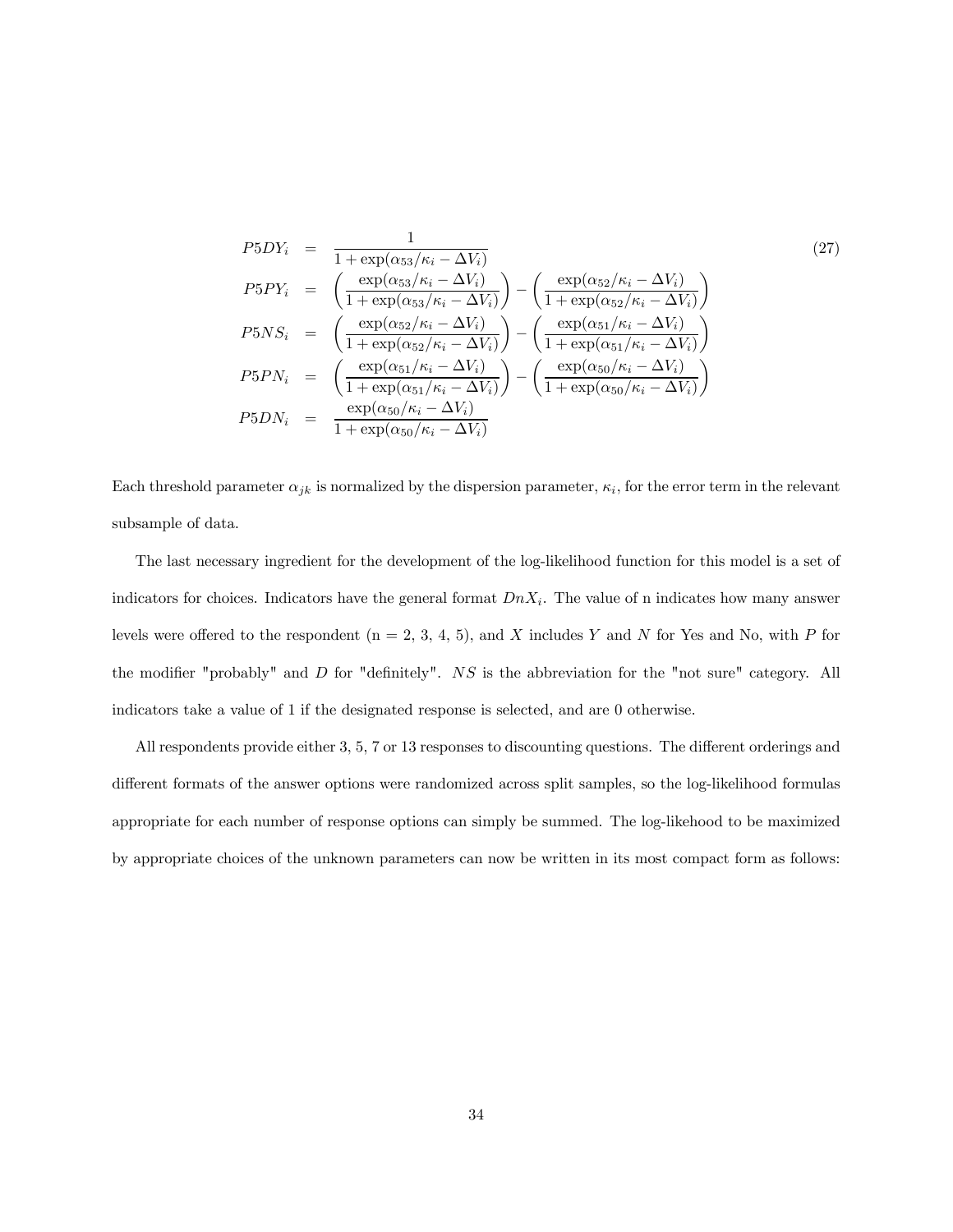$$
LogL = \sum_{i=1}^{ND2} [D2Y_i \ln(P2Y_i)] + D2N_i \ln(P2N_i)]
$$
  
+ 
$$
\sum_{i=1}^{ND3} [D3Y_i \ln(P3Y_i) + D3NS_i \ln(P3NS_i) + D3N_i \ln(P3N_i)]
$$
  
+ 
$$
\sum_{i=1}^{ND4} [D4DY_i \ln(P4DY_i) + D4PY_i \ln(P4PY_i)
$$
  
+ 
$$
D4PN_i \ln(P4PN_i) + D4DN_i \ln(P4DN_i)]
$$
  
+ 
$$
\sum_{i=1}^{ND5} [D5DY_i \ln(P5DY_i) + D5PY_i \ln(P5PY_i)
$$
  
+ 
$$
D5NS_i \ln(P5NS_i) + D5PN_i \ln(P5PN_i)
$$
  
+ 
$$
D5DN_i \ln(P5DN_i)]
$$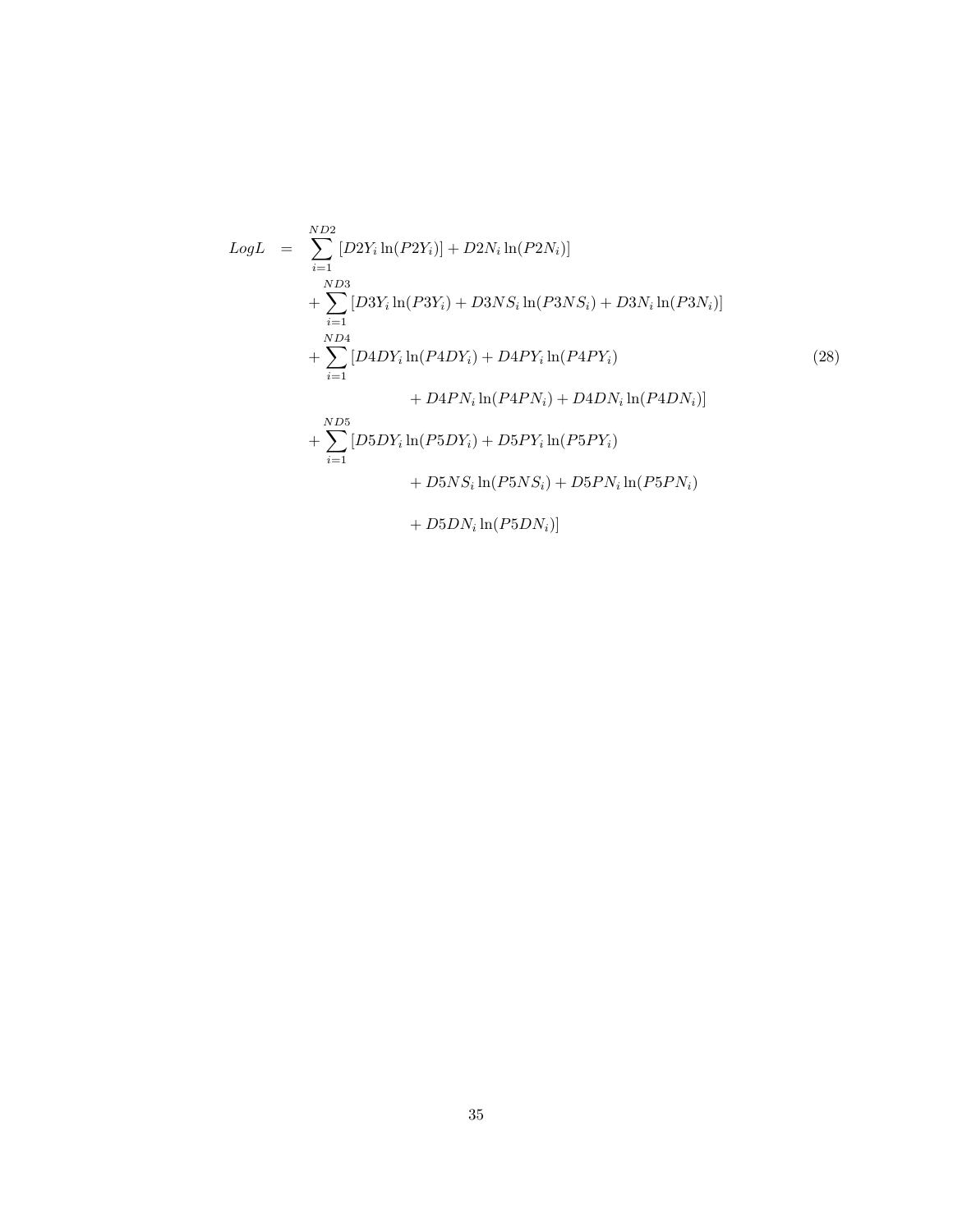# APPENDIX III

#### Discussion of additional parameters

III.A. Survey Design Effects (Elicitation Format)

In this Appendix, we discuss the parameter estimates in the continuation of Table 2. All of the experimental "treatments" described in this section were randomly assigned across respondents. It appears to make no detectable difference to the implied discount rates whether the answer options are arranged horizontally from "Yes" to "No," or the reverse.

It does seem to matter whether the lump sums are presented in increasing or decreasing order. This suggests "starting point effects." If the first lump sums in the individual's list are smaller than later lump sums, the implied discount rate will be smaller (although this effect is just marginally significant at the 5 percent level in the exponential model, and significant at just greater than the 5 percent level in the hyperbolic specification). These are useful results to consider in the design of such instruments in the future.

There is little action in terms of the number of different lump sums that the respondent is asked to consider. (It is worth noting that homoscedastic models, not reported, suggested that discount rates might be sensitive to this factor. As always, one suspects a combination of "fatigue" and "learning" effects when the number of choice tasks increases.)

The final factor is the number of answer options provided (from 2-level choices to 5-level choices). The 3-level and 5-level choice formats each involve a "Not Sure" option, and discount rates implied in these two subsamples are statistically significantly lower, and by about the same amount, compared to the 2-level and 4-level formats where the respondent was forced to make a Yes/No distinction. Note that discount rates are lower for everyone when the choice format has a "Not Sure" option, not just for those individuals who may choose this option.

# III. B. Heteroscedasticity

The ability of the individual to make a coherent informed decision about how they would prefer to take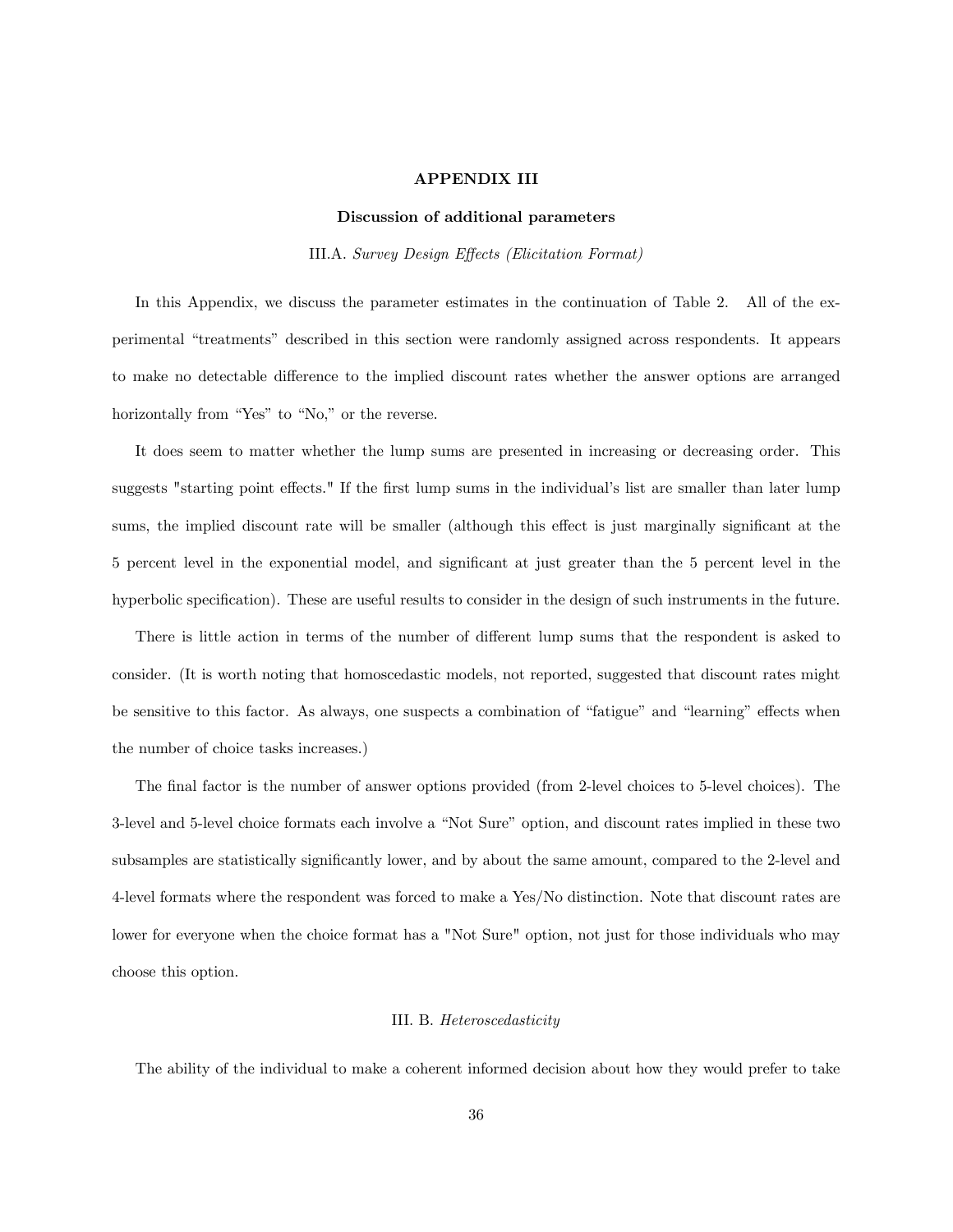their lottery winnings may depend to a certain extent on their familiarity with state-sponsored lotteries. Fortunately, we asked each respondent specifically if there was a state-sponsored lottery in their jurisdiction, and whether they could legally play. We also asked how many lottery tickets they purchased per year. These three variables are employed to shift the dispersion parameter,  $\kappa_i$ , (the inverse of the "scale factor" examined in some stated preference research (see Swait and Louviere, 1993, or DeShazo and Fermo (2002)). These lottery-related variables are intended to capture the respondent's familiarity with the usual choice about how to take one's winnings. Even if the individual has never won a lottery, just playing the lottery or hearing advertisements for their state lottery may invoke speculation about what they would do if they did win.

For our sample, the logarithm of the error dispersion in the random utility model is decreased statistically significantly if the respondent is more familiar with state lotteries due to the presence of a lottery in their jurisdiction. Intriguingly, the reduction in the error dispersion is twice as large if there is a lottery but the respondent cannot play the lottery than if they can. This status, however, is a proxy for age, so these results effectively show that exposure to a state lottery reduces error variances more for the youngest respondents. This seems plausible. We also find that the more often the respondent reports actually playing the lottery, the lower is the error dispersion.

The quality of choice information provided by a given respondent is also suspected to differ with the amount of care and attention devoted to the particular choice task. We can observe, for example, whether the individual managed to complete the entire online survey after having responded to the lottery winnings choice question. Respondents who eventually attained the penultimate "Debriefing" page of the survey were asked about the extent to which they had to rush to complete the survey. Possible answers were  $0=$ no,  $1 = yes$ , a little, and  $2 = yes$ , a lot. Respondents who went on to complete the survey have systematically smaller error dispersions for their choices. For the "how rushed?" variable, though, being more rushed leads to a lower, rather than a higher error variance. One might initially think that a respondent who is rushing through the survey might be more inclined to just check one column, but low variance in observed choices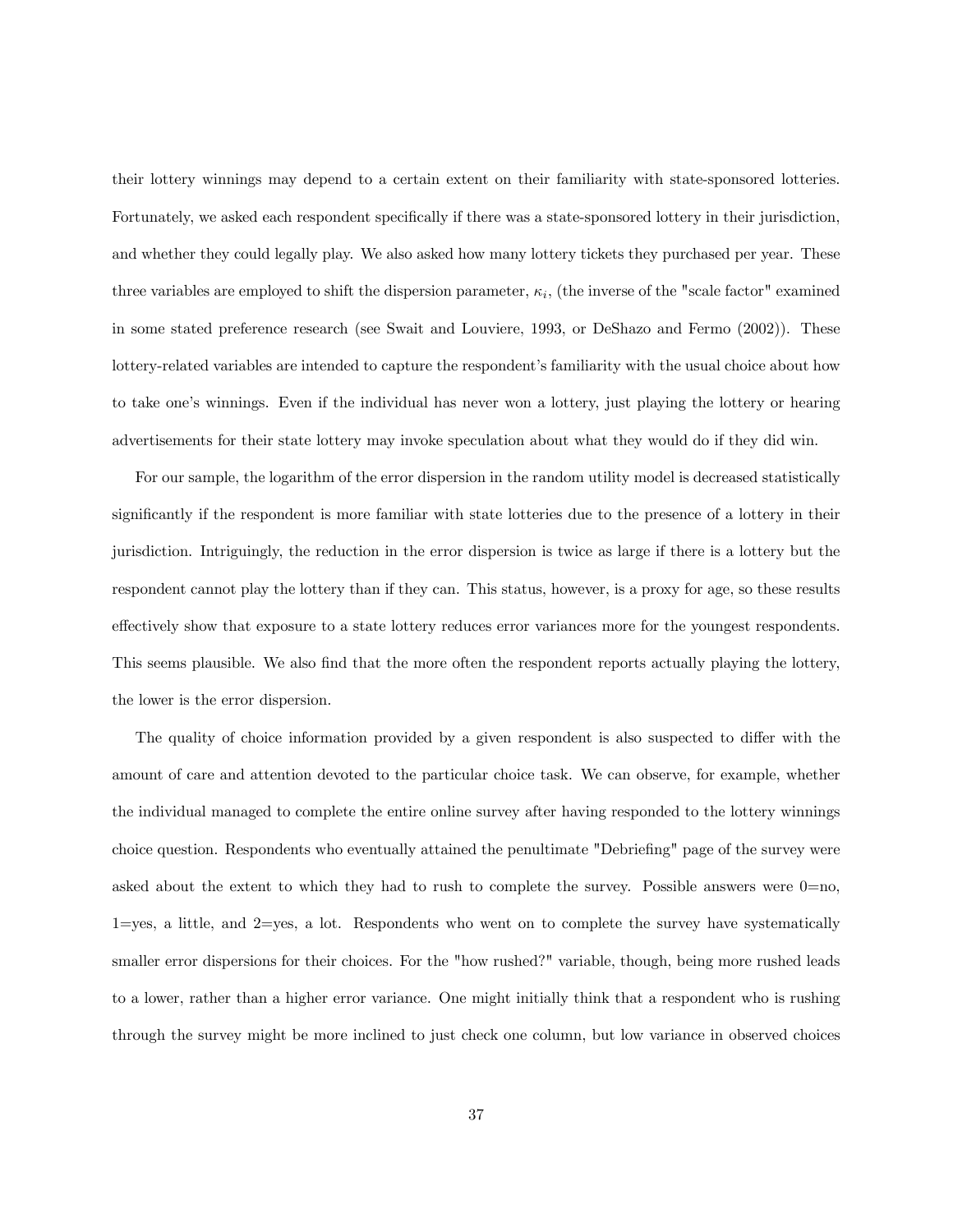is not the same thing as low variance in the errors.  $28$ 

We also track the entry and exit times for each page of the online survey, which allows us to construct durations for each page. In a small fraction of cases, these durations are excessively long, suggesting that the respondent was diverted to some other task while the page was still open. We examined the marginal distribution of durations for the lottery winnings page and determined that durations up to approximately the 90th percentile of this distribution appeared to be valid, whereas somewhere beyond the 90th percentile, inconsistently large outlying values begin to be observed. We thus create a dummy variable to designate "good" durations on the lottery winnings page.

If a respondent's duration on the lottery winnings page seems reliable, the error dispersion is systematically smaller. For these reliable instances, we also allow the error dispersion to vary systematically with time spent on the page. Since different respondents faced different numbers of lump sums, and were therefore being asked to consider more choices on this page, we also control for the number of lump sums each person saw. The greater the amount of time the individual spent on the lottery winnings page, the lower the error dispersion. The number of lump sums being considered does not have any individually statistically significant effect on error dispersions.

One design element that appears to have a marginal effect on the magnitude of the discount rates elicited was whether the lump sum bids were presented as increasing or decreasing from top to bottom on the page. We include this variable also as a potential shifter of the dispersion term, but it has no statistically significant effect.

Finally, individuals' aptitudes for considering the lottery winnings tradeoffs may differ systematically with their familiarity with the idea of discounting. We therefore include a dummy variable for whether the individual has ever taken a course in economics. As expected, those who have taken such a course exhibit smaller error dispersions, suggesting a greater facility at making intertemporal tradeoffs in a time-constrained

<sup>&</sup>lt;sup>28</sup> Appendix IV describes a model that explores the factors which explain decisions to check all the same column (or to get the question backwards).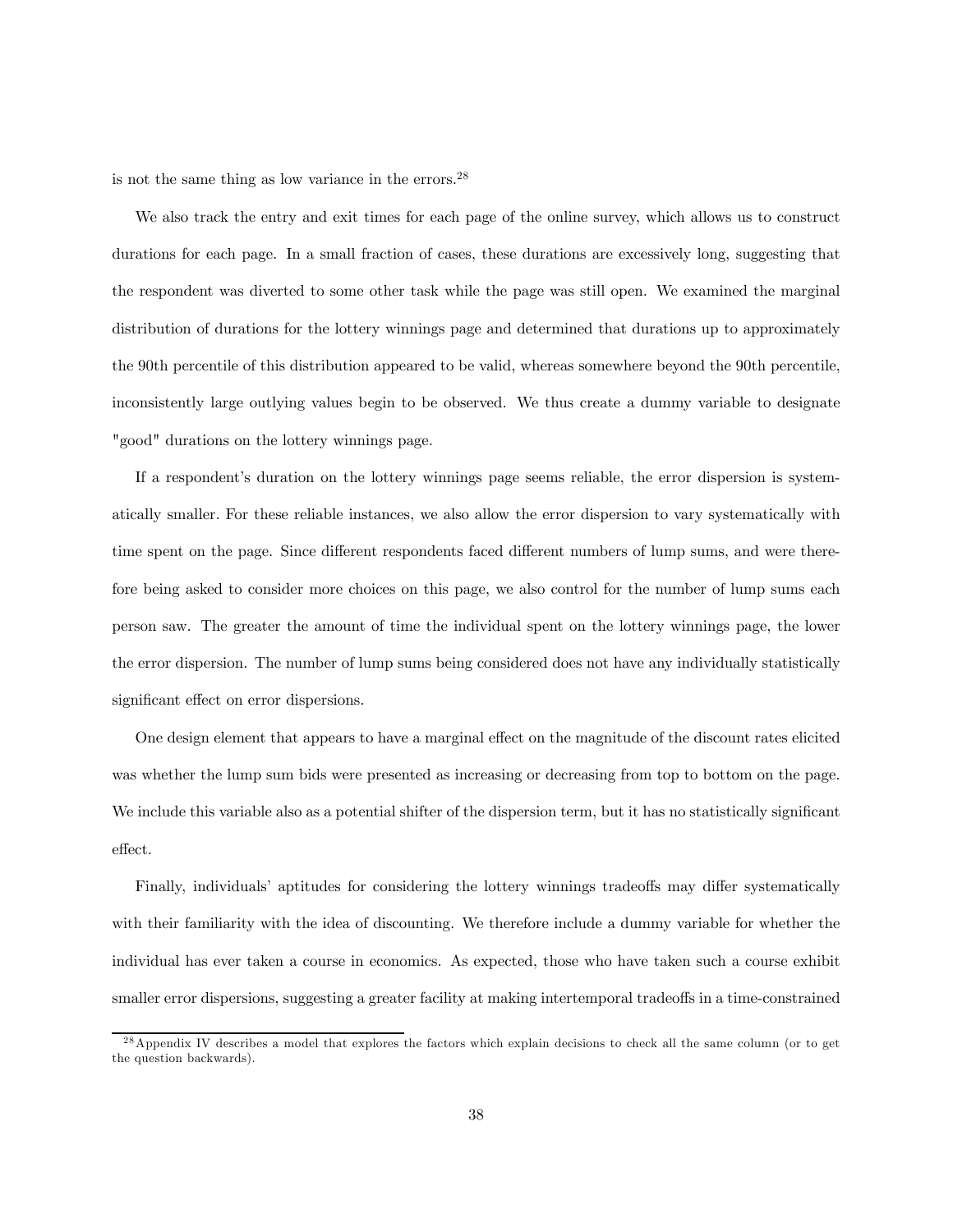environment.

# III.C. Incidental parameters

The ordered logit threshold parameters make up the remaining eight parameters estimated in each model. The expected signs of these thresholds should be  $(-, +, -, +, -, +, +)$ . The only instances of incorrect signs are associated with insignificant point estimates, suggesting that correctly signed thresholds lie within the confidence intervals for each parameter.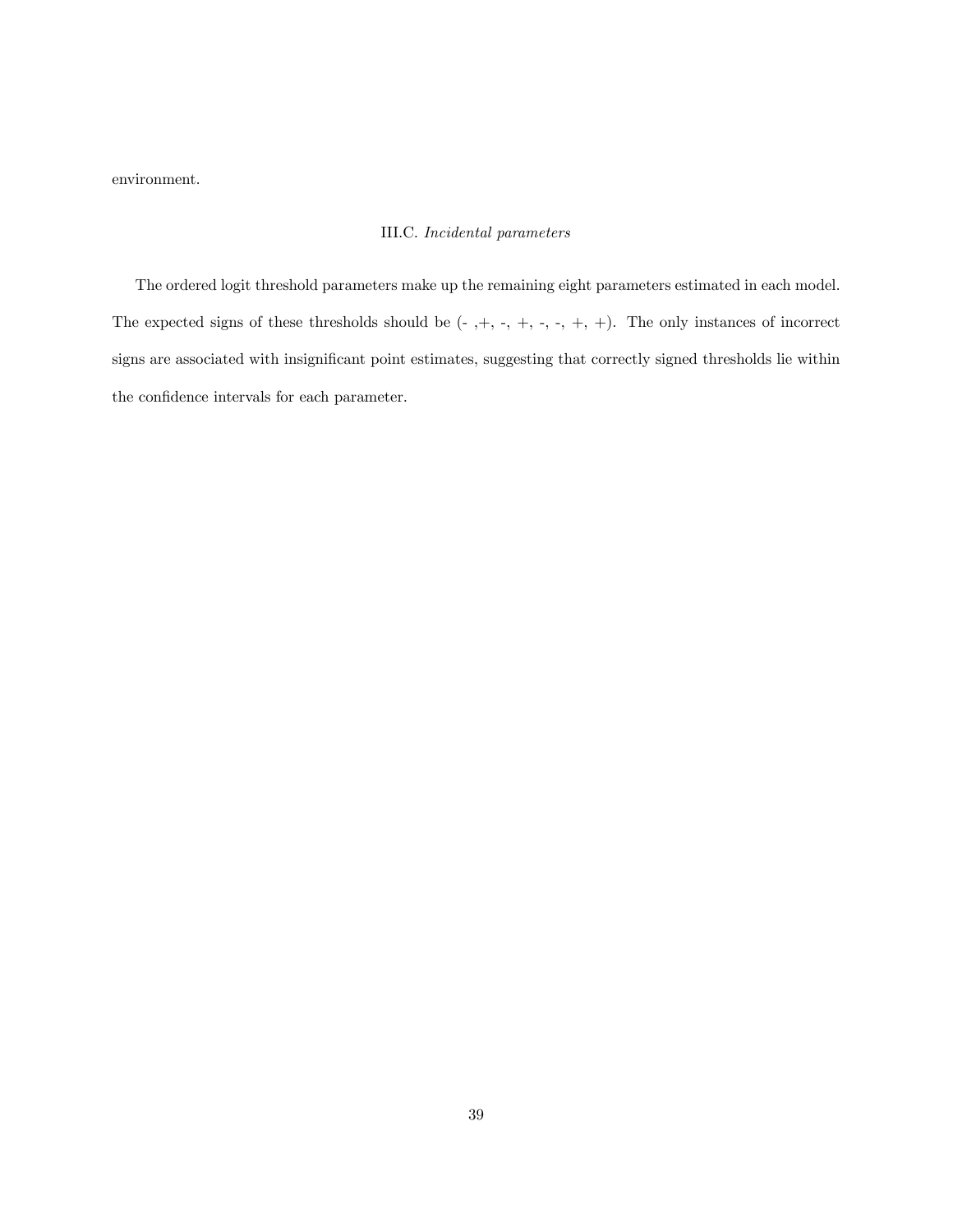# APPENDIX IV

Digressions Concerning the Data IV.A. Age and Income Distributions

The entire distributions of ages (Table IV.1) and incomes (Table IV.2) in the estimating sample may of interest to a critical reader.

# IV.B. Constant and "Reversed" Responses

There was one discernible difficulty in our data. Rationality would imply that a respondent should provide answers that progress monotonically, from "No" answers for their willingness to accept the smallest lump-sum payments in lieu of the series of annual payments, through to "Yes" answers for the willingness to accept the highest lump-sum payments. In the most extreme cases, answers should be constant (as they were for about 29 percent of our sample (604 out of 2062). Individuals who react at all to the stimulus of different implicit discount rates embodied in their list of lump sum amounts should vary their answers. Non-monotonic progressions would appear to be irrational. 47 respondents who selected a non-monotonic progression of answers were deleted from the analysis.

Retained in our analysis were individuals who checked the same response for all lump-sum payments. Also retained were respondents who appear to have confused the direction of the comparison in the choice question. About 12 percent of our sample (namely 257 out of 2062 respondents) appeared to have interpreted our lottery winnings question backwards, as though it was asking whether they would prefer the series of annual payments, rather than the lump sum. Since their answers seem to be substantive, despite this reversal, we elect to keep them in the analysis after we have "corrected" the direction of their choices.<sup>29</sup>

In order to better understand the characteristics of individuals who gave constant or "reversed" responses to the lottery winnings question (as opposed to "good" responses), we have estimated the multinomial logit

<sup>&</sup>lt;sup>29</sup>Table IV.3 contains additional detail concerning the characteristics of different types of respondents, and how these affect their fitted propensities to give constant choices or "reversed" choices.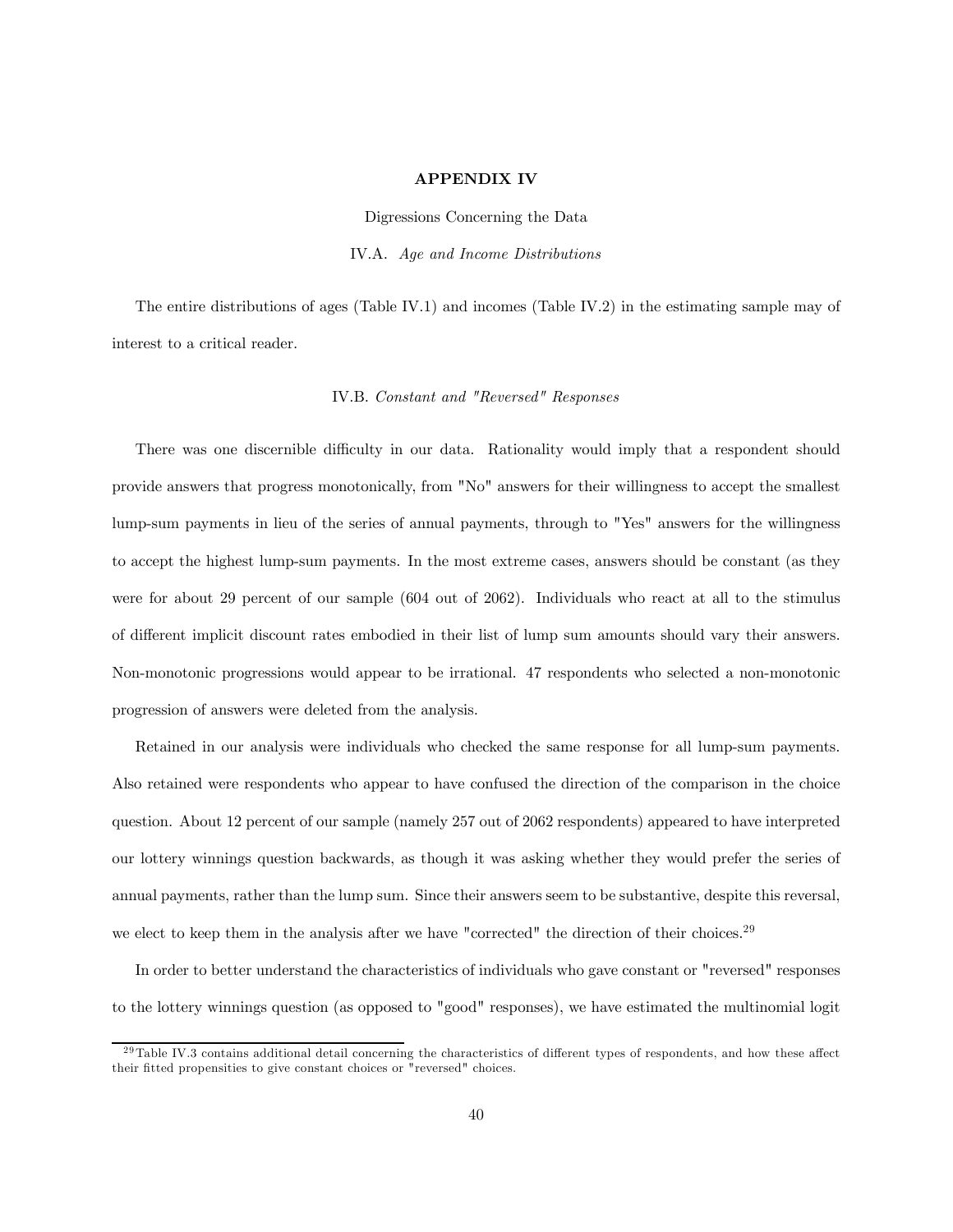model in Table IV.3. (Estimation was accomplished using Stata.) The omitted category is "good" responses. The coefficients show the sign (and significance) of each variable on the propensity for the respondent's answers to fall into each category. Only persistently significant (or nearly significant) parameters are retained. Complete specifications employing all the same variables as the fitted individual discount rates (not reported here) achieved maximized log-likelihood values of only -1179.1536 and -746.8533 respectively, so little is lost by moving to these more limited specifications.

Constant responses suggest that the individual was not inclined to spend much time reflecting on the choices being presented, unless their implicit discount rate is truly less than 1 percent or greater than the rate embodied in the smallest lump sum they were offered. Among the individual characteristics, respondents with higher family incomes are for some reason less likely to be unresponsive to the stimulus contained in the differing lump sums, checking just one column among the answer options instead of varying their choices in response to differences in the lump sum that is offered.. Likewise, younger respondents are less prone to check a single column as are social science majors, and (possibly) those who do not work either full or part time. This may reflect differences in the opportunity costs of time across different types of students. Higher family income may permit students to spend more time on course-related optional activities such as this survey, and less time on work, for example. It also seems clear that the more complex the elicitation format provided to the respondent, the less likely is he or she to check a single column of answers, rather than varying their selections.

Concerning reversed responses, some very different factors seem to predominate. Being female increases the chance that the selections will appear to be reversed, but this propensity dimishes with age. It is also lower if the respondent has taken a course in economics, or if they are employed part or full-time. Among the different formats, the only cases with significantly larger chances of reversed responses are those who were "treated" with the greatest number of lump sums.

#### IV. C. Fitted Individual Discount Rates and Confidence Bounds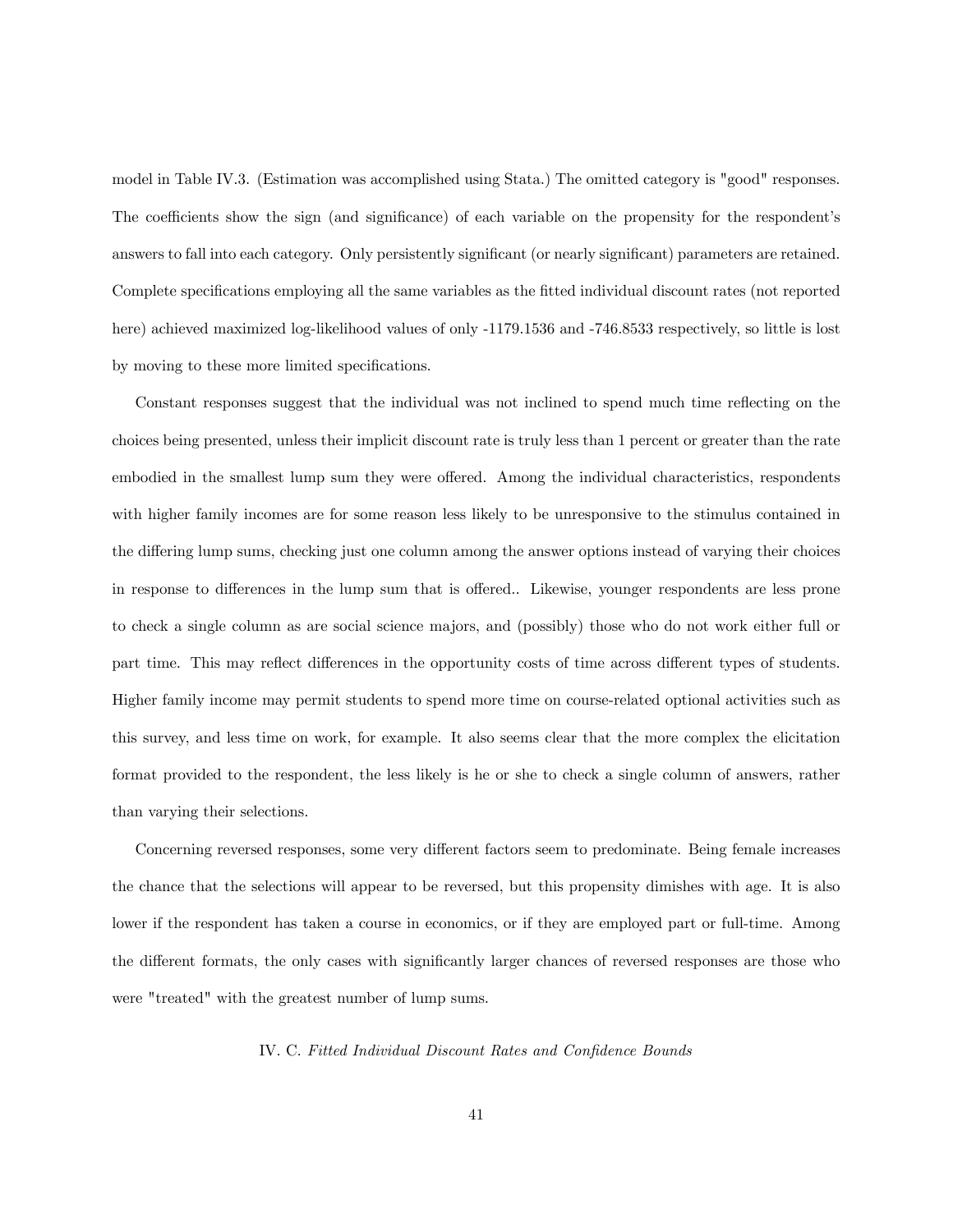Figure 1 (exponential discount rates) and Figure 2 (hyperbolic discount rates) depict the precision with which individual discount rates have been estimated.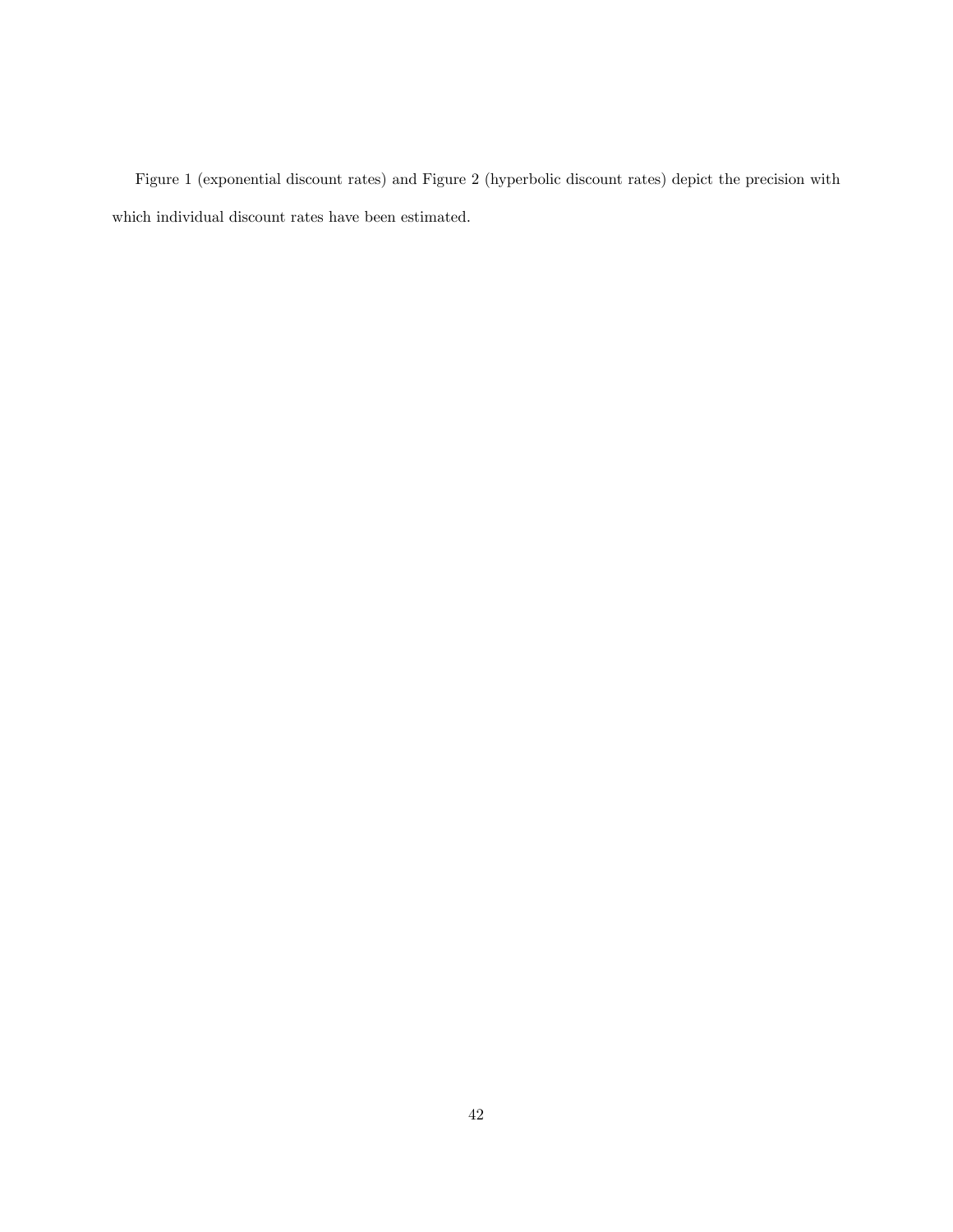

Figure 1:



Figure 2: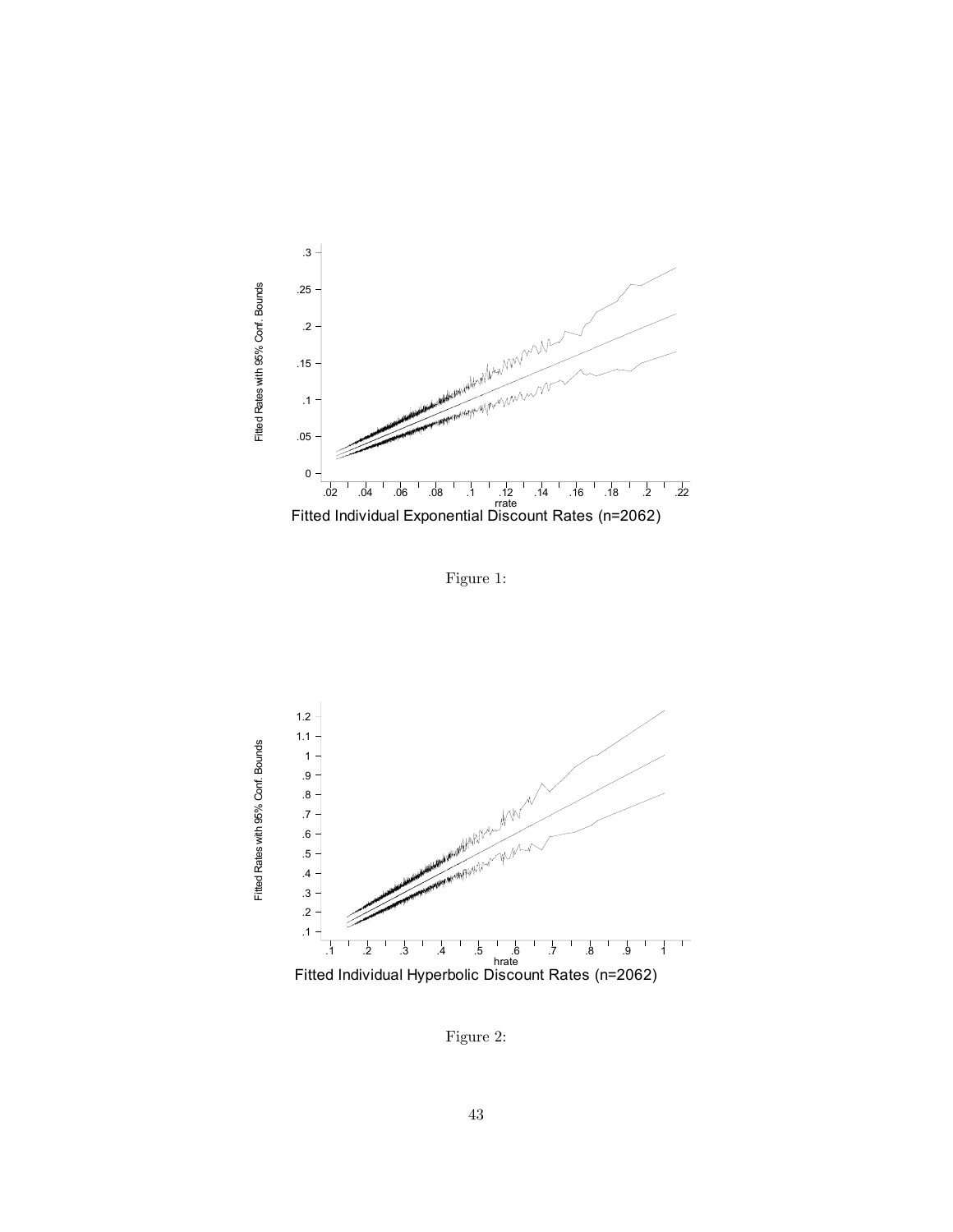| Table 1                               |  |
|---------------------------------------|--|
| Descriptive Statistics ( $n = 2062$ ) |  |

| Abbreviation                        | Description                                            | Mean    | Std.Dev. |
|-------------------------------------|--------------------------------------------------------|---------|----------|
| Nature of the choice scenario       |                                                        |         |          |
| annual amount                       | annual lottery payment $(\$'000)$                      | 2.144   | 1.629    |
| time horizon                        | number of annual payments                              | 29.91   | 8.341    |
| Individual-specific characteristics |                                                        |         |          |
| age                                 | age (years; midpoints of 5-yr brackets)                | 22.24   | 5.502    |
| female                              | $= 1$ if female, $= 0$ if male                         | 0.5024  |          |
| educ. attain.                       | $0 = h/s$ or less, $4 = \text{graduate degree}$        | 1.114   | 0.7008   |
| family income                       | family income (\$'000, bracket midpts)                 | 67.00   | 38.89    |
| capital access                      | capital access $(\$'000)$                              | 17.60   | 32.89    |
| $major = business$                  | $= 1$ if major(ed) in business                         | 0.3497  |          |
| $major = soc.sci.$                  | $= 1$ if major(ed) in social sciences                  | 0.2978  |          |
| econ course                         | $= 1$ if economics course ever taken                   | 0.8792  |          |
| conservatism                        | $0 =$ liberal, $4 =$ conservative                      | 1.742   | 1.095    |
| work                                | $= 1$ if work full- or part-time                       | 0.4360  |          |
| lottery (can play)                  | $=1$ if lottery available and can play                 | 0.8337  |          |
| lottery (can't play)                | $=1$ if lottery available but can't play               | 0.05723 |          |
| times played/yr                     | times lottery played per year                          | 3.442   | 7.626    |
| finished survey?                    | respondent finished entire survey                      | 0.9326  |          |
| how rushed?                         | $0=$ no rush, $1=$ somewhat, $2=$ very                 | 0.3385  | 0.5070   |
| "good" duration                     | "0-90th" percentile of durations on task               | 0.9011  |          |
| duration on task                    | duration (minutes) if "0-90th" percentile              | 1.048   | 0.6768   |
|                                     | Characteristics of the elicitation format (randomized) |         |          |
| "yes" on left                       | $= 1$ if "yes" on left                                 | 0.5145  |          |
| increasing sums                     | $= 1$ if lump sums increasing                          | 0.4864  |          |
| 5 lump sums                         | $= 1$ if five lump sums considered                     | 0.2371  |          |
| 7 lump sums                         | $= 1$ if seven lump sums considered                    | 0.2570  |          |
| 13 lump sums                        | $= 1$ if thirteen lump sums considered                 | 0.2493  |          |
| $#$ of lump sums                    | continuous number of lump sums                         | 6.995   | 3.746    |
| 3-level answers                     | $= 1$ if 3-level response options                      | 0.2473  |          |
| 4-level answers                     | $= 1$ if 4-level response options                      | 0.2342  |          |
| 5-level answers                     | $= 1$ if 5-level response options                      | 0.2716  |          |
|                                     |                                                        |         |          |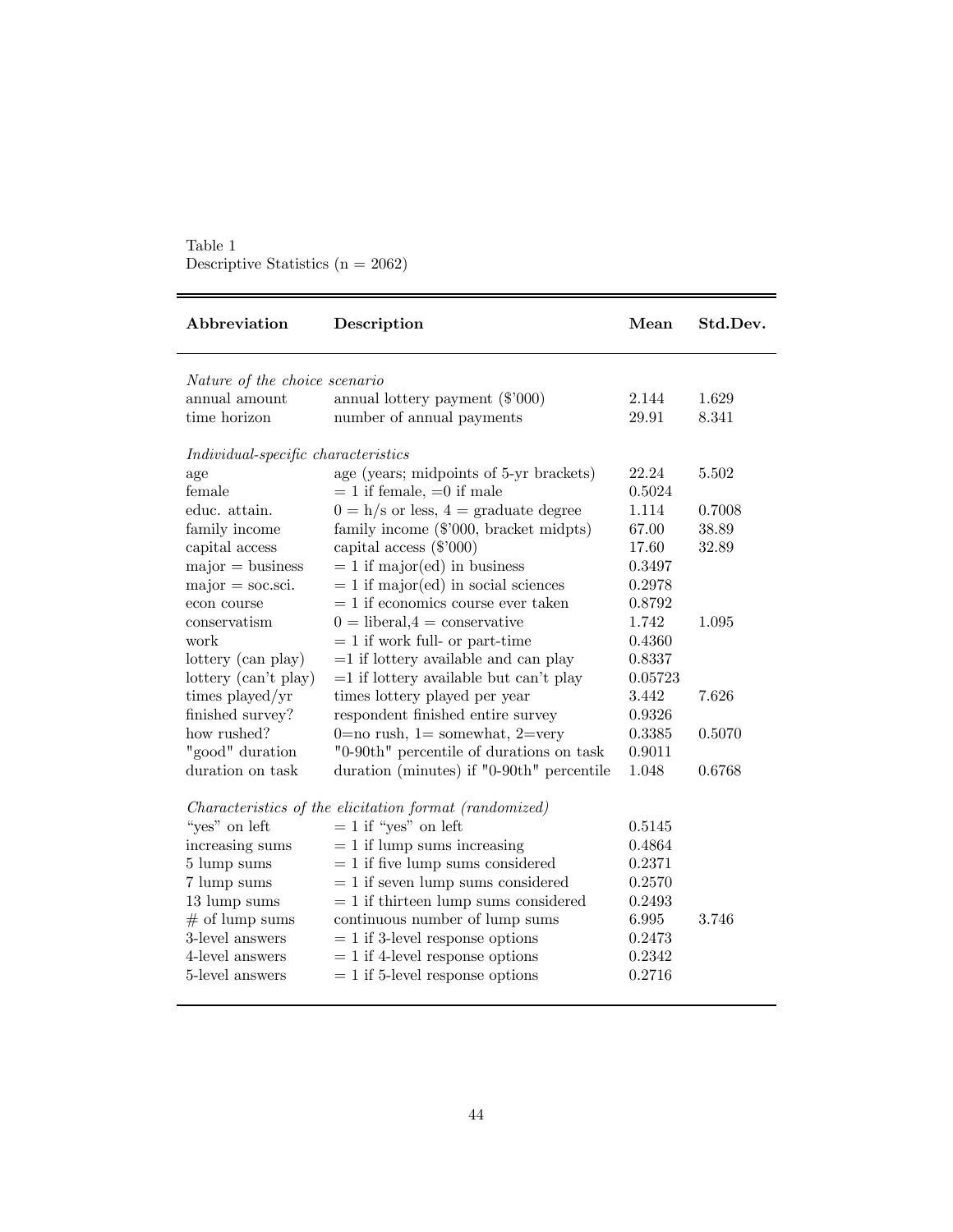Table 2 Parameter Estimates, Heteroscedastic Exponential and Hyperbolic Discounting Models (n=2062)

|                                                                    | Exponential          |                                   | Hyperbolic                      |               |                        |
|--------------------------------------------------------------------|----------------------|-----------------------------------|---------------------------------|---------------|------------------------|
|                                                                    | $r_i = \exp(r' Z_i)$ |                                   | $\beta_i = \exp(\beta' Z_i)$    |               |                        |
| <b>Variables</b>                                                   | Estimate             | t-ratio                           | Estimate                        | t-ratio       | Aux.<br>$\mathbf{R}^2$ |
| constant                                                           | $-5.806$             | $(-13.69)$ <sup>**</sup> $-4.152$ |                                 | $(-12.00)$ ** |                        |
| Contextual differences: nature of the choice scenario (randomized) |                      |                                   |                                 |               |                        |
| annual payment 0.05424                                             |                      | $(3.40)$ <sup>**</sup>            | 0.04447                         | $(3.32)$ **   |                        |
| time horizon                                                       | $-0.007361$          |                                   | $(-3.52)$ <sup>**</sup> 0.01056 | $(5.88)$ **   |                        |
| Individual-specific characteristics (non-orthogonal)               |                      |                                   |                                 |               |                        |
| log(age)                                                           | 1.062                | $(8.05)$ **                       | 0.8673                          | $(8.10)$ **   | 0.62                   |
| female                                                             | 2.063                | $(4.22)$ **                       | 1.738                           | $(4.41)$ **   | 0.99                   |
| $female*log(age)$                                                  | $-0.7019$            | $(-4.43)$ **                      | $-0.5893$                       | $(-4.61)$ **  | 0.99                   |
| educ. attain                                                       | $-0.1022$            | $(-3.80)$ **                      | $-0.08455$                      | $(-3.79)$ **  | 0.33                   |
| family income                                                      | 0.002069             | $(4.89)$ **                       | 0.001750                        | $(4.97)$ **   | 0.09                   |
| capital access                                                     | 0.002689             | $(5.09)$ **                       | 0.002318                        | $(5.47)$ **   | 0.14                   |
| $major = business$                                                 | $-0.07746$           | $(-2.26)$ **                      | $-0.06122$                      | $(-2.13)$ **  | 0.12                   |
| $major = soc.sci.$                                                 | 0.2016               | $(5.83)$ **                       | 0.1672                          | $(5.85)$ **   | 0.11                   |
| econ course                                                        | $-0.1261$            | $(-2.42)$ **                      | $-0.1191$                       | $(-2.74)$ **  | 0.08                   |
| conservatism                                                       | 0.02398              | $(1.66)^*$                        | 0.01517                         | (1.27)        | 0.04                   |
| work                                                               | 0.03315              | (1.07)                            | 0.02446                         | (0.94)        | 0.02                   |
| See Appendix III for discussion of additional parameters           |                      |                                   |                                 |               |                        |
|                                                                    |                      |                                   |                                 |               |                        |
| Max Log L                                                          | $-15106.699$         |                                   | $-15107.472$                    |               |                        |
| Mean rate                                                          | 0.06056              |                                   | 0.2977                          |               |                        |
|                                                                    |                      |                                   |                                 |               |                        |

 $=$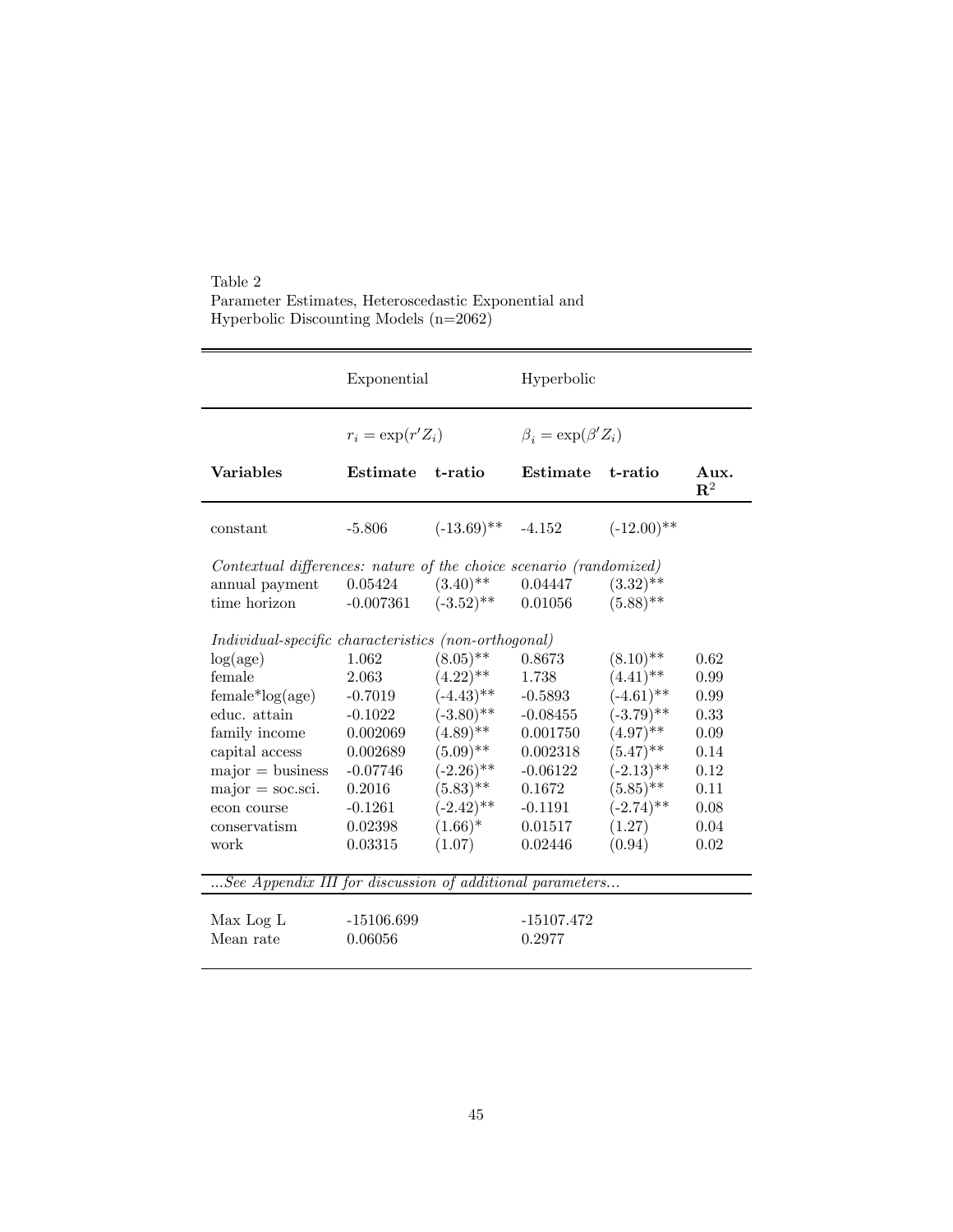Table 3 Distributions of Fitted Individual Discount Rates

 $\overline{a}$ 

| Percentile | Exponential $(E r_i )$ | Hyperbolic $(E \beta_i )$ |
|------------|------------------------|---------------------------|
| mın        | .02354                 | .1462                     |
| 5          | .03505                 | .1902                     |
| 10         | .03830                 | .2049                     |
| 50         | .05676                 | .2817                     |
| 90         | .08582                 | .4058                     |
| 95         | .09980                 | .4536                     |
| max        | .21657                 | 1.002                     |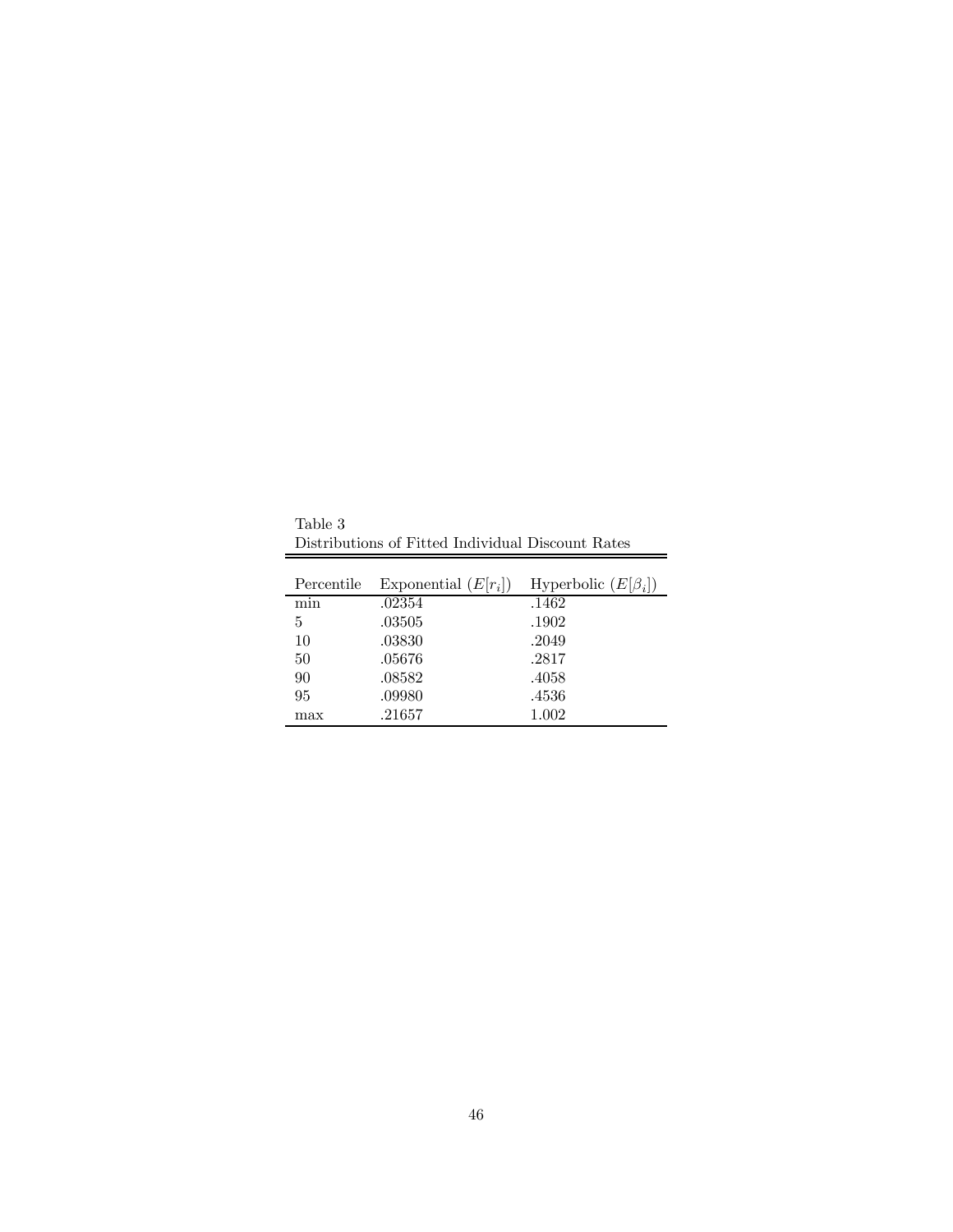| htyperbone Dheecameing models (in                                         |                      |               |                              |               |                          |
|---------------------------------------------------------------------------|----------------------|---------------|------------------------------|---------------|--------------------------|
|                                                                           | Exponential          |               | Hyperbolic                   |               |                          |
|                                                                           | $r_i = \exp(r' Z_i)$ |               | $\beta_i = \exp(\beta' Z_i)$ |               |                          |
| <b>Variables</b>                                                          | Estimate             | t-ratio       | $\overline{\text{Estimate}}$ | t-ratio       | Aux.<br>${\bf R}^2$      |
| Characteristics of the elicitation format (randomized):                   |                      |               |                              |               |                          |
| yes" on left                                                              | 0.02919              | (0.97)        | 0.03020                      | (1.20)        |                          |
| increasing sums                                                           | $-0.05917$           | $(-1.96)$ **  | $-0.04819$                   | $(-1.91)^*$   | $\overline{\phantom{0}}$ |
| 5 lump sums                                                               | $-0.09691$           | $(-1.62)$     | $-0.06801$                   | $(-1.37)$     | $\overline{\phantom{0}}$ |
| 7 lump sums                                                               | 0.04096              | (0.75)        | 0.04431                      | (0.98)        | $\overline{\phantom{0}}$ |
| 13 lump sums                                                              | 0.05712              | (1.11)        | 0.06310                      | (1.49)        |                          |
| 3-level answers                                                           | $-0.3958$            | $(-6.51)$ **  | $-0.3113$                    | $(-6.19)$ **  |                          |
| 4-level answers                                                           | $-0.06886$           | $(-1.39)$     | $-0.06014$                   | $(-1.49)$     |                          |
| 5-level answers                                                           | $-0.3638$            | $(-6.18)$ **  | $-0.3038$                    | $(-6.28)$ **  |                          |
| Heteroscedasticity (factors shifting utility-difference error std. dev.): |                      |               |                              |               |                          |
| lottery (can play)                                                        | $-0.2933$            | $(-5.80)$ **  | $-0.2923$                    | $(-5.78)$ **  | 0.32                     |
| lottery (can't play)                                                      | $-0.6125$            | $(-8.30)$ **  | $-0.6130$                    | $(-8.31)$ **  | $0.31\,$                 |
| times $play/yr$                                                           | $-0.003321$          | $(-1.81)^*$   | $-0.003302$                  | $(-1.80)^*$   | 0.02                     |
| finished survey?                                                          | $-0.3723$            | $(-6.29)$ **  | $-0.3668$                    | $(-6.20)$ **  | 0.04                     |
| how rushed?                                                               | $-0.04835$           | $(-1.74)^*$   | $-0.04899$                   | $(-1.77)^*$   | $0.05\,$                 |
| "good" duration                                                           | $-0.1357$            | $(-2.23)$ **  | $-0.1426$                    | $(-2.34)$ **  | 0.28                     |
| duration on task                                                          | $-0.1794$            | $(-7.89)$ **  | $-0.1761$                    | $(-7.74)$ **  | 0.30                     |
| $#$ of lump sums                                                          | 0.0003338            | (0.09)        | 0.0004097                    | (0.12)        | $\overline{\phantom{0}}$ |
| increasing bids                                                           | 0.04048              | (1.43)        | 0.03630                      | (1.28)        | -                        |
| econ course                                                               | $-0.1688$            | $(-3.86)$ **  | $-0.1703$                    | $(-3.89)$ **  | 0.02                     |
| Incidental parameters (ordered logit thresholds)                          |                      |               |                              |               |                          |
| $\alpha_{30}$                                                             | $-0.1970$            | $(-10.45)$ ** | $-0.1897$                    | $(-10.18)$ ** |                          |
| $\alpha_{31}$                                                             | 0.007781             | (0.43)        | 0.01494                      | (0.84)        |                          |
| $\alpha_{40}$                                                             | $-0.3644$            | $(-24.81)$ ** | $-0.3651$                    | $(-24.84)$ ** |                          |
| $\alpha_{42}$                                                             | 0.3269               | $(25.35)$ **  | 0.3267                       | $(25.33)$ **  |                          |
| $\alpha_{50}$                                                             | $-0.4987$            | $(-22.56)$ ** | $-0.4981$                    | $(-22.84)$ ** |                          |
| $\alpha_{51}$                                                             | $-0.2125$            | $(-11.80)$ ** | $-0.2116$                    | $(-11.97)$ ** |                          |
| $\alpha_{52}$                                                             | $-0.02199$           | $(-1.29)$     | $-0.02090$                   | $(-1.25)$     |                          |
| $\alpha_{53}$                                                             | 0.2502               | $(13.61)$ **  | 0.2515                       | $(13.87)$ **  |                          |

Table 2, continued - Other parameters Parameter Estimates, Heteroscedastic Exponential and Hyperbolic Discounting Models (n=2062)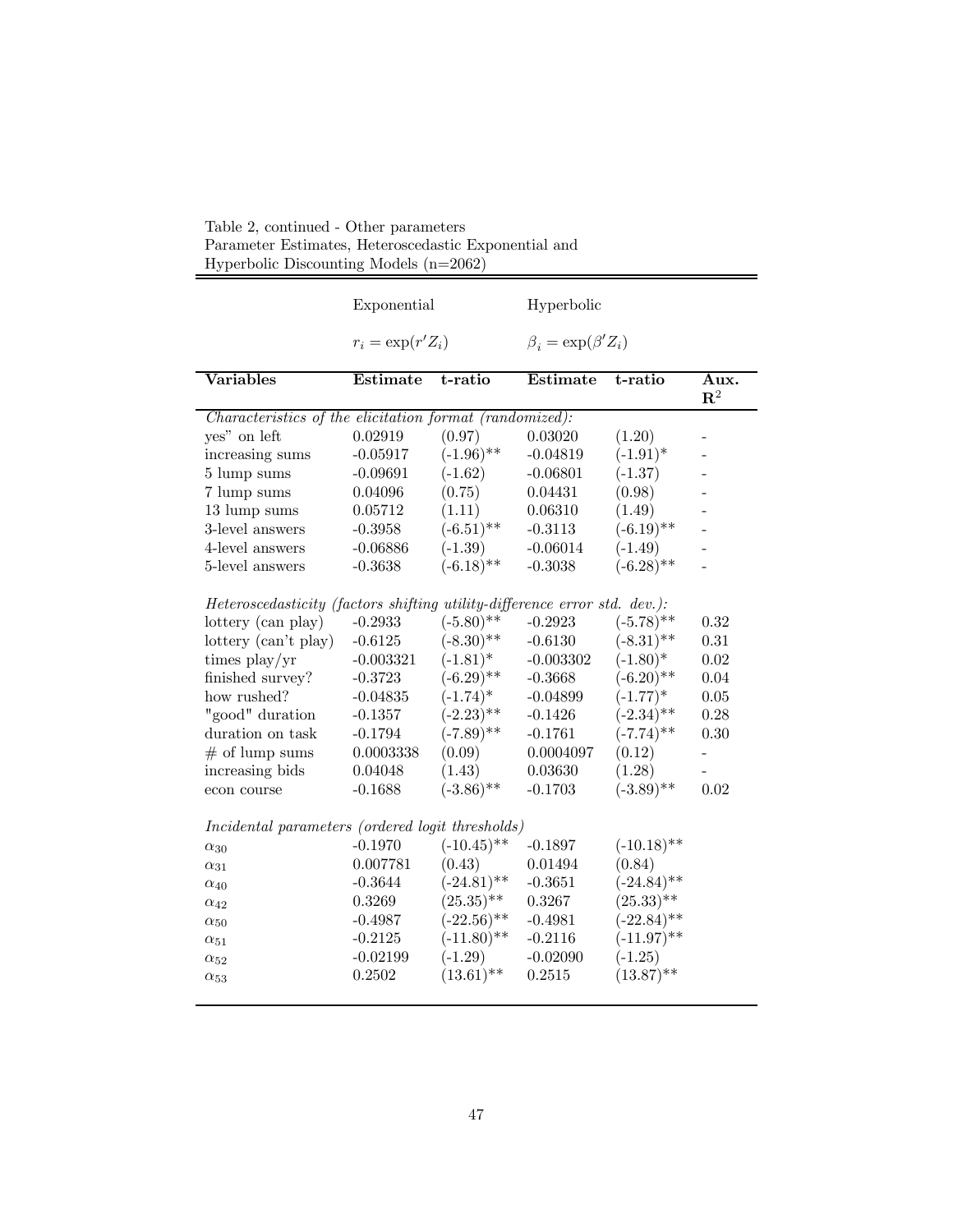|              | Approximate Age in Years | Frequency | Percent | Cum.   |
|--------------|--------------------------|-----------|---------|--------|
| "midpoints") | (range)                  |           |         |        |
| 18           | 20 or less               | 856       | 41.51   | 41.51  |
| 23           | 21-25                    | 938       | 45.59   | 87.00  |
| 28           | 26-30                    | 153       | 7.42    | 94.42  |
| 36           | $31 - 40$                | 79        | 3.83    | 98.25  |
| 46           | $41 - 50$                | 30        | 1.45    | 99.71  |
| 58           | 51-64                    | 4         | 0.19    | 99.90  |
| 69           | 65 or more               | 2         | 0.10    | 100.00 |
| Total        |                          | 2062      | 100.00  |        |

Table IV.1 Age Distribution in the Sample

Table IV.2 Income Distribution in the Sample

|               | <b>Annual Family Income Now</b> | Frequency | Percent | Cum.   |
|---------------|---------------------------------|-----------|---------|--------|
| ("midpoints") | (range)                         |           |         |        |
| 8             | $\overline{<\$10,000}$          | 101       | 4.90    | 4.90   |
| 15            | \$10,000-20,000                 | 157       | 7.61    | 12.51  |
| 25            | \$20,000-30,000                 | 206       | 9.99    | 22.50  |
| 40            | \$30,000-50,000                 | 361       | 17.51   | 40.01  |
| 62.5          | \$50,000-75,000                 | 405       | 19.64   | 59.65  |
| 87.5          | \$75,000-100,000                | 371       | 17.99   | 77.64  |
| 125           | > \$100,000                     | 461       | 22.36   | 100.00 |
| Total         |                                 | 2062      | 100.00  |        |